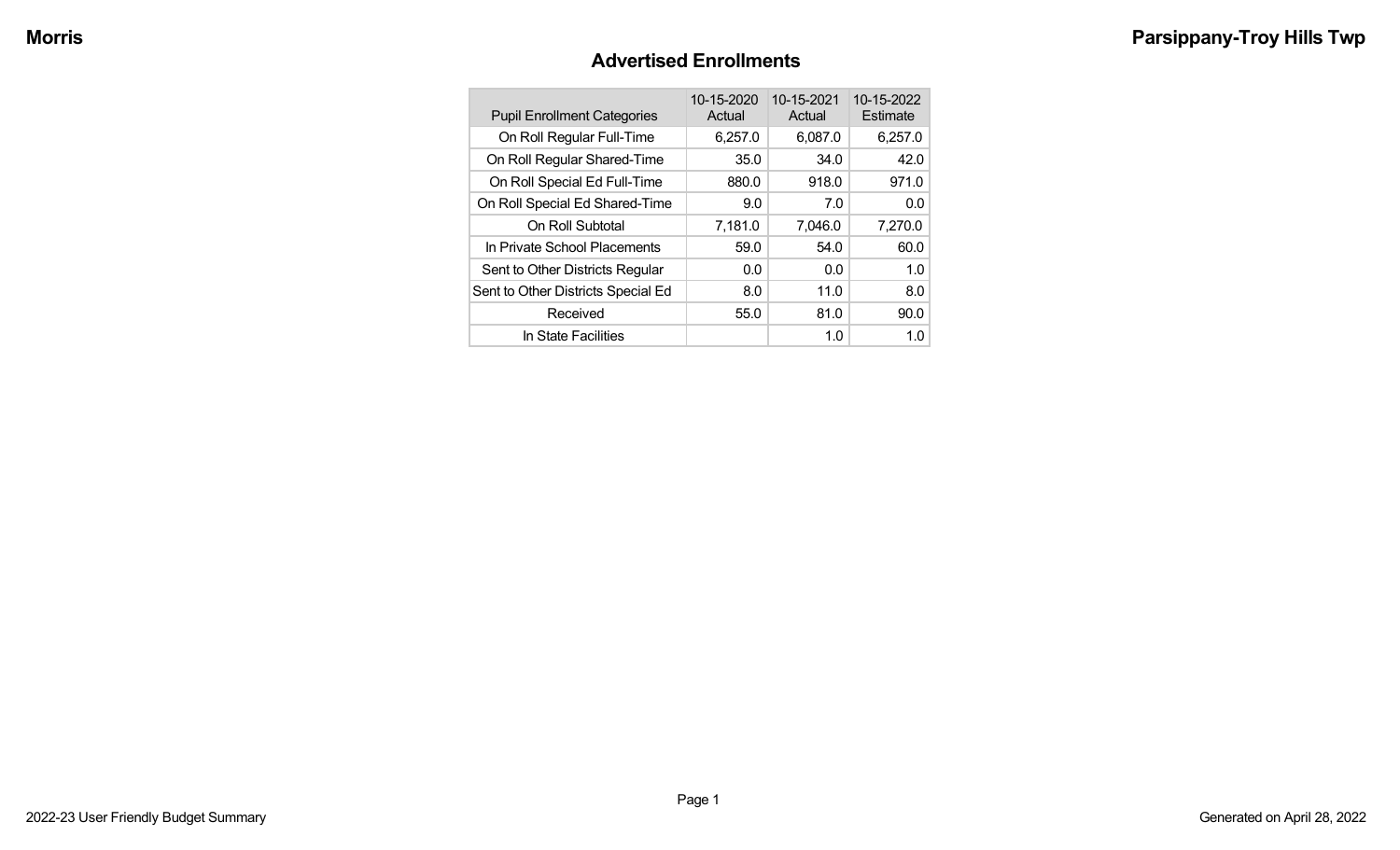#### **Advertised Revenues**

| <b>Budget Category</b>                                                                                                                                                                                                                     | Description                                                      | Account | 2020-21<br>Actual | 2021-22<br>Revised | 2022-23<br>Proposed |
|--------------------------------------------------------------------------------------------------------------------------------------------------------------------------------------------------------------------------------------------|------------------------------------------------------------------|---------|-------------------|--------------------|---------------------|
|                                                                                                                                                                                                                                            | Local Tax Levy                                                   | 10-1210 | 142,597,014       | 145,543,054        | 148,453,915         |
|                                                                                                                                                                                                                                            | <b>Total Tuition</b>                                             | 10-1300 | 159,024           | 225,000            | 225,000             |
|                                                                                                                                                                                                                                            | <b>Rents and Royalties</b>                                       | 10-1910 | $\Omega$          | 50,000             | 50,000              |
|                                                                                                                                                                                                                                            | <b>Unrestricted Miscellaneous Revenues</b>                       | 10-1XXX | 285,063           | 550,000            | 550,000             |
| <b>General Fund Revenues from Local Sources</b><br><b>General Fund Revenues from State Sources</b><br><b>General Fund Revenues from Federal Sources</b><br><b>General Fund Revenues from Other Sources</b><br><b>General Fund Revenues</b> | Interest Earned on Capital Reserve Funds                         | 10-1XXX | $\Omega$          | 5,000              | 5,000               |
|                                                                                                                                                                                                                                            | <b>Total Revenues from Local Sources</b>                         |         | 143,041,101       | 146,373,054        | 149,283,915         |
|                                                                                                                                                                                                                                            | <b>Categorical Transportation Aid</b>                            | 10-3121 | 1,163,059         | 1,163,059          | 1,163,059           |
|                                                                                                                                                                                                                                            | <b>Extraordinary Aid</b>                                         | 10-3131 | 2,225,648         | 300,000            | 300,000             |
|                                                                                                                                                                                                                                            | <b>Categorical Special Education Aid</b>                         | 10-3132 | 4,974,760         | 6,346,181          | 7,406,183           |
|                                                                                                                                                                                                                                            | <b>Equalization Aid</b>                                          | 10-3176 | 92,029            | 92,029             | 92,029              |
|                                                                                                                                                                                                                                            | <b>Categorical Security Aid</b>                                  | 10-3177 | 152,564           | 152,564            | 523,570             |
|                                                                                                                                                                                                                                            | <b>Other State Aids</b>                                          | 10-3XXX | 47,662            | 0                  | $\mathbf{0}$        |
|                                                                                                                                                                                                                                            | State Reimbursements from Securing Our Childrens Future Bond Act | 10-3256 | 47,753            | 350,842            | $\Omega$            |
|                                                                                                                                                                                                                                            | <b>Total Revenues from State Sources</b>                         |         | 8,703,475         | 8,404,675          | 9,484,841           |
|                                                                                                                                                                                                                                            | <b>Medicaid Reimbursement</b>                                    | 10-4200 | 73,588            | 54,701             | 66,359              |
|                                                                                                                                                                                                                                            | <b>Total Revenues from Federal Sources</b>                       |         | 73,588            | 54,701             | 66,359              |
|                                                                                                                                                                                                                                            | <b>Budgeted Fund Balance-Operating Budget</b>                    | 10-303  | $\Omega$          | 5,843,307          | 7,437,169           |
|                                                                                                                                                                                                                                            | <b>Transfers from Other Funds</b>                                | 10-5200 | $-523,179$        | $\mathbf{0}$       | 0                   |
|                                                                                                                                                                                                                                            | <b>Adjustment for Prior Year Encumbrances</b>                    |         |                   | 2,699,353          | $\mathbf 0$         |
|                                                                                                                                                                                                                                            | Actual Revenues (Over)/Under Expenditures                        |         | $-8,483,819$      | 0                  | $\mathbf 0$         |
|                                                                                                                                                                                                                                            | <b>Total Operating Budget</b>                                    |         | 142,811,166       | 163,375,090        | 166,272,284         |
|                                                                                                                                                                                                                                            | <b>Student Activity Fund Revenue</b>                             | 20-1760 | 325,782           | 325,782            | 325,782             |
| Special Revenue Fund Revenues from Local                                                                                                                                                                                                   | Scholarship Fund Revenue                                         | 20-1770 | 4,912             | 28,750             | 28,750              |
| Sources                                                                                                                                                                                                                                    | <b>Other Revenue from Local Sources</b>                          | 20-1XXX | 968               | 26,720             |                     |
|                                                                                                                                                                                                                                            | <b>Total Revenues from Local Sources</b>                         | 20-1XXX | 331,662           | 381,252            | 354,532             |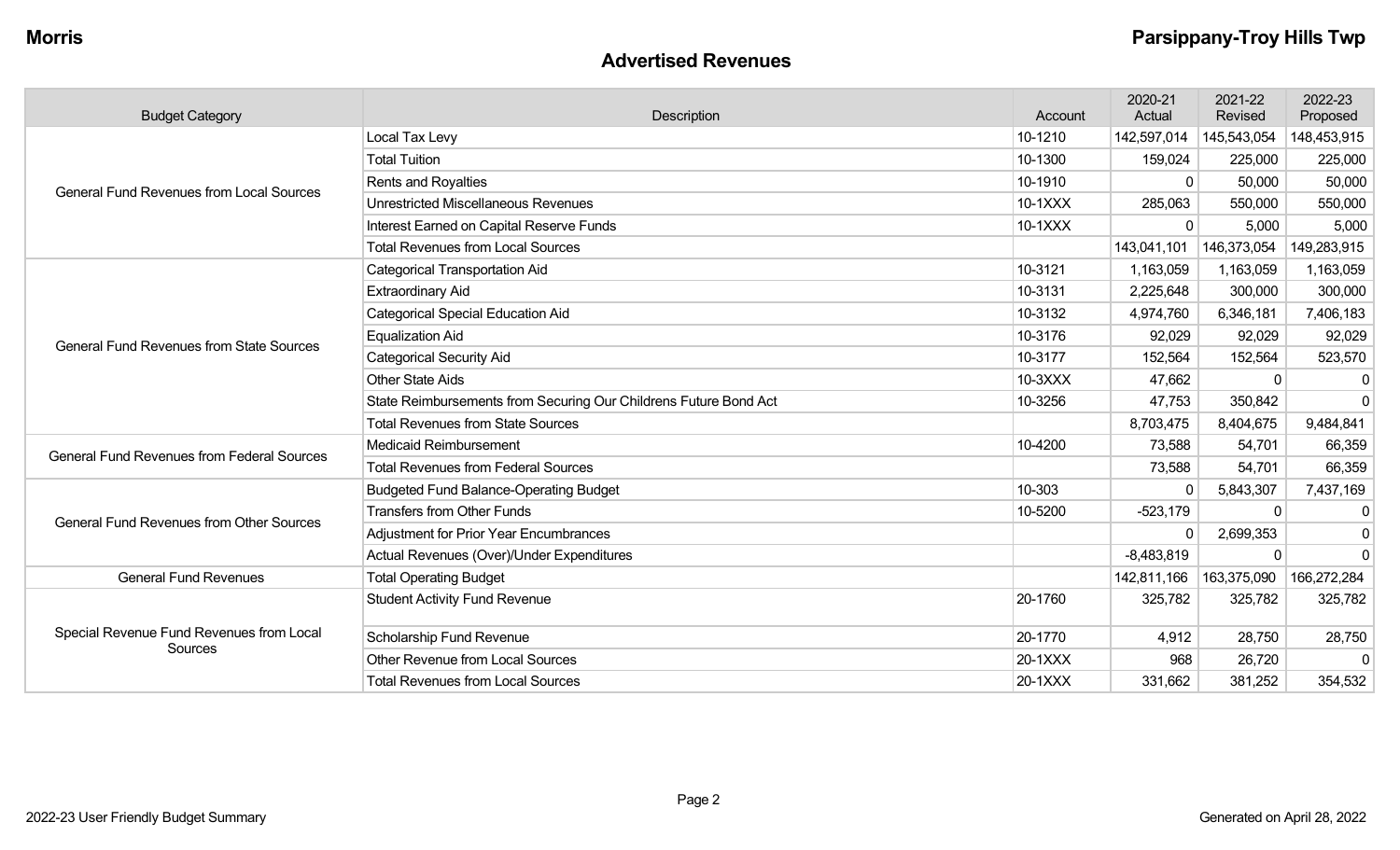#### **Advertised Revenues**

| <b>Budget Category</b>                                                                                                                                                                                                                                                                                                                                                                                                                                                                                                                                                                                                                                                                                                                                                                                                                                                                                                              | Description                                                                                                                                                                                                                                                                                                                                                                                                                                                                                                                       | Account | 2020-21<br>Actual | 2021-22<br>Revised     | 2022-23<br>Proposed |
|-------------------------------------------------------------------------------------------------------------------------------------------------------------------------------------------------------------------------------------------------------------------------------------------------------------------------------------------------------------------------------------------------------------------------------------------------------------------------------------------------------------------------------------------------------------------------------------------------------------------------------------------------------------------------------------------------------------------------------------------------------------------------------------------------------------------------------------------------------------------------------------------------------------------------------------|-----------------------------------------------------------------------------------------------------------------------------------------------------------------------------------------------------------------------------------------------------------------------------------------------------------------------------------------------------------------------------------------------------------------------------------------------------------------------------------------------------------------------------------|---------|-------------------|------------------------|---------------------|
| Special Revenue Fund Revenues from State                                                                                                                                                                                                                                                                                                                                                                                                                                                                                                                                                                                                                                                                                                                                                                                                                                                                                            | <b>Other Restricted Entitlements</b>                                                                                                                                                                                                                                                                                                                                                                                                                                                                                              | 20-32XX | 171,146           | 191,051                | 191,051             |
| Sources<br><b>Total Revenues from State Sources</b><br>Title I<br>Title II<br>Title III<br>Title IV<br><b>ARP-IDEA Preschool</b><br><b>ARP-IDEA Basic</b><br>IDEA Part B (Handicapped)<br>ARP-ESSER Subgrant-Accelerated Learning Coaching and Educator Support Grant<br>Sources<br>Grant<br>ARP-ESSER<br><b>CARES Act Education Stabilization Fund</b><br><b>CARES-Digital Divide Grant</b><br>Coronavirus Relief Fund (CRF)<br><b>CRRSA Act-ESSER II</b><br><b>CRRSA Act-Learning Acceleration Grant</b><br><b>CRRSA Act-Mental Health Grant</b><br><b>Total Revenues from Federal Sources</b><br><b>Special Revenue Fund Revenues</b><br><b>Total Grants and Entitlements</b><br>Local Tax Levy<br>Debt Service Fund Revenues from Local Sources<br><b>Total Revenues from Local Sources</b><br>Debt Service Aid Type II<br><b>Total Local Repayment of Debt</b><br><b>Total Repayment of Debt</b><br>Debt Service Fund Revenues |                                                                                                                                                                                                                                                                                                                                                                                                                                                                                                                                   |         | 171,146           | 191,051                | 191,051             |
|                                                                                                                                                                                                                                                                                                                                                                                                                                                                                                                                                                                                                                                                                                                                                                                                                                                                                                                                     | 20-4411-4416<br>237,041<br>20-4451-4455<br>42,252<br>20-4491-4494<br>128,177<br>20-4471-4474<br>28,745<br>20-4409<br>$\mathbf{0}$<br>20-4419<br>0<br>20-4420-4429<br>1,784,542<br>20-4541<br>0<br>20-4542<br>0<br>20-4543<br>$\mathbf 0$<br>$\overline{0}$<br>20-4544<br>20-4540<br>0<br>20-4530<br>330,285<br>20-4531<br>14,266<br>20-4532<br>307,127<br>20-4534<br>97,109<br>20-4535<br>0<br>20-4536<br>$\Omega$<br>2,969,544<br>3,602,676<br>40-1210<br>2,816,017<br>2,816,017<br>40-3160<br>574,433<br>3,390,450<br>3,390,450 | 506,071 | 404,856           |                        |                     |
|                                                                                                                                                                                                                                                                                                                                                                                                                                                                                                                                                                                                                                                                                                                                                                                                                                                                                                                                     |                                                                                                                                                                                                                                                                                                                                                                                                                                                                                                                                   |         |                   | 106,946                | 85,556              |
|                                                                                                                                                                                                                                                                                                                                                                                                                                                                                                                                                                                                                                                                                                                                                                                                                                                                                                                                     |                                                                                                                                                                                                                                                                                                                                                                                                                                                                                                                                   |         |                   | 98,284                 | 78,627              |
|                                                                                                                                                                                                                                                                                                                                                                                                                                                                                                                                                                                                                                                                                                                                                                                                                                                                                                                                     |                                                                                                                                                                                                                                                                                                                                                                                                                                                                                                                                   |         |                   | 27,342                 | 21,873              |
|                                                                                                                                                                                                                                                                                                                                                                                                                                                                                                                                                                                                                                                                                                                                                                                                                                                                                                                                     |                                                                                                                                                                                                                                                                                                                                                                                                                                                                                                                                   |         |                   | 28,604                 | $\mathbf{0}$        |
|                                                                                                                                                                                                                                                                                                                                                                                                                                                                                                                                                                                                                                                                                                                                                                                                                                                                                                                                     |                                                                                                                                                                                                                                                                                                                                                                                                                                                                                                                                   |         |                   | 335,385                | $\mathbf 0$         |
|                                                                                                                                                                                                                                                                                                                                                                                                                                                                                                                                                                                                                                                                                                                                                                                                                                                                                                                                     |                                                                                                                                                                                                                                                                                                                                                                                                                                                                                                                                   |         |                   | 1,742,143              | 1,393,714           |
|                                                                                                                                                                                                                                                                                                                                                                                                                                                                                                                                                                                                                                                                                                                                                                                                                                                                                                                                     |                                                                                                                                                                                                                                                                                                                                                                                                                                                                                                                                   |         |                   | $\mathbf{0}$           | 632,438             |
| Special Revenue Fund Revenues from Federal                                                                                                                                                                                                                                                                                                                                                                                                                                                                                                                                                                                                                                                                                                                                                                                                                                                                                          | ARP-ESSER Subgrant-Evidence-Based Summer Learning and Enrichment Activities Grant                                                                                                                                                                                                                                                                                                                                                                                                                                                 |         |                   | $\Omega$               | 43,119              |
|                                                                                                                                                                                                                                                                                                                                                                                                                                                                                                                                                                                                                                                                                                                                                                                                                                                                                                                                     | ARP-ESSER Subgrant-Evidence-Based Comprehensive Beyond the School Day Activities Grant                                                                                                                                                                                                                                                                                                                                                                                                                                            |         |                   | 43,119                 | $\mathbf 0$         |
|                                                                                                                                                                                                                                                                                                                                                                                                                                                                                                                                                                                                                                                                                                                                                                                                                                                                                                                                     | ARP-ESSER Subgrant-New Jersey Tiered System of Supports (NJTSS) Mental Health Support Staffing                                                                                                                                                                                                                                                                                                                                                                                                                                    |         |                   | $\Omega$               | 45,000              |
|                                                                                                                                                                                                                                                                                                                                                                                                                                                                                                                                                                                                                                                                                                                                                                                                                                                                                                                                     |                                                                                                                                                                                                                                                                                                                                                                                                                                                                                                                                   |         |                   | 22,000                 | 2,737,232           |
|                                                                                                                                                                                                                                                                                                                                                                                                                                                                                                                                                                                                                                                                                                                                                                                                                                                                                                                                     |                                                                                                                                                                                                                                                                                                                                                                                                                                                                                                                                   |         |                   | $\mathbf 0$            | $\mathbf 0$         |
|                                                                                                                                                                                                                                                                                                                                                                                                                                                                                                                                                                                                                                                                                                                                                                                                                                                                                                                                     |                                                                                                                                                                                                                                                                                                                                                                                                                                                                                                                                   |         |                   | $\Omega$               | $\mathbf{0}$        |
|                                                                                                                                                                                                                                                                                                                                                                                                                                                                                                                                                                                                                                                                                                                                                                                                                                                                                                                                     |                                                                                                                                                                                                                                                                                                                                                                                                                                                                                                                                   |         |                   | $\mathbf 0$            | $\mathbf 0$         |
|                                                                                                                                                                                                                                                                                                                                                                                                                                                                                                                                                                                                                                                                                                                                                                                                                                                                                                                                     |                                                                                                                                                                                                                                                                                                                                                                                                                                                                                                                                   |         |                   | 784,118                | 346,498             |
|                                                                                                                                                                                                                                                                                                                                                                                                                                                                                                                                                                                                                                                                                                                                                                                                                                                                                                                                     |                                                                                                                                                                                                                                                                                                                                                                                                                                                                                                                                   |         |                   | 61,791                 | 16,998              |
|                                                                                                                                                                                                                                                                                                                                                                                                                                                                                                                                                                                                                                                                                                                                                                                                                                                                                                                                     |                                                                                                                                                                                                                                                                                                                                                                                                                                                                                                                                   |         |                   | 37,400                 | 5,720               |
|                                                                                                                                                                                                                                                                                                                                                                                                                                                                                                                                                                                                                                                                                                                                                                                                                                                                                                                                     |                                                                                                                                                                                                                                                                                                                                                                                                                                                                                                                                   |         |                   | 3,793,203              | 5,811,631           |
|                                                                                                                                                                                                                                                                                                                                                                                                                                                                                                                                                                                                                                                                                                                                                                                                                                                                                                                                     |                                                                                                                                                                                                                                                                                                                                                                                                                                                                                                                                   |         |                   | 4,495,989              | 6,487,697           |
|                                                                                                                                                                                                                                                                                                                                                                                                                                                                                                                                                                                                                                                                                                                                                                                                                                                                                                                                     |                                                                                                                                                                                                                                                                                                                                                                                                                                                                                                                                   |         |                   | 2,771,250<br>2,771,250 | 2,687,528           |
|                                                                                                                                                                                                                                                                                                                                                                                                                                                                                                                                                                                                                                                                                                                                                                                                                                                                                                                                     |                                                                                                                                                                                                                                                                                                                                                                                                                                                                                                                                   |         |                   |                        | 2,687,528           |
| Debt Service Fund Revenues from State Sources                                                                                                                                                                                                                                                                                                                                                                                                                                                                                                                                                                                                                                                                                                                                                                                                                                                                                       |                                                                                                                                                                                                                                                                                                                                                                                                                                                                                                                                   |         |                   | 565,300                | 548,222             |
| Debt Service Fund Revenues from Other Sources                                                                                                                                                                                                                                                                                                                                                                                                                                                                                                                                                                                                                                                                                                                                                                                                                                                                                       |                                                                                                                                                                                                                                                                                                                                                                                                                                                                                                                                   |         |                   | 3,336,550              | 3,235,750           |
|                                                                                                                                                                                                                                                                                                                                                                                                                                                                                                                                                                                                                                                                                                                                                                                                                                                                                                                                     |                                                                                                                                                                                                                                                                                                                                                                                                                                                                                                                                   |         |                   | 3,336,550              | 3,235,750           |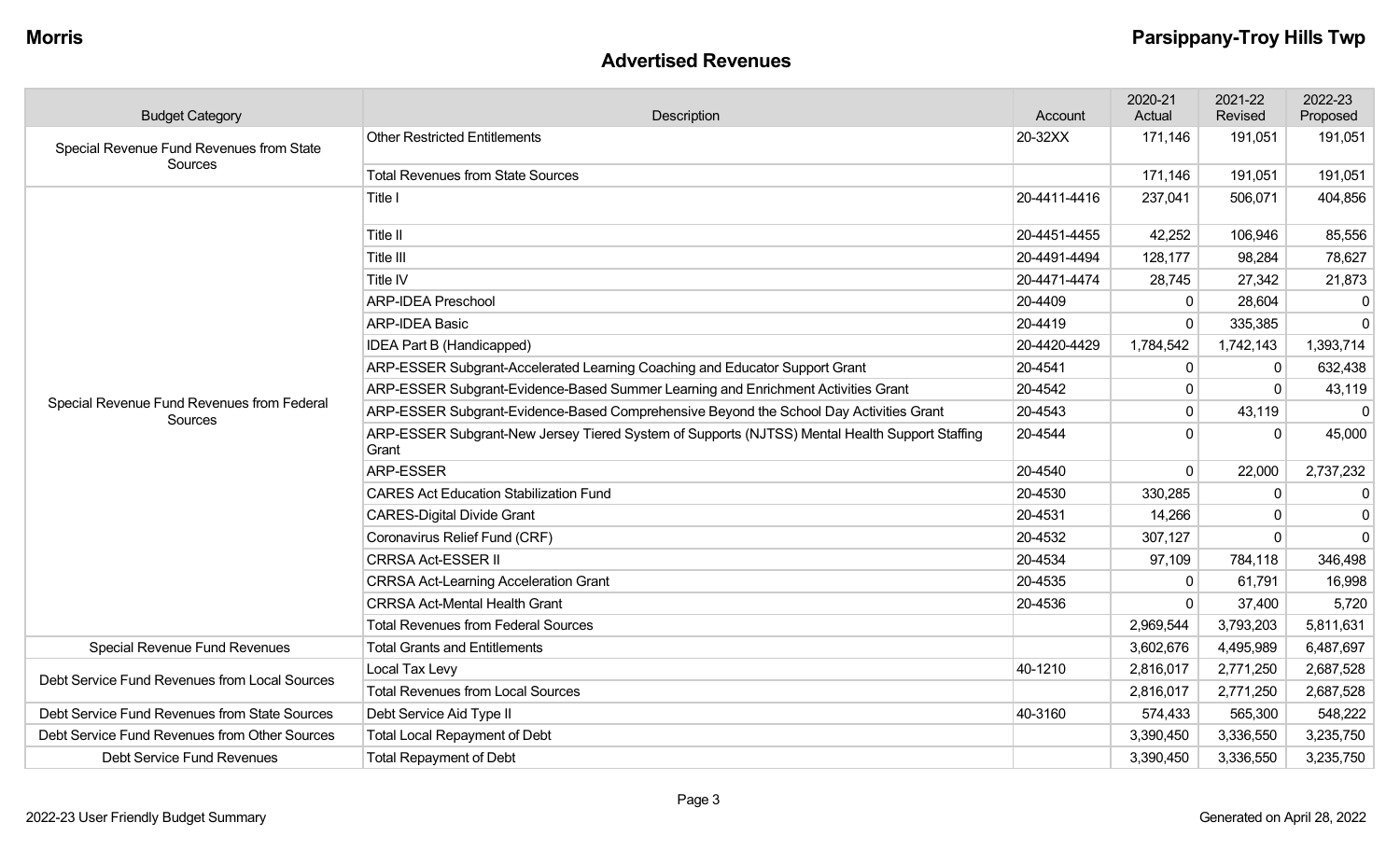#### **Advertised Revenues**

| <b>Budget Category</b>    | <b>Description</b>                      | Account | 2020-21<br>Actual                         | 2021-22<br>Revised | 2022-23<br>Proposed |
|---------------------------|-----------------------------------------|---------|-------------------------------------------|--------------------|---------------------|
| All Fund Revenues         | <b>Total Revenues/Sources</b>           |         | $149,804,292$ $171,207,629$ $175,995,731$ |                    |                     |
| Revenues Net of Transfers | Total Revenues/Sources Net of Transfers |         | $149,804,292$ 171,207,629 175,995,731     |                    |                     |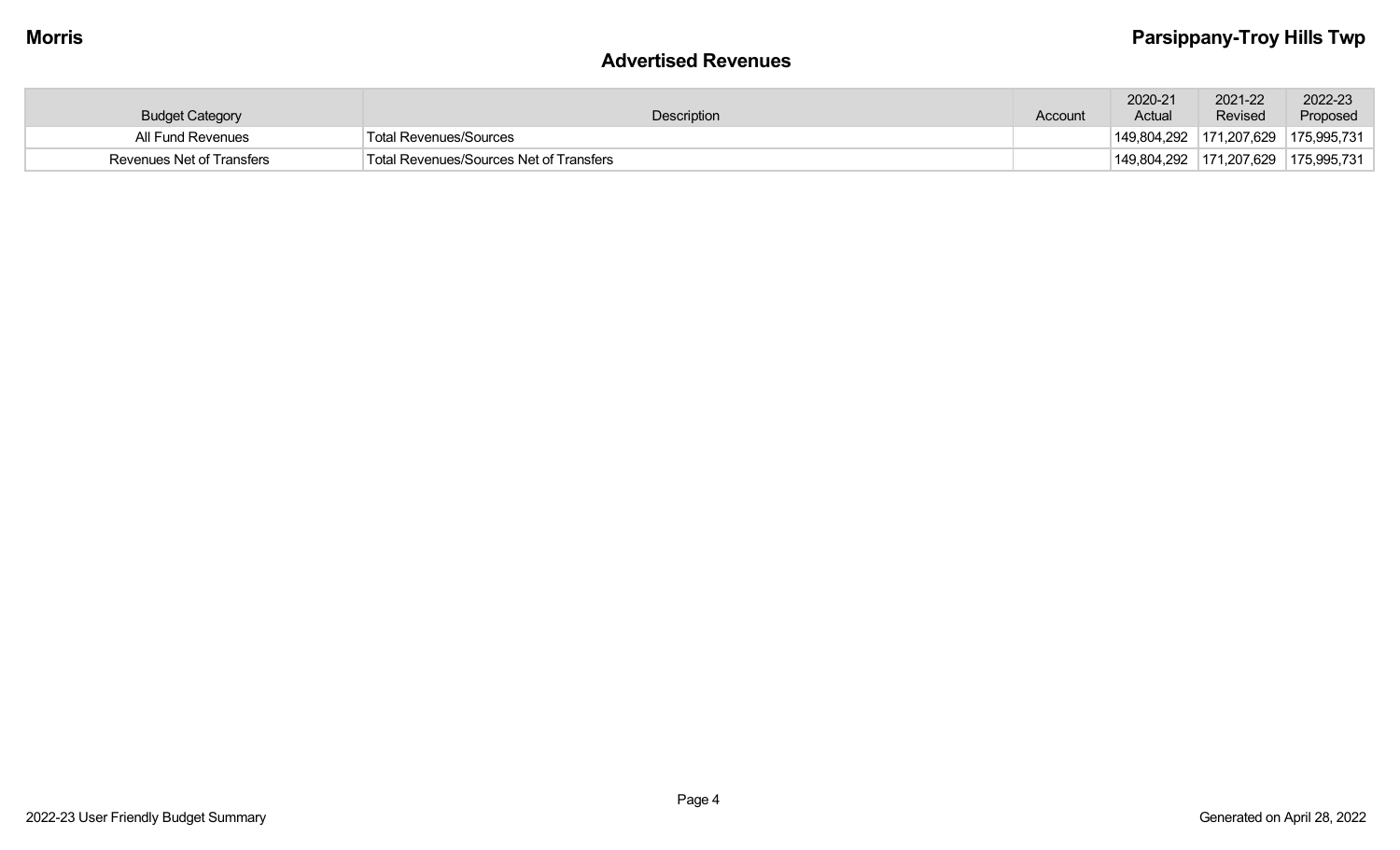# **Advertised Appropriations**

| <b>Budget Category</b>                             | Description                                                                        | Account        | 2020-21<br>Actual | 2021-22<br>Revised | 2022-23<br>Proposed |
|----------------------------------------------------|------------------------------------------------------------------------------------|----------------|-------------------|--------------------|---------------------|
| General Fund Current Expenses for Instruction      | Regular Programs-Instruction                                                       | 11-1XX-100-XXX | 43,251,947        | 46,706,733         | 46,839,273          |
|                                                    | <b>Special Education-Instruction</b>                                               | 11-2XX-100-XXX | 10,700,874        | 12,242,339         | 12,851,382          |
|                                                    | <b>Basic Skills/Remedial-Instruction</b>                                           | 11-230-100-XXX | 2,450,348         | 2,452,038          | 2,364,938           |
|                                                    | <b>Bilingual Education-Instruction</b>                                             | 11-240-100-XXX | 1,330,745         | 1,354,725          | 1,525,227           |
|                                                    | Vocational Programs-Local-Instruction                                              | 11-3XX-100-XXX | 157,511           | 152,967            | 150,271             |
|                                                    | School-Sponsored Cocurricular or Extracurricular Activities-Instruction            | 11-401-100-XXX | 409,861           | 648,738            | 650,638             |
|                                                    | School-Sponsored Athletics-Instruction                                             | 11-402-100-XXX | 1,836,811         | 1,979,523          | 1,978,845           |
|                                                    | Undistributed Expenditures-Instruction (Tuition)                                   | 11-000-100-XXX | 8,124,508         | 8,470,820          | 8,934,902           |
|                                                    | Undistributed Expenditures-Attendance and Social Work                              | 11-000-211-XXX | 108,255           | 105,064            | 109,742             |
|                                                    | Undistributed Expenditures-Health Services                                         | 11-000-213-XXX | 1,388,241         | 1,518,009          | 1,598,042           |
|                                                    | Undistributed Expenditures-Speech, OT, PT and Related Services                     | 11-000-216-XXX | 3,142,394         | 3,605,283          | 3,692,589           |
|                                                    | Undistributed Expenditures-Other Support Services, Students-Extraordinary Services | 11-000-217-XXX | 3,813,412         | 4,611,463          | 4,958,930           |
|                                                    | Undistributed Expenditures-Guidance                                                | 11-000-218-XXX | 3,228,810         | 3,253,490          | 3,285,110           |
|                                                    | Undistributed Expenditures-Child Study Teams                                       | 11-000-219-XXX | 3,193,843         | 3,589,543          | 3,732,072           |
|                                                    | Undistributed Expenditures-Improvement of Instruction Services                     | 11-000-221-XXX | 1,789,241         | 1,948,629          | 2,085,333           |
| General Fund Current Expenses for Support Services | Undistributed Expenditures-Education Media Services/Library                        | 11-000-222-XXX | 1,777,906         | 1,888,721          | 1,864,089           |
|                                                    | Undistributed Expenditures-Instructional Staff Training Services                   | 11-000-223-XXX | 92,047            | 211,617            | 228,480             |
|                                                    | Undistributed Expenditures-Support Services-General Administration                 | 11-000-230-XXX | 1,393,074         | 1,636,600          | 1,714,358           |
|                                                    | Undistributed Expenditures-Support Services-School Administration                  | 11-000-240-XXX | 4,930,210         | 5,359,782          | 5,389,422           |
|                                                    | Undistributed Expenditures-Central Services                                        | 11-000-251-XXX | 1,778,967         | 1,908,665          | 1,933,500           |
|                                                    | Undistributed Expenditures-Administrative InformationTechnology                    | 11-000-252-XXX | 1,902,347         | 2,037,222          | 2,287,869           |
|                                                    | Undistributed Expenditures-Operation and Maintenance of Plant Services             | 11-000-26X-XXX | 11,459,172        | 13,077,203         | 13,163,486          |
|                                                    | Undistributed Expenditures-Student Transportation Services                         | 11-000-270-XXX | 7,038,163         | 8,469,107          | 8,626,914           |
|                                                    | Personal Services-Employee Benefits                                                | 11-XXX-XXX-2XX | 24,452,861        | 27,732,968         | 28,978,237          |
|                                                    | <b>Total Undistributed Expenditures</b>                                            |                | 79,613,451        | 89,424,186         | 92,583,075          |
| <b>General Fund Current Expenses</b>               | <b>Total General Current Expense</b>                                               |                | 139,751,548       | 154,961,249        | 158,943,649         |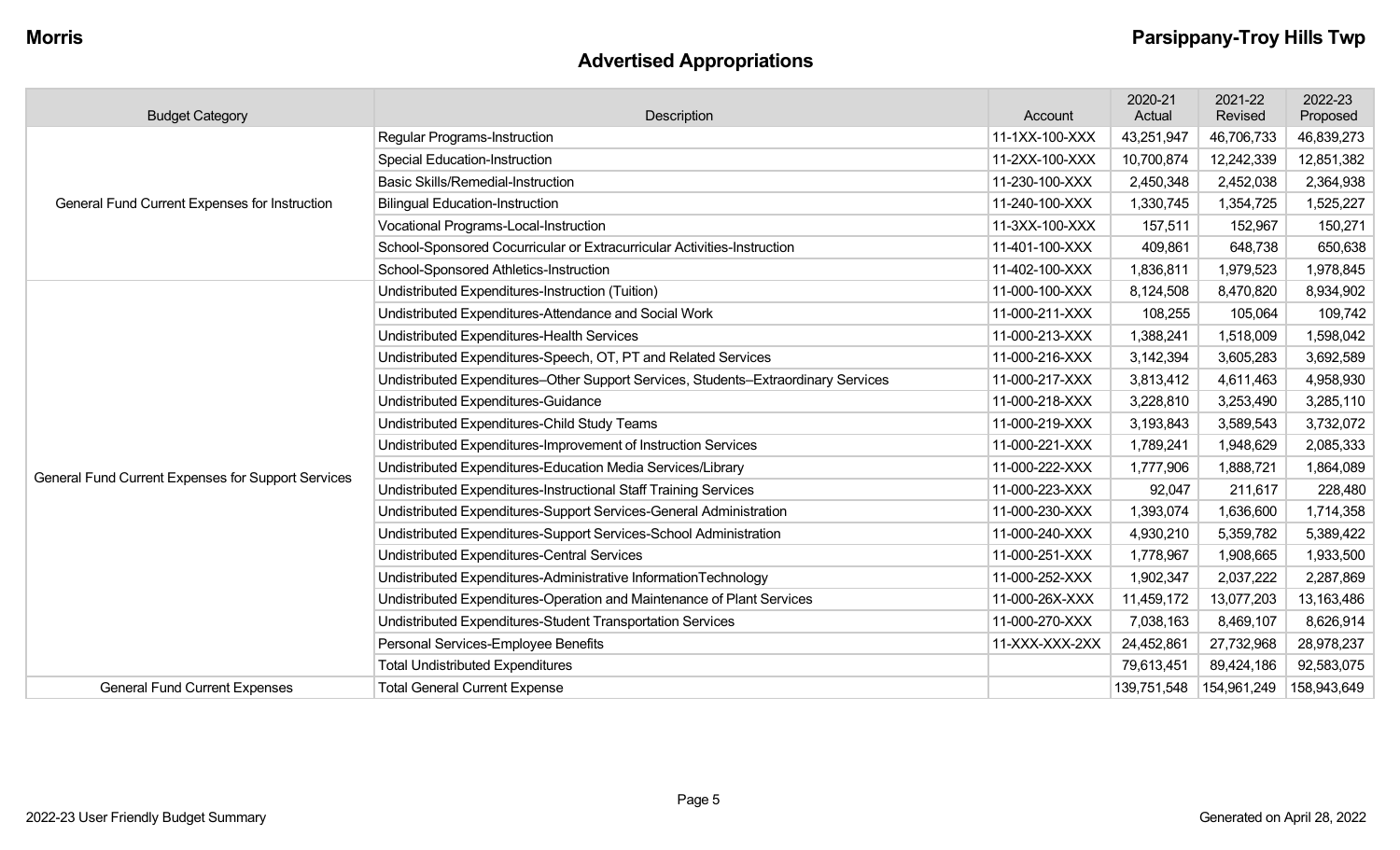# **Advertised Appropriations**

| <b>Budget Category</b>                                       | Description                                             | Account        | 2020-21<br>Actual | 2021-22<br>Revised | 2022-23<br>Proposed |
|--------------------------------------------------------------|---------------------------------------------------------|----------------|-------------------|--------------------|---------------------|
|                                                              | Equipment                                               | 12-XXX-XXX-730 | 239,312           | 725,859            | 573,839             |
| <b>Capital Outlay</b>                                        | <b>Facilities Acquisition and Construction Services</b> | 12-000-400-XXX | 2,353,510         | 7,015,784          | 6,313,098           |
|                                                              | Interest Deposit to Capital Reserve                     | 10-604         | 0                 | 5,000              | 5,000               |
|                                                              | <b>Total Capital Outlay</b>                             |                | 2,592,822         | 7,746,643          | 6,891,937           |
| General Fund Expenses and Transfers                          | <b>Transfer of Funds to Charter Schools</b>             | 10-000-100-56X | 466,796           | 667,198            | 436,698             |
|                                                              | <b>General Fund Grand Total</b>                         |                | 142,811,166       | 163,375,090        | 166,272,284         |
| Special Revenue Fund Expenses for Grants and<br>Entitlements | <b>Local Projects</b>                                   | 20-XXX-XXX-XXX | 968               | 26,720             | $\mathbf 0$         |
|                                                              | Nonpublic Textbooks                                     | 20-XXX-XXX-XXX | 20,160            | 17,345             | 17,345              |
| Special Revenue Fund Expenses for Other State<br>Projects    | <b>Nonpublic Auxiliary Services</b>                     | 20-XXX-XXX-XXX | 21,529            | 20,603             | 20,603              |
|                                                              | Nonpublic Handicapped Services                          | 20-XXX-XXX-XXX | 63,917            | 57,735             | 57,735              |
|                                                              | <b>Nonpublic Nursing Services</b>                       | 20-XXX-XXX-XXX | 33,660            | 32,480             | 32,480              |
|                                                              | Nonpublic Technology Initiative                         | 20-XXX-XXX-XXX | 0                 | 12,138             | 12,138              |
|                                                              | Nonpublic Security Aid                                  | 20-XXX-XXX-XXX | 31,880            | 50,750             | 50,750              |
| Special Revenue Fund Expenses for State Projects             | <b>Total State Projects</b>                             | 20-XXX-XXX-XXX | 171,146           | 191,051            | 191,051             |
|                                                              | Title I                                                 | 20-XXX-XXX-XXX | 237,041           | 506,071            | 404,856             |
|                                                              | Title II                                                | 20-XXX-XXX-XXX | 42,252            | 106,946            | 85,556              |
|                                                              | Title III                                               | 20-XXX-XXX-XXX | 128,177           | 98,284             | 78,627              |
|                                                              | Title IV                                                | 20-XXX-XXX-XXX | 28,745            | 27,342             | 21,873              |
|                                                              | IDEA Part B (Handicapped)                               | 20-XXX-XXX-XXX | 1,784,542         | 1,742,143          | 1,393,714           |
|                                                              | <b>ARP-IDEA Basic Grant Program</b>                     | 20-223-xxx-xxx | 0                 | 335,385            | $\mathbf 0$         |
| Special Revenue Fund Expenses for Federal Projects           | <b>ARP-IDEA Preschool Grant Program</b>                 | 20-224-xxx-xxx | $\mathbf 0$       | 28,604             | $\mathbf 0$         |
|                                                              | <b>CARES Act Education Stabilization Fund</b>           | 20-477-XXX-XXX | 330,285           | $\mathbf 0$        | $\mathbf 0$         |
|                                                              | Bridging the Digital Divide Program                     | 20-478-XXX-XXX | 14,266            | $\mathbf 0$        | $\mathbf 0$         |
|                                                              | Coronavirus Relief Fund (CRF) Grant Program             | 20-479-XXX-XXX | 307,127           | $\mathbf{0}$       | $\mathbf 0$         |
|                                                              | CRRSA Act-ESSER II Grant Program                        | 20-483-xxx-xxx | 97,109            | 784,118            | 346,498             |
|                                                              | <b>CRRSA Act-Learning Acceleration Grant Program</b>    | 20-484-xxx-xxx | 0                 | 61,791             | 16,998              |
|                                                              | <b>CRRSA Act-Mental Health Grant Program</b>            | 20-485-xxx-xxx | $\mathbf 0$       | 37,400             | 5,720               |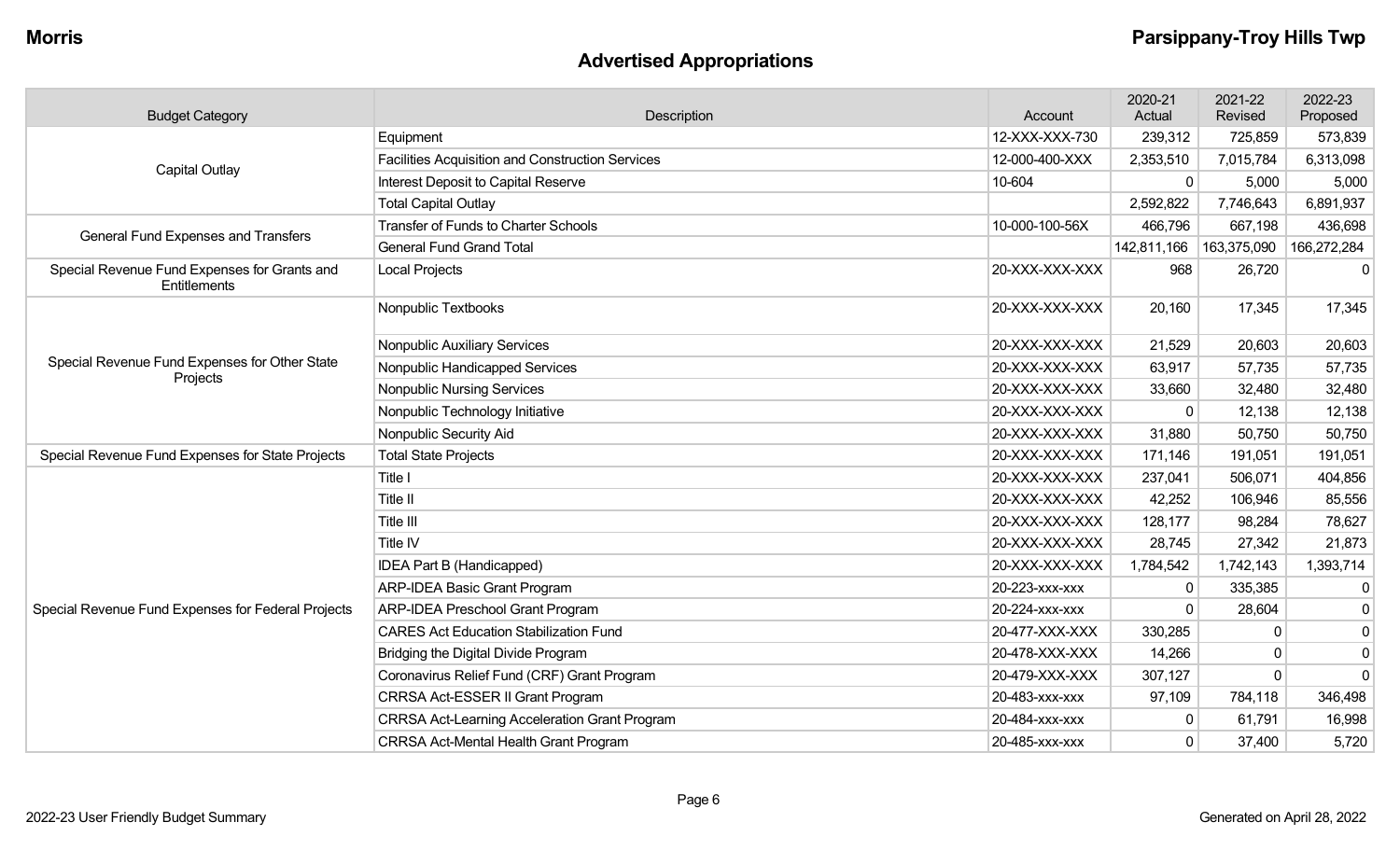# **Advertised Appropriations**

| <b>Budget Category</b>                             | Description                                                                                             | Account        | 2020-21<br>Actual | 2021-22<br>Revised | 2022-23<br>Proposed |
|----------------------------------------------------|---------------------------------------------------------------------------------------------------------|----------------|-------------------|--------------------|---------------------|
|                                                    | <b>ARP-ESSER Grant Program</b>                                                                          | 20-487-XXX-XXX | 0                 | 22,000             | 2,737,232           |
|                                                    | ARP-ESSER Subgrant Accelerated Learning Coaching and Educator Support Grant                             | 20-488-xxx-xxx |                   |                    | 632,438             |
|                                                    | ARP-ESSER Subgrant Evidence-Based Summer Learning and Enrichment Activities Grant                       | 20-489-XXX-XXX |                   |                    | 43,119              |
| Special Revenue Fund Expenses for Federal Projects | ARP-ESSER Subgrant Evidence-Based Comprehensive Beyond the School Day Activities Grant                  | 20-490-XXX-XXX | 0                 | 43,119             | 0                   |
|                                                    | ARP-ESSER Subgrant New Jersey Tiered System of Supports (NJTSS) Mental Health Support<br>Staffing Grant | 20-491-XXX-XXX |                   |                    | 45,000              |
|                                                    | <b>Total Federal Projects</b>                                                                           | 20-XXX-XXX-XXX | 2,969,544         | 3,793,203          | 5,811,631           |
| Special Revenue Fund Expenses                      | <b>Total Special Revenue Funds</b>                                                                      |                | 3,602,676         | 4,495,989          | 6,487,697           |
| Debt Service Fund Expenses                         | <b>Total Regular Debt Service</b>                                                                       | 40-701-510-XXX | 3,390,450         | 3,336,550          | 3,235,750           |
|                                                    | <b>Total Debt Service Funds</b>                                                                         |                | 3,390,450         | 3,336,550          | 3,235,750           |
| All Fund Expenses                                  | <b>Total Expenditures/Appropriations</b>                                                                |                | 149,804,292       | 171,207,629        | 175,995,731         |
| <b>Expenses Net of Transfers</b>                   | <b>Total Expenditures Net of Transfers</b>                                                              |                | 149,804,292       | 171,207,629        | 175,995,731         |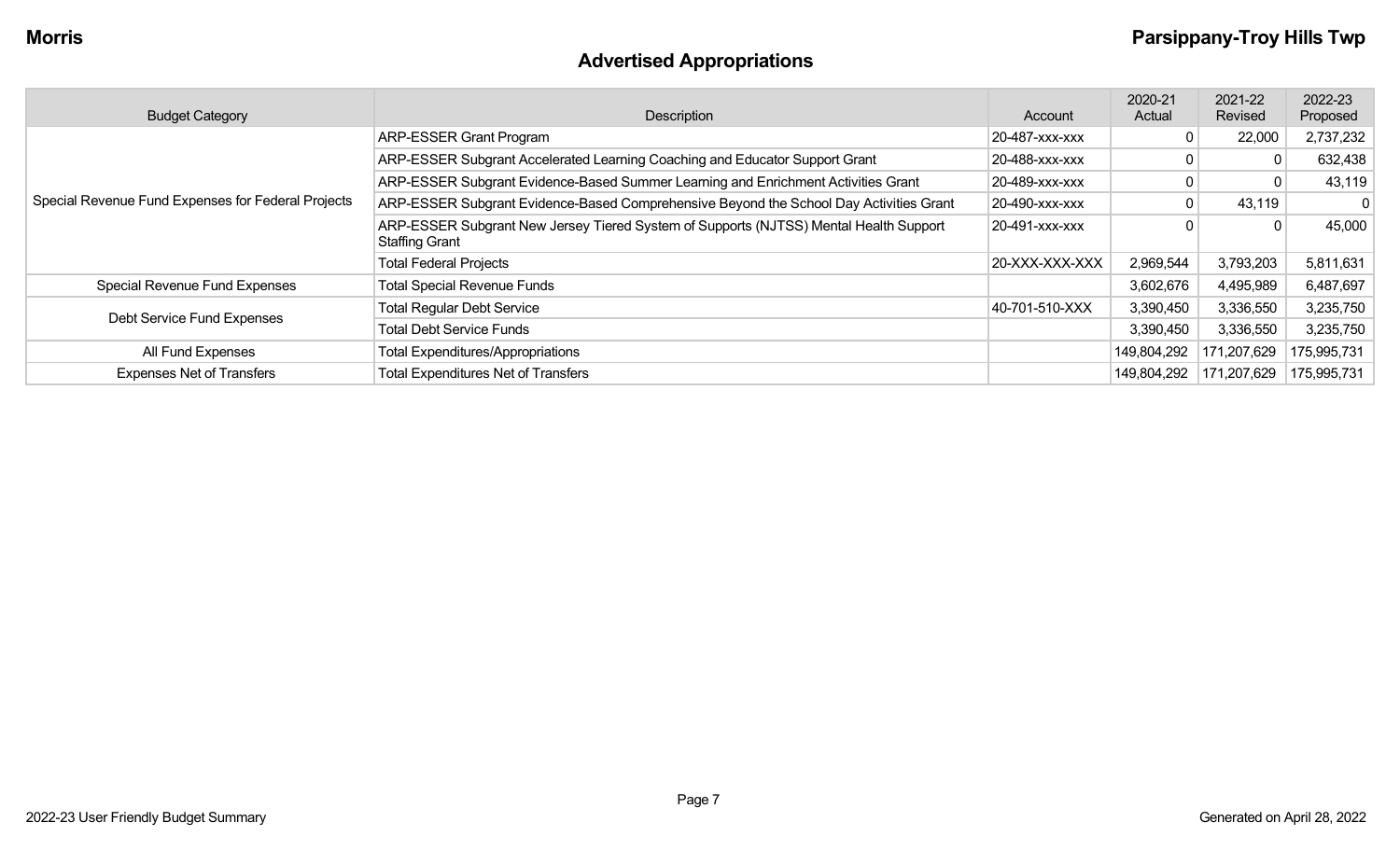# **Advertised Recapitulation of Balances**

| <b>Fund Balance Category</b>                   | <b>Budget Category</b>                                           | Audited<br><b>Balance</b><br>06/30/2020 | Audited<br><b>Balance</b><br>06/30/2021 | Estimated<br><b>Balance</b><br>06/30/2022 | Estimated<br><b>Balance</b><br>06/30/2023 |
|------------------------------------------------|------------------------------------------------------------------|-----------------------------------------|-----------------------------------------|-------------------------------------------|-------------------------------------------|
| Unrestricted                                   | <b>General Operating Budget</b>                                  | 5,136,611                               | 7,685,757                               | 7,685,757                                 | 6,427,029                                 |
|                                                | Repayment of Debt                                                |                                         |                                         |                                           |                                           |
|                                                | Capital Reserve                                                  | 5,269,845                               | 7,269,845                               | 7,274,845                                 | 7,279,845                                 |
|                                                | <b>Adult Education Programs</b>                                  |                                         |                                         |                                           | 0                                         |
|                                                | Maintenance Reserve                                              |                                         |                                         |                                           | 0                                         |
|                                                | Legal Reserve                                                    | 10,340,857                              | 12,021,748                              | 6,178,441                                 | 0                                         |
| <b>Restricted for General Operating Budget</b> | Unemployment Fund                                                | 1,816,677                               | 1,816,677                               | 1,816,677                                 | 1,816,677                                 |
|                                                | <b>Tuition Reserve</b>                                           |                                         |                                         |                                           |                                           |
|                                                | <b>Current Expense Emergency Reserve</b>                         | $\Omega$                                | 0                                       |                                           | 0                                         |
|                                                | Impact Aid Reserve for General Expenses (Sections 8002 and 8003) | $\Omega$                                | 0                                       |                                           | 0                                         |
|                                                | Impact Aid Reserve for Capital Expenses (Sections 8007 and 8008) | 0                                       | 0                                       |                                           | 0                                         |
|                                                | <b>Student Activity Fund</b>                                     | 589,109                                 | 458,623                                 | 328,140                                   | 197,657                                   |
| Restricted for Special Revenue Fund            | Scholarship Fund                                                 | 67,178                                  | 67,340                                  | 67,340                                    | 67,340                                    |
| Restricted for Repayment of Debt               | Restricted for Repayment of Debt                                 |                                         |                                         |                                           | 0                                         |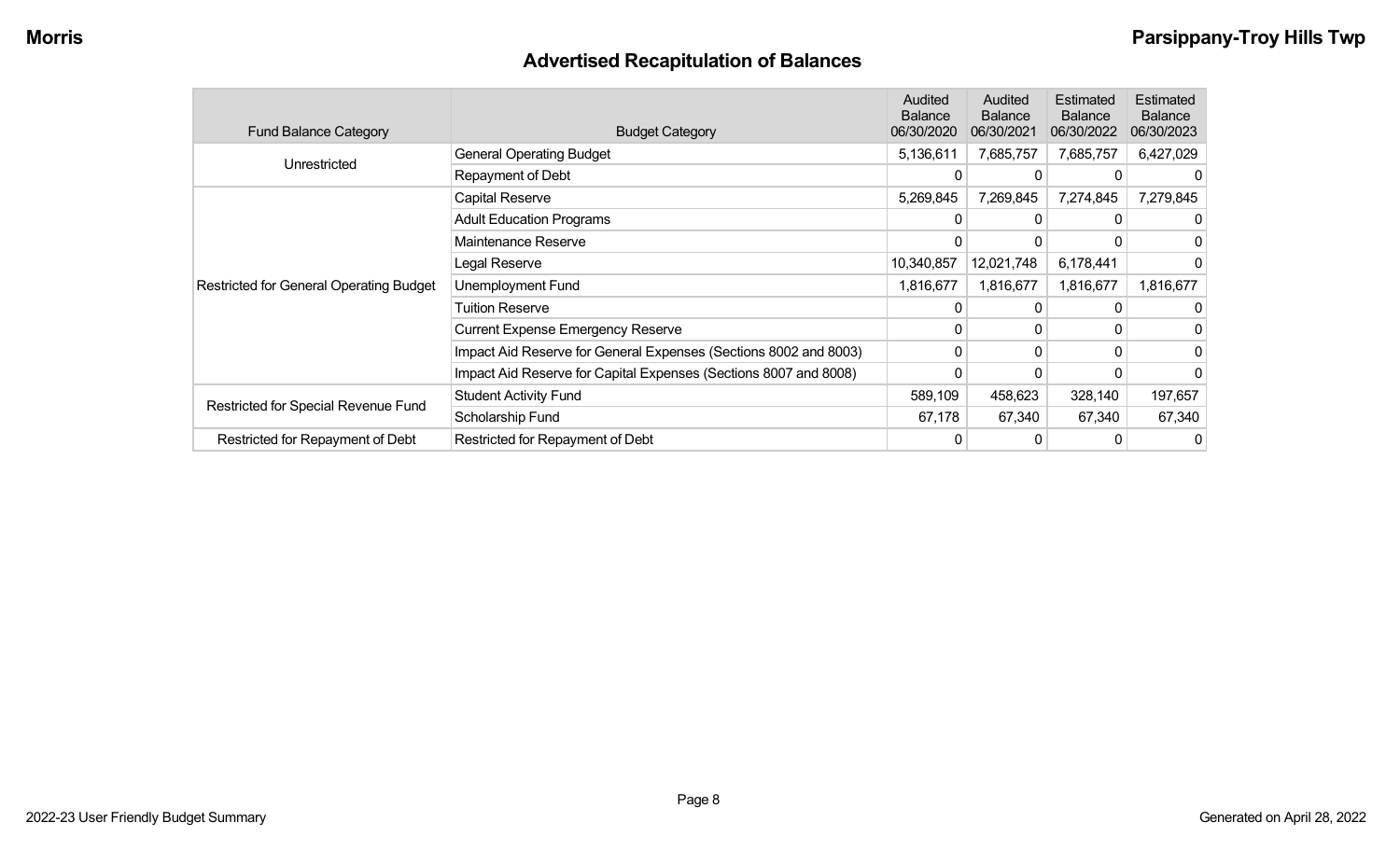#### **Advertised Per Pupil Cost Calculations**

| Per Pupil Cost Calculations                       | 2019-20<br><b>Actual Costs</b> | 2020-21<br><b>Actual Costs</b> | 2021-22<br><b>Original Budget</b> | 2021-22<br><b>Revised Budget</b> | 2022-23<br><b>Proposed Budget</b> |
|---------------------------------------------------|--------------------------------|--------------------------------|-----------------------------------|----------------------------------|-----------------------------------|
| <b>Total Budgetary Comparative Per Pupil Cost</b> | \$17,007                       | \$17,574                       | \$18,712                          | \$19,704                         | \$19,549                          |
| <b>Total Classroom Instruction</b>                | \$9,776                        | \$10,273                       | \$10,848                          | \$11,379                         | \$11,229                          |
| <b>Classroom-Salaries and Benefits</b>            | \$9,331                        | \$9,745                        | \$10,177                          | \$10,680                         | \$10,619                          |
| Classroom-General Supplies and Textbooks          | \$225                          | \$327                          | \$407                             | \$419                            | \$364                             |
| <b>Classroom-Purchased Services</b>               | \$220                          | \$201                          | \$264                             | \$279                            | \$247                             |
| <b>Total Support Services</b>                     | \$3,274                        | \$3,286                        | \$3,530                           | \$3,741                          | \$3,798                           |
| <b>Support Services-Salaries and Benefits</b>     | \$3,006                        | \$3,108                        | \$3,342                           | \$3,478                          | \$3,592                           |
| <b>Total Administrative Costs</b>                 | \$1,651                        | \$1,713                        | \$1,782                           | \$1,899                          | \$1,899                           |
| <b>Administration Salaries and Benefits</b>       | \$1,391                        | \$1,480                        | \$1,496                           | \$1,589                          | \$1,568                           |
| Total Operations and Maintenance of Plant         | \$1,877                        | \$1,853                        | \$2,053                           | \$2,161                          | \$2,111                           |
| Operations and Maintenance-Salaries and Benefits  | \$1,125                        | \$1,092                        | \$1,244                           | \$1,307                          | \$1,272                           |
| <b>Board Contribution to Food Services</b>        | \$0                            | \$0                            | \$0                               | \$0                              | \$0                               |
| <b>Total Extracurricular Costs</b>                | \$373                          | \$385                          | \$431                             | \$454                            | \$442                             |
| <b>Total Equipment Costs</b>                      | \$32                           | \$34                           | \$11                              | \$104                            | \$79                              |
| Legal Costs                                       | \$25                           | \$21                           | \$32                              | \$33                             | \$33                              |
| Employee Benefits as a percentage of salaries*    | 27.19%                         | 27.45%                         | 28.78%                            | 28.81%                           | 29.29%                            |

\*Does not include pension and social security paid by the State on-behalf of the district.

\*\*Federal and State funds in the blended resource school-based budgets.

The information presented in columns 1 through 3 as well as the related descriptions of the per pupil cost calculations are contained in the Taxpayers' Guide to Education Spending and can be found on the Department of Education's Internet website: http://www.state.nj.us/education/guide/. This publication is also available in the board office and public libraries. The same calculations were performed using the 2021-22 revised appropriations and the 2022-23 budgeted appropriations presented in this advertised budget. Total Budgetary Comparative Per Pupil Cost is defined as current expense exclusive of tuition expenditures, transportation, residential costs, and judgments against the school district. For all years it also includes the restricted entitlement aids. With the exception of Total Equipment Cost, each of the other per pupil cost calculations presented is a component of the total comparative per pupil cost, although all components are not shown.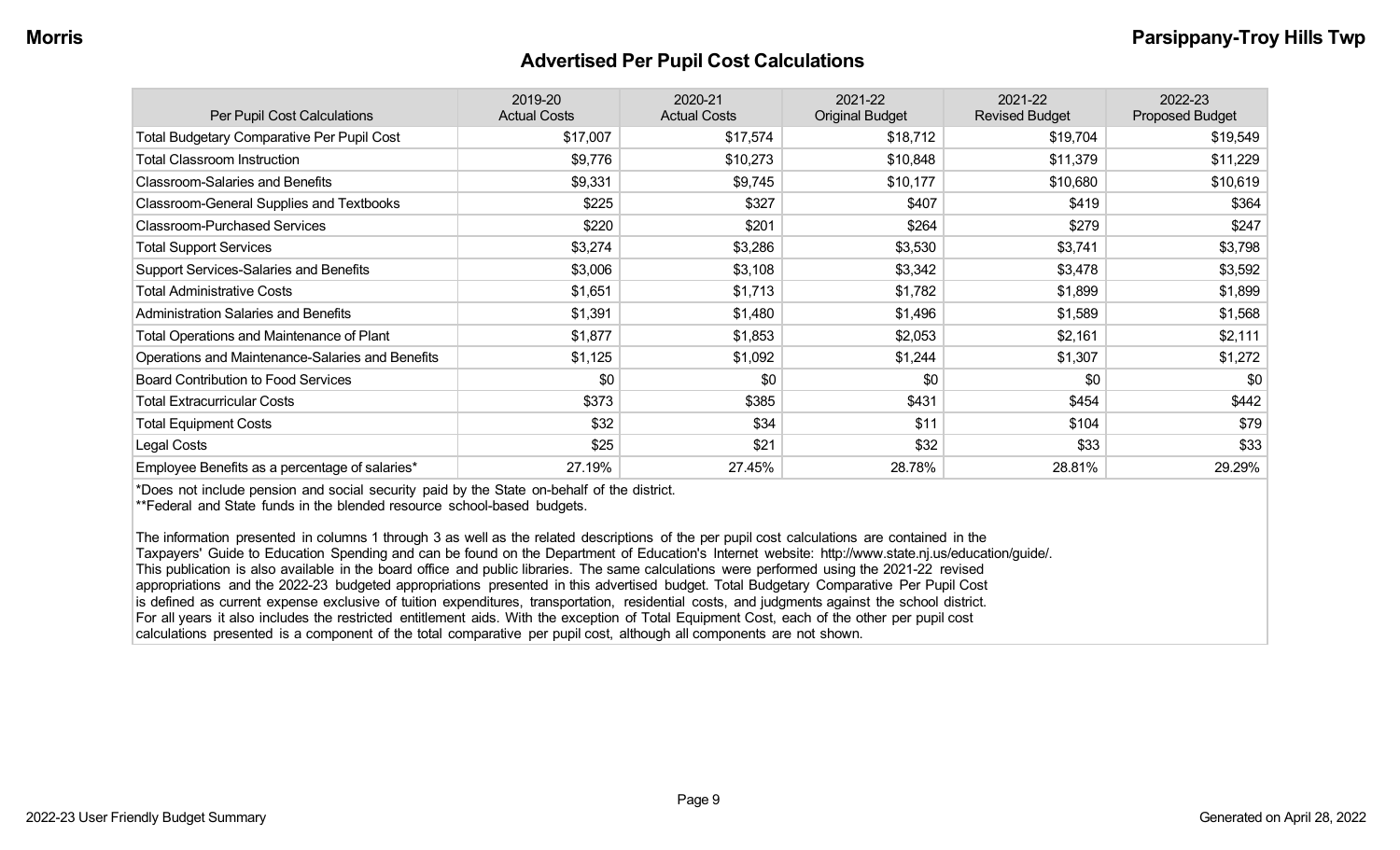#### **Shared Services**

| <b>Shared Service Category Type</b>            | <b>Shared Service Category Description</b>                                                        | Amount<br>Saved<br>(Optional) |
|------------------------------------------------|---------------------------------------------------------------------------------------------------|-------------------------------|
|                                                | School Alliance Insurance Fund (SAIF) - Liability and Casualty Insurance Consortium               | 0                             |
| Insurance Coverages and Benefits               | Pooled Insurance Program (PIP) of New Jersey - Worker's Compensation Insurance Consortium         | 0                             |
|                                                | Township of Parsippany-Troy Hills - purchase of fuel from Township fuel pumps                     | 0                             |
| Municipal/Public Works                         | Township of Parsippany-Troy Hills - security services                                             | 0                             |
| <b>Others</b>                                  | Township of Parsippany-Troy Hills - the school district shares its ball fields with the community | $\mathbf{0}$                  |
|                                                | Educational Data Services - Bulk Purchasing and Bidding                                           | $\mathbf{0}$                  |
|                                                | Morris County Cooperative Pricing Council - Coop Bidding and Purchasing                           | $\mathbf{0}$                  |
| Purchasing                                     | Hunterdon Educational Services Commission - Coop Bidding and Purchasing                           | $\Omega$                      |
|                                                | Educational Services Commission of NJ - Coop Bidding and Purchasing                               | 0                             |
|                                                | Morris County Educational Services Commission - Special Education Services and Nonpublic Services | 0                             |
| <b>Special Education Services</b>              | Morris Union Jointure Commission - Special Education Services                                     | 0                             |
| <b>Transportation Services, including Fuel</b> | Morris County Educational Services Commission - Transportation Services                           | 0                             |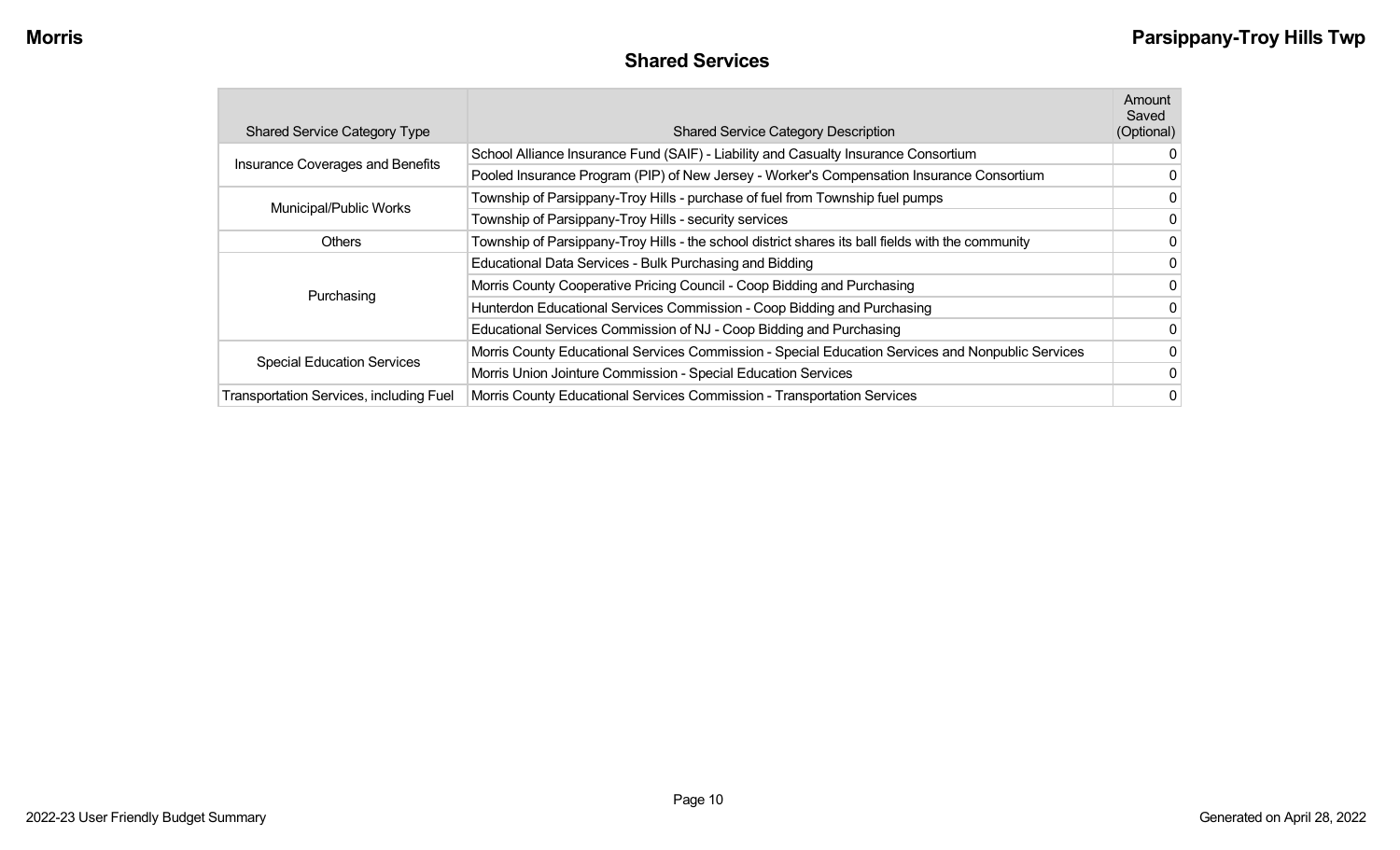| Municipality              | Category                                                                                                           | Amount        |
|---------------------------|--------------------------------------------------------------------------------------------------------------------|---------------|
| Parsippany-Troy Hills Twp | (A) General Fund School Levy                                                                                       | 146,998,485   |
|                           | (D) Total School Levy                                                                                              | 149,686,013   |
|                           | (B) Estimated Net Taxable Valuation (as of 10/01/21)                                                               | 7,271,860,000 |
|                           | $(H)$ Estimated Equalized Valuation (as of 10/01/21)                                                               | 8,985,273,085 |
|                           | (C) Estimated 2022-23 General Fund School Tax Rate, Without Repayment of Debt or Adjustments=100x(A)/(B)           | 2.0215        |
|                           | (F) Estimated 2022-23 Total School Tax Rate, With Repayment of Debt and Adjustments=100x(D)/(B)                    | 2.0584        |
|                           | (I) Estimated 2022-23 Equalized General Fund School Tax Rate, Without Repayment of Debt or Adjustments=100x(A)/(H) | 1.6360        |
|                           | (L) Estimated 2022-23 Equalized Total School Tax Rate, With Repayment of Debt and Adjustments=100x(D)/(H)          | 1.6659        |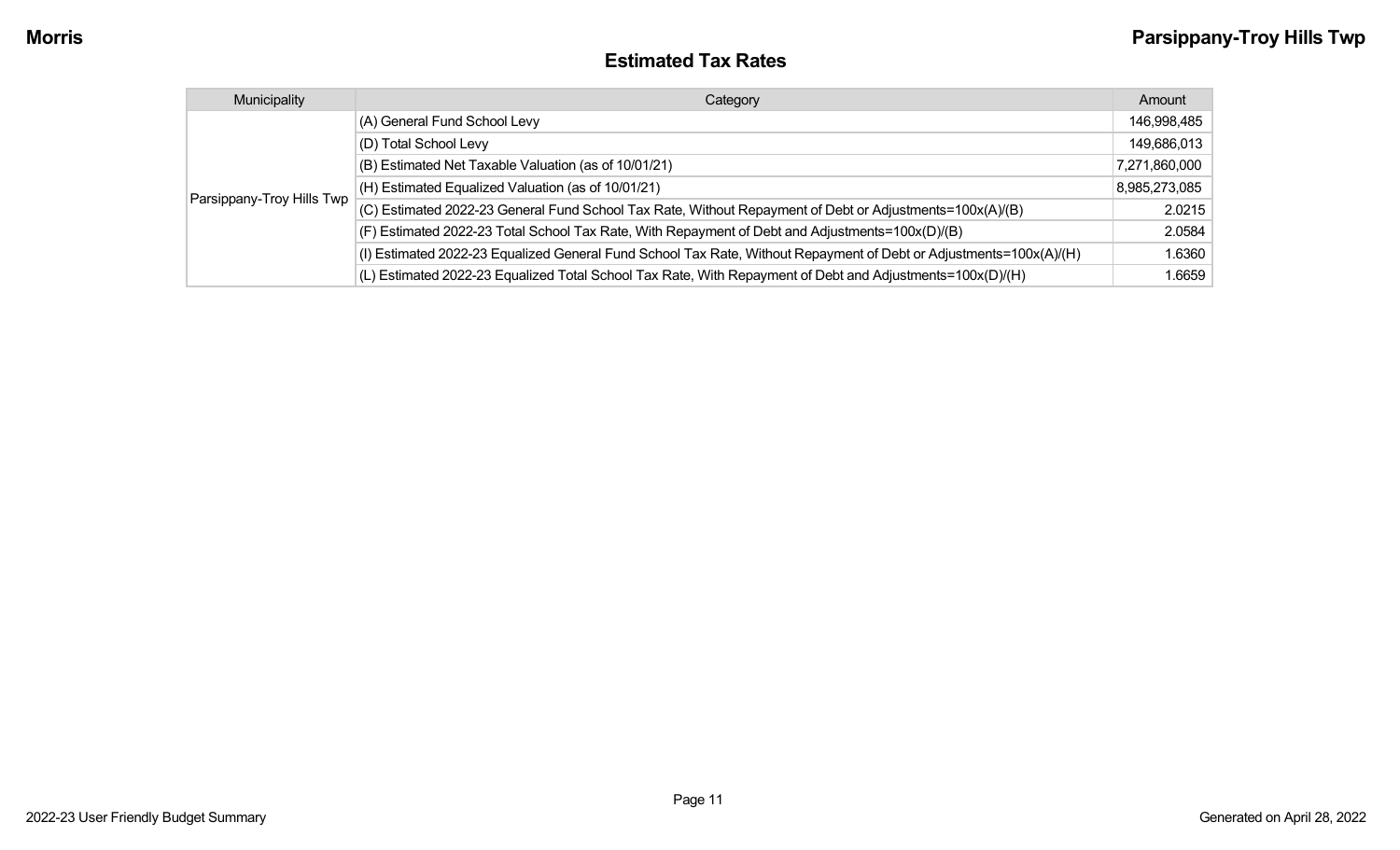| Name               | Category                                                                                  | Measure                                            |
|--------------------|-------------------------------------------------------------------------------------------|----------------------------------------------------|
|                    | <b>Job Title</b>                                                                          | Other                                              |
|                    | Job Title II                                                                              | Video on the Go                                    |
|                    | <b>Base Annual Salary Amount</b>                                                          | \$81,781                                           |
|                    | Full-Time Equivalent (FTE)                                                                | 1.0                                                |
|                    | <b>Shared with Another District?</b>                                                      | N                                                  |
|                    | <b>Shared County</b>                                                                      | None Reported                                      |
|                    | <b>Shared District</b>                                                                    | None Reported                                      |
|                    | <b>Job Title Other District</b>                                                           | None Reported                                      |
|                    | Member of Collective Bargaining Unit (CBU)?                                               | N                                                  |
|                    | <b>Beginning Date of Contract</b>                                                         | 07/01/21                                           |
|                    | <b>End Date of Contract</b>                                                               | 06/30/22                                           |
|                    | <b>Contracted Number of Annual Work Days</b>                                              | 260                                                |
|                    | <b>Contracted Number of Annual Vacation Days</b>                                          | 22                                                 |
|                    | Contracted Number of Annual Sick Days                                                     | 15                                                 |
| <b>Brian Satch</b> | <b>Contracted Number of Annual Personal Days</b>                                          | 3                                                  |
|                    | <b>Contracted Number of Annual Consulting Days</b>                                        | $\Omega$                                           |
|                    | Number of Other Contracted Non-Working Days                                               | 14                                                 |
|                    | Description of Other Contracted Non-Working Days                                          | Holidays                                           |
|                    | <b>Total Allowances Amount</b>                                                            | \$1,000                                            |
|                    | <b>Total Bonuses Amount</b>                                                               | \$0                                                |
|                    | <b>Total Stipends Amount</b>                                                              | \$0                                                |
|                    | District Contributions Above Teacher Contract for Insurance (Health, Dental, Life, Other) | \$0                                                |
|                    | District Contributions Above Teacher Contract for Retirement Plans                        | \$0                                                |
|                    | <b>Total Contractual Post-Employment Benefit Amount</b>                                   | \$22,549                                           |
|                    | Contractual Post-Employment Benefit Description of Payout of Sick days                    | 1 day pay for every 2 days; not to exceed \$15,000 |
|                    | Contractual Post-Employment Benefit Description of Payout of Vacation days                | paid at per diem                                   |
|                    | Contractual Post-Employment Benefit Description of Payout of Personal days                | N/A                                                |
|                    | Contractual Post-Employment Benefit Description of Other Benefits 1                       | None Reported                                      |
|                    | Contractual Post-Employment Benefit Description of Other Benefits 2                       | None Reported                                      |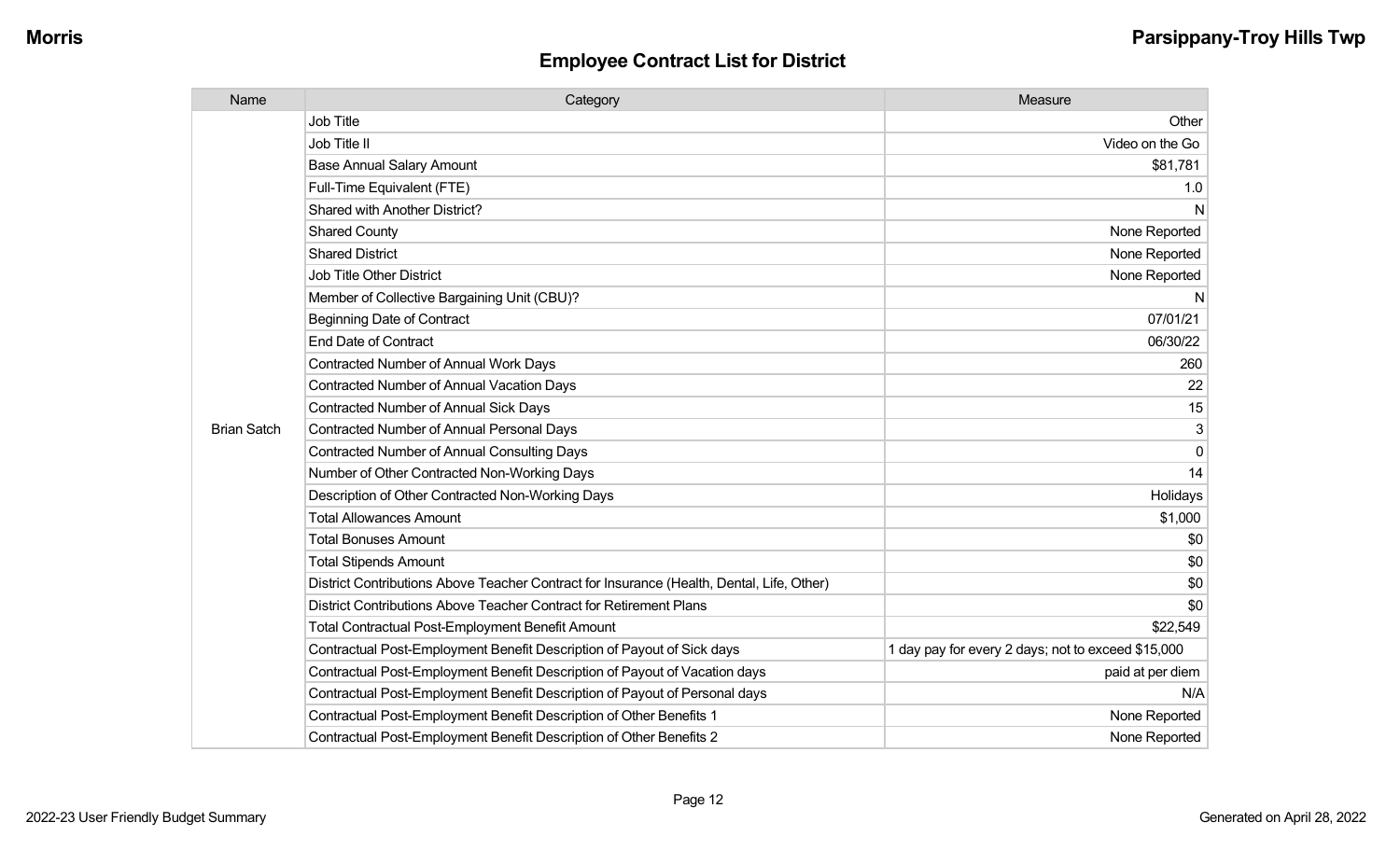| Name               | Category                                                                                 | Measure                                 |
|--------------------|------------------------------------------------------------------------------------------|-----------------------------------------|
|                    | Contractual Post-Employment Benefit Description of Other Benefits 3                      | None Reported                           |
|                    | <b>Total Other/In-Kind Remuneration Amount</b>                                           | \$0                                     |
|                    | Description of Other/In-Kind Remuneration Annual Option to Buyback Sick Time in Cash     | None Reported                           |
|                    | Description of Other/In-Kind Remuneration Annual Option to Buyback Vacation Time in Cash | None Reported                           |
|                    | Description of Other/In-Kind Remuneration Annual Option to Buyback Personal Time in Cash | None Reported                           |
| <b>Brian Satch</b> | Description of Other/In-Kind Remuneration Annual Option to Other Remuneration 1          | None Reported                           |
|                    | Description of Other/In-Kind Remuneration Annual Option to Other Remuneration 2          | None Reported                           |
|                    | Description of Other/In-Kind Remuneration Annual Option to Other Remuneration 3          | None Reported                           |
|                    | <b>Additional Comment 1</b>                                                              | None Reported                           |
|                    | <b>Additional Comment 2</b>                                                              | None Reported                           |
|                    | <b>Additional Comment 3</b>                                                              | None Reported                           |
|                    | Job Title                                                                                | Coordinator/Director/Manager/Supervisor |
|                    | Job Title II                                                                             | <b>Buildings &amp; Grounds</b>          |
|                    | <b>Base Annual Salary Amount</b>                                                         | \$112,551                               |
|                    | Full-Time Equivalent (FTE)                                                               | 1.0                                     |
|                    | Shared with Another District?                                                            | N                                       |
|                    | <b>Shared County</b>                                                                     | None Reported                           |
|                    | <b>Shared District</b>                                                                   | None Reported                           |
|                    | <b>Job Title Other District</b>                                                          | None Reported                           |
|                    | Member of Collective Bargaining Unit (CBU)?                                              | N                                       |
| Daniel McDougal    | <b>Beginning Date of Contract</b>                                                        | 07/01/21                                |
|                    | <b>End Date of Contract</b>                                                              | 06/30/22                                |
|                    | <b>Contracted Number of Annual Work Days</b>                                             | 260                                     |
|                    | <b>Contracted Number of Annual Vacation Days</b>                                         | 22                                      |
|                    | <b>Contracted Number of Annual Sick Days</b>                                             | 15                                      |
|                    | <b>Contracted Number of Annual Personal Days</b>                                         | 3                                       |
|                    | <b>Contracted Number of Annual Consulting Days</b>                                       | 0                                       |
|                    | Number of Other Contracted Non-Working Days                                              | 14                                      |
|                    | Description of Other Contracted Non-Working Days                                         | Holidays                                |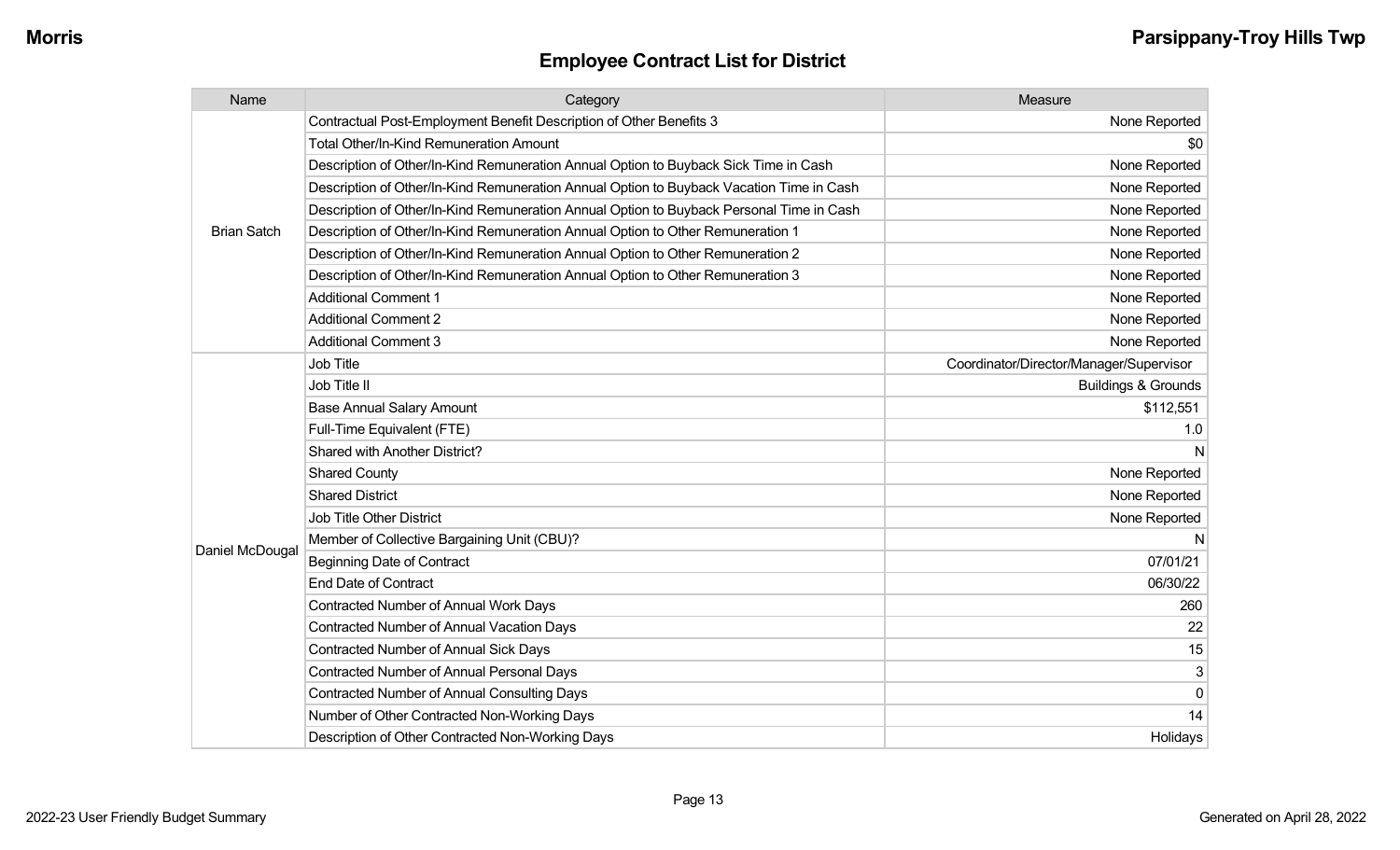| Name            | Category                                                                                  | Measure                                            |
|-----------------|-------------------------------------------------------------------------------------------|----------------------------------------------------|
|                 | <b>Total Allowances Amount</b>                                                            | \$1,000                                            |
|                 | <b>Total Bonuses Amount</b>                                                               | \$0                                                |
|                 | <b>Total Stipends Amount</b>                                                              | \$0                                                |
|                 | District Contributions Above Teacher Contract for Insurance (Health, Dental, Life, Other) | \$447                                              |
|                 | District Contributions Above Teacher Contract for Retirement Plans                        | \$0                                                |
|                 | <b>Total Contractual Post-Employment Benefit Amount</b>                                   | \$14,502                                           |
|                 | Contractual Post-Employment Benefit Description of Payout of Sick days                    | 1 day pay for every 2 days; not to exceed \$15,000 |
|                 | Contractual Post-Employment Benefit Description of Payout of Vacation days                | paid at per diem                                   |
|                 | Contractual Post-Employment Benefit Description of Payout of Personal days                | N/A                                                |
|                 | Contractual Post-Employment Benefit Description of Other Benefits 1                       | None Reported                                      |
| Daniel McDougal | Contractual Post-Employment Benefit Description of Other Benefits 2                       | None Reported                                      |
|                 | Contractual Post-Employment Benefit Description of Other Benefits 3                       | None Reported                                      |
|                 | <b>Total Other/In-Kind Remuneration Amount</b>                                            | \$2,164                                            |
|                 | Description of Other/In-Kind Remuneration Annual Option to Buyback Sick Time in Cash      | None Reported                                      |
|                 | Description of Other/In-Kind Remuneration Annual Option to Buyback Vacation Time in Cash  | Max 5 unused vacation days at per diem             |
|                 | Description of Other/In-Kind Remuneration Annual Option to Buyback Personal Time in Cash  | None Reported                                      |
|                 | Description of Other/In-Kind Remuneration Annual Option to Other Remuneration 1           | None Reported                                      |
|                 | Description of Other/In-Kind Remuneration Annual Option to Other Remuneration 2           | None Reported                                      |
|                 | Description of Other/In-Kind Remuneration Annual Option to Other Remuneration 3           | None Reported                                      |
|                 | <b>Additional Comment 1</b>                                                               | None Reported                                      |
|                 | <b>Additional Comment 2</b>                                                               | None Reported                                      |
|                 | <b>Additional Comment 3</b>                                                               | None Reported                                      |
|                 | <b>Job Title</b>                                                                          | Coordinator/Director/Manager/Supervisor            |
| Dawn Singerline | Job Title II                                                                              | <b>Coord External Programs</b>                     |
|                 | <b>Base Annual Salary Amount</b>                                                          | \$78,480                                           |
|                 | Full-Time Equivalent (FTE)                                                                | 1.0                                                |
|                 | Shared with Another District?                                                             | N                                                  |
|                 | <b>Shared County</b>                                                                      | None Reported                                      |
|                 | <b>Shared District</b>                                                                    | None Reported                                      |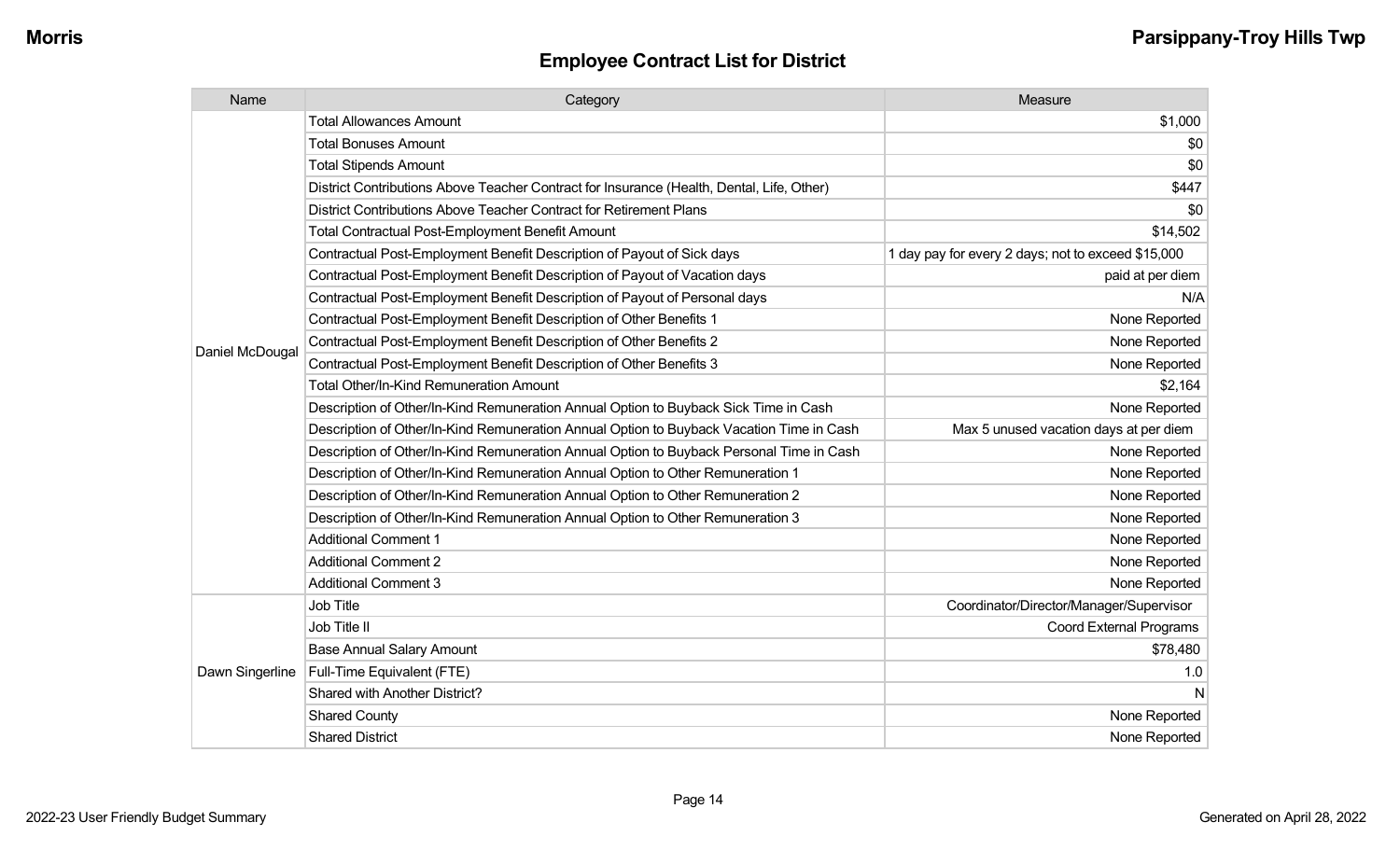| Name            | Category                                                                                  | Measure                                            |
|-----------------|-------------------------------------------------------------------------------------------|----------------------------------------------------|
|                 | <b>Job Title Other District</b>                                                           | None Reported                                      |
|                 | Member of Collective Bargaining Unit (CBU)?                                               | N                                                  |
|                 | <b>Beginning Date of Contract</b>                                                         | 07/01/21                                           |
|                 | <b>End Date of Contract</b>                                                               | 06/30/22                                           |
|                 | <b>Contracted Number of Annual Work Days</b>                                              | 260                                                |
|                 | <b>Contracted Number of Annual Vacation Days</b>                                          | 22                                                 |
|                 | <b>Contracted Number of Annual Sick Days</b>                                              | 15                                                 |
|                 | Contracted Number of Annual Personal Days                                                 | 3                                                  |
|                 | <b>Contracted Number of Annual Consulting Days</b>                                        | 0                                                  |
|                 | Number of Other Contracted Non-Working Days                                               | 14                                                 |
|                 | Description of Other Contracted Non-Working Days                                          | Holidays                                           |
|                 | <b>Total Allowances Amount</b>                                                            | \$1,000                                            |
|                 | <b>Total Bonuses Amount</b>                                                               | \$0                                                |
|                 | <b>Total Stipends Amount</b>                                                              | \$0                                                |
| Dawn Singerline | District Contributions Above Teacher Contract for Insurance (Health, Dental, Life, Other) | \$447                                              |
|                 | District Contributions Above Teacher Contract for Retirement Plans                        | \$0                                                |
|                 | <b>Total Contractual Post-Employment Benefit Amount</b>                                   | \$17,054                                           |
|                 | Contractual Post-Employment Benefit Description of Payout of Sick days                    | 1 day pay for every 2 days; not to exceed \$15,000 |
|                 | Contractual Post-Employment Benefit Description of Payout of Vacation days                | paid at per diem                                   |
|                 | Contractual Post-Employment Benefit Description of Payout of Personal days                | N/A                                                |
|                 | Contractual Post-Employment Benefit Description of Other Benefits 1                       | None Reported                                      |
|                 | Contractual Post-Employment Benefit Description of Other Benefits 2                       | None Reported                                      |
|                 | Contractual Post-Employment Benefit Description of Other Benefits 3                       | None Reported                                      |
|                 | Total Other/In-Kind Remuneration Amount                                                   | \$0                                                |
|                 | Description of Other/In-Kind Remuneration Annual Option to Buyback Sick Time in Cash      | None Reported                                      |
|                 | Description of Other/In-Kind Remuneration Annual Option to Buyback Vacation Time in Cash  | None Reported                                      |
|                 | Description of Other/In-Kind Remuneration Annual Option to Buyback Personal Time in Cash  | None Reported                                      |
|                 | Description of Other/In-Kind Remuneration Annual Option to Other Remuneration 1           | None Reported                                      |
|                 | Description of Other/In-Kind Remuneration Annual Option to Other Remuneration 2           | None Reported                                      |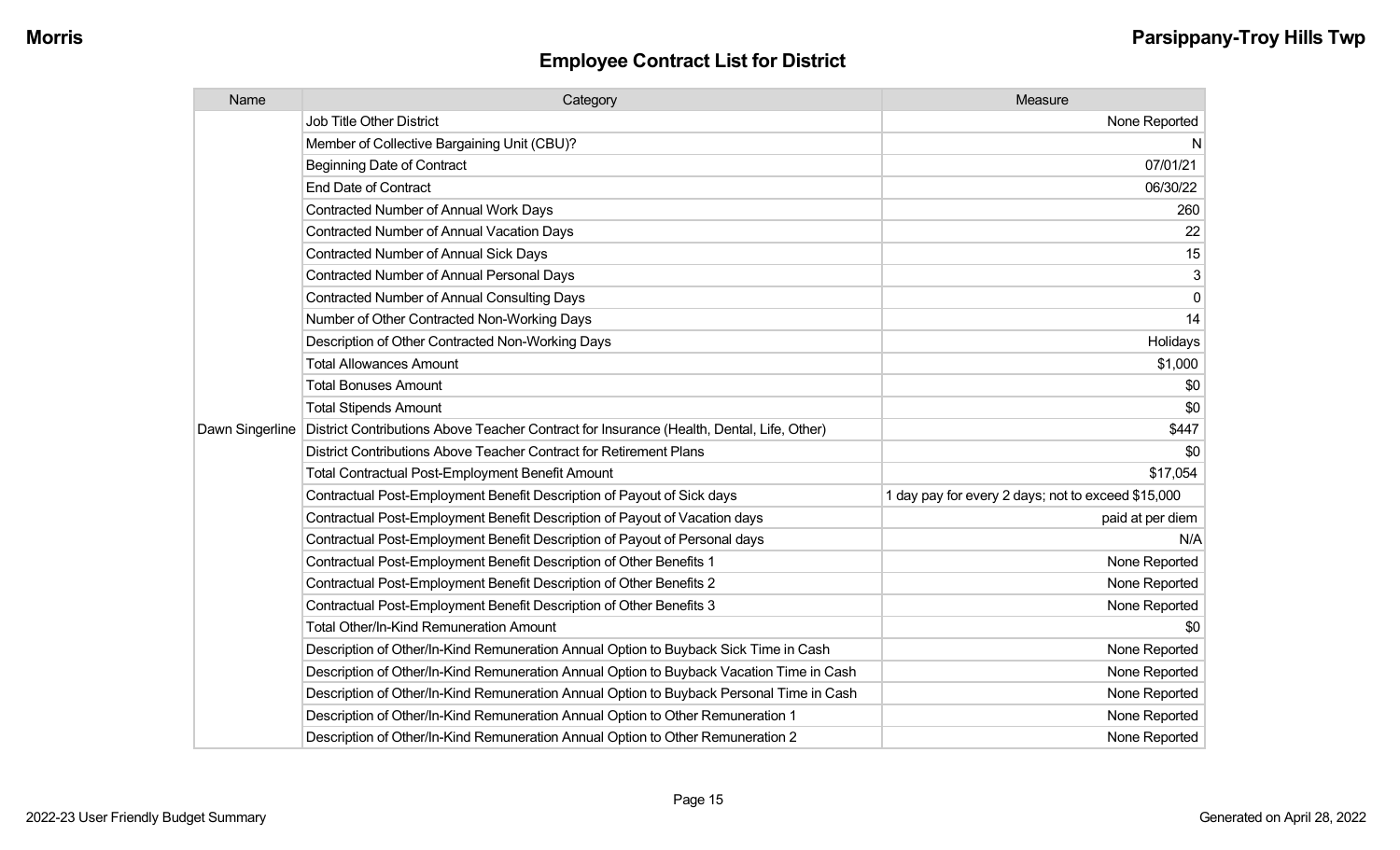| Name                  | Category                                                                                  | Measure                                            |
|-----------------------|-------------------------------------------------------------------------------------------|----------------------------------------------------|
| Dawn Singerline       | Description of Other/In-Kind Remuneration Annual Option to Other Remuneration 3           | None Reported                                      |
|                       | <b>Additional Comment 1</b>                                                               | None Reported                                      |
|                       | <b>Additional Comment 2</b>                                                               | None Reported                                      |
|                       | <b>Additional Comment 3</b>                                                               | None Reported                                      |
|                       | Job Title                                                                                 | Coordinator/Director/Manager/Supervisor            |
|                       | Job Title II                                                                              | <b>Technical Services</b>                          |
|                       | <b>Base Annual Salary Amount</b>                                                          | \$107,131                                          |
|                       | Full-Time Equivalent (FTE)                                                                | 1.0                                                |
|                       | Shared with Another District?                                                             | N                                                  |
|                       | <b>Shared County</b>                                                                      | None Reported                                      |
|                       | <b>Shared District</b>                                                                    | None Reported                                      |
|                       | <b>Job Title Other District</b>                                                           | None Reported                                      |
|                       | Member of Collective Bargaining Unit (CBU)?                                               | N                                                  |
|                       | <b>Beginning Date of Contract</b>                                                         | 07/01/21                                           |
|                       | <b>End Date of Contract</b>                                                               | 06/30/22                                           |
|                       | <b>Contracted Number of Annual Work Days</b>                                              | 260                                                |
| <b>Diane Schiller</b> | <b>Contracted Number of Annual Vacation Days</b>                                          | 22                                                 |
|                       | <b>Contracted Number of Annual Sick Days</b>                                              | 15                                                 |
|                       | <b>Contracted Number of Annual Personal Days</b>                                          | 3                                                  |
|                       | <b>Contracted Number of Annual Consulting Days</b>                                        | $\Omega$                                           |
|                       | Number of Other Contracted Non-Working Days                                               | 14                                                 |
|                       | Description of Other Contracted Non-Working Days                                          | Holidays                                           |
|                       | <b>Total Allowances Amount</b>                                                            | \$1,000                                            |
|                       | <b>Total Bonuses Amount</b>                                                               | \$0                                                |
|                       | <b>Total Stipends Amount</b>                                                              | \$0                                                |
|                       | District Contributions Above Teacher Contract for Insurance (Health, Dental, Life, Other) | \$0                                                |
|                       | District Contributions Above Teacher Contract for Retirement Plans                        | \$0                                                |
|                       | <b>Total Contractual Post-Employment Benefit Amount</b>                                   | \$28,185                                           |
|                       | Contractual Post-Employment Benefit Description of Payout of Sick days                    | 1 day pay for every 2 days; not to exceed \$15,000 |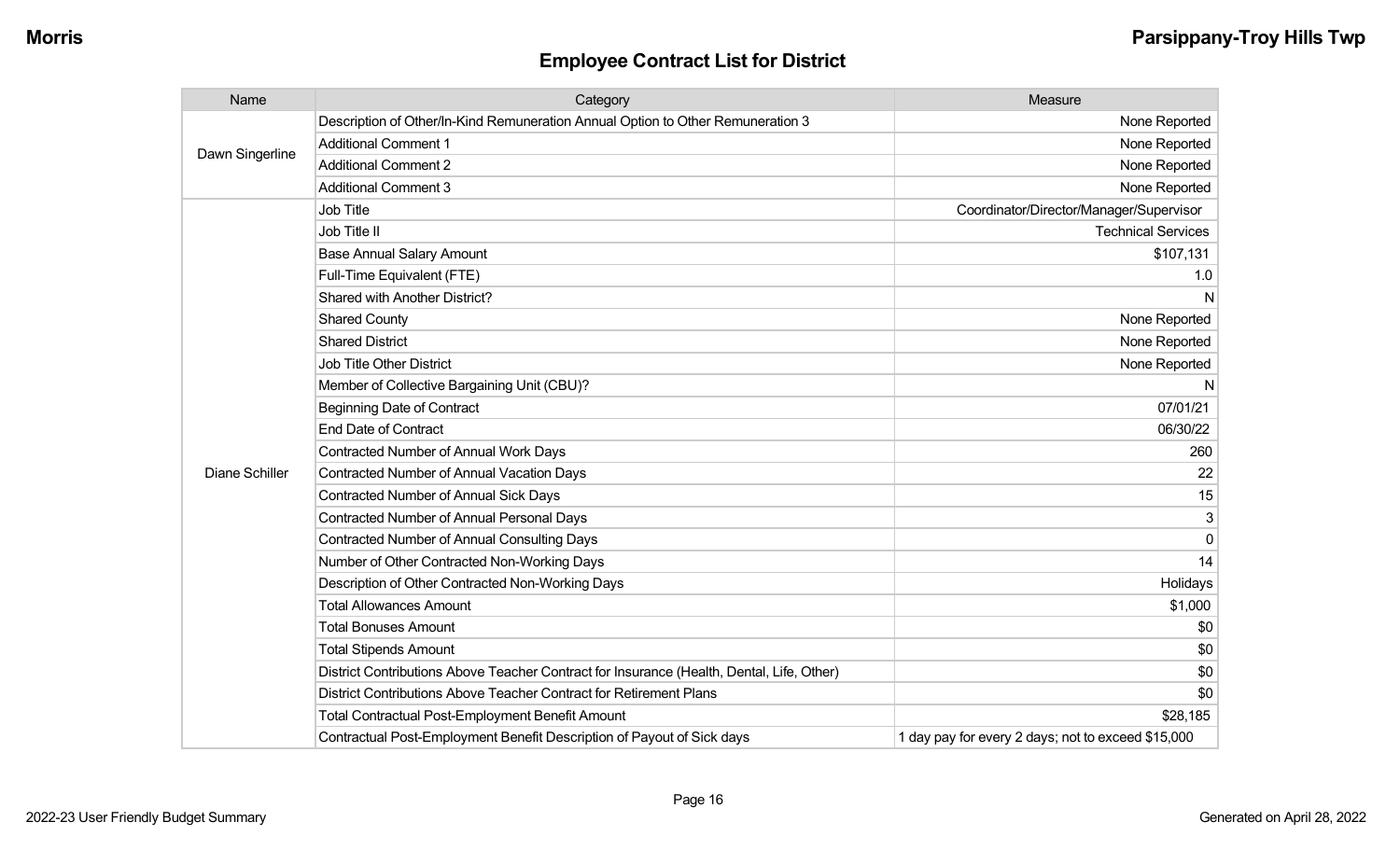| Name                | Category                                                                                 | Measure          |
|---------------------|------------------------------------------------------------------------------------------|------------------|
|                     | Contractual Post-Employment Benefit Description of Payout of Vacation days               | paid at per diem |
|                     | Contractual Post-Employment Benefit Description of Payout of Personal days               | N/A              |
|                     | Contractual Post-Employment Benefit Description of Other Benefits 1                      | None Reported    |
|                     | Contractual Post-Employment Benefit Description of Other Benefits 2                      | None Reported    |
|                     | Contractual Post-Employment Benefit Description of Other Benefits 3                      | None Reported    |
|                     | <b>Total Other/In-Kind Remuneration Amount</b>                                           | \$0              |
|                     | Description of Other/In-Kind Remuneration Annual Option to Buyback Sick Time in Cash     | None Reported    |
| Diane Schiller      | Description of Other/In-Kind Remuneration Annual Option to Buyback Vacation Time in Cash | None Reported    |
|                     | Description of Other/In-Kind Remuneration Annual Option to Buyback Personal Time in Cash | None Reported    |
|                     | Description of Other/In-Kind Remuneration Annual Option to Other Remuneration 1          | None Reported    |
|                     | Description of Other/In-Kind Remuneration Annual Option to Other Remuneration 2          | None Reported    |
|                     | Description of Other/In-Kind Remuneration Annual Option to Other Remuneration 3          | None Reported    |
|                     | <b>Additional Comment 1</b>                                                              | None Reported    |
|                     | <b>Additional Comment 2</b>                                                              | None Reported    |
|                     | <b>Additional Comment 3</b>                                                              | None Reported    |
|                     | Job Title                                                                                | Superintendent   |
|                     | Job Title II                                                                             | None Reported    |
|                     | <b>Base Annual Salary Amount</b>                                                         | \$228,000        |
|                     | Full-Time Equivalent (FTE)                                                               | 1.0              |
|                     | Shared with Another District?                                                            | N                |
|                     | <b>Shared County</b>                                                                     | None Reported    |
| Dr. Barbara Sargent | <b>Shared District</b>                                                                   | None Reported    |
|                     | Job Title Other District                                                                 | None Reported    |
|                     | Member of Collective Bargaining Unit (CBU)?                                              | N                |
|                     | <b>Beginning Date of Contract</b>                                                        | 07/01/21         |
|                     | <b>End Date of Contract</b>                                                              | 06/30/26         |
|                     | <b>Contracted Number of Annual Work Days</b>                                             | 260              |
|                     | <b>Contracted Number of Annual Vacation Days</b>                                         | 22               |
|                     | <b>Contracted Number of Annual Sick Days</b>                                             | 15               |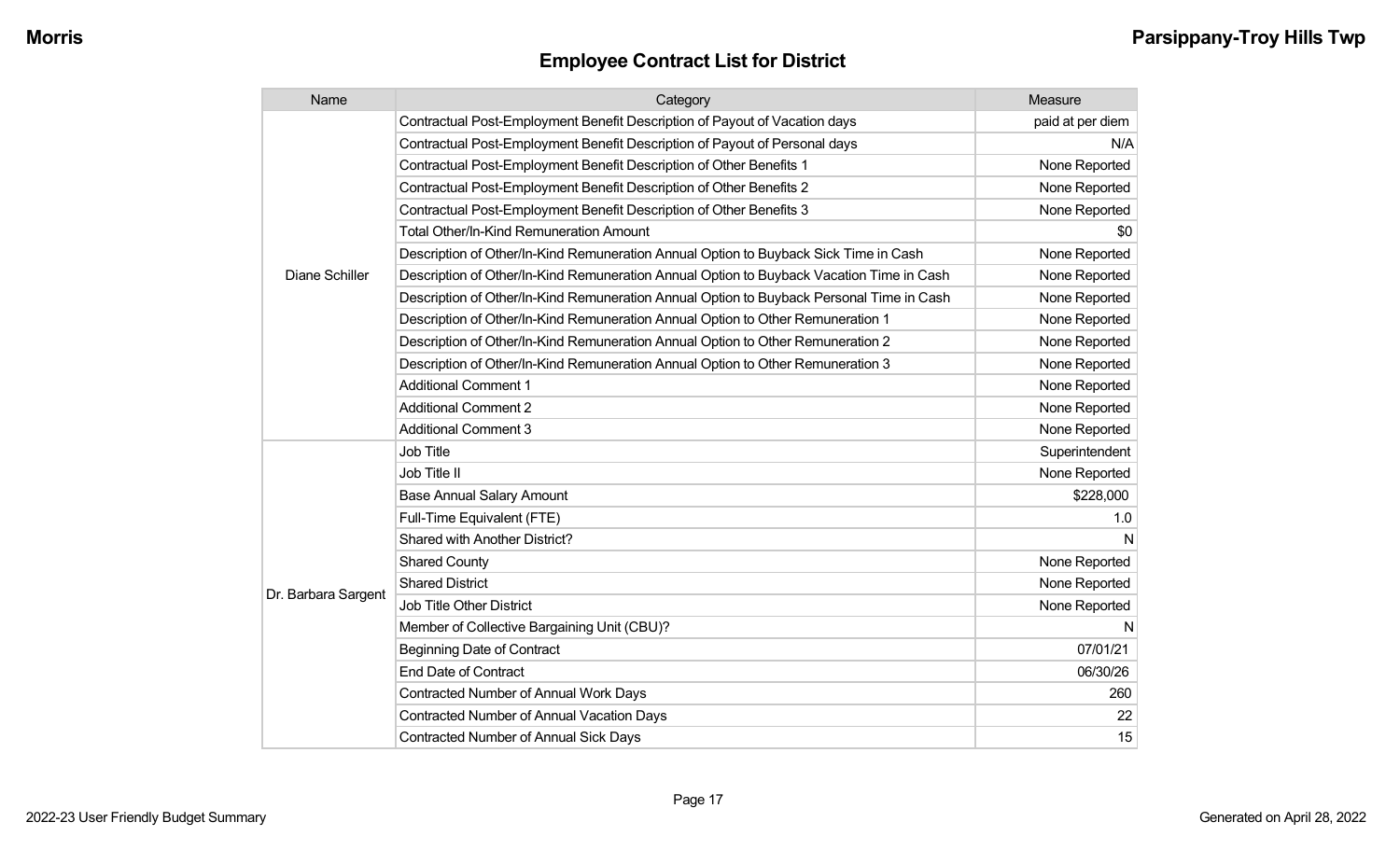| Name                | Category                                                                                  | Measure             |
|---------------------|-------------------------------------------------------------------------------------------|---------------------|
|                     | <b>Contracted Number of Annual Personal Days</b>                                          | 3                   |
|                     | <b>Contracted Number of Annual Consulting Days</b>                                        | $\mathbf 0$         |
|                     | Number of Other Contracted Non-Working Days                                               | 14                  |
|                     | Description of Other Contracted Non-Working Days                                          | Holidays            |
|                     | <b>Total Allowances Amount</b>                                                            | \$11,135            |
|                     | <b>Total Bonuses Amount</b>                                                               | \$0                 |
|                     | <b>Total Stipends Amount</b>                                                              | \$0                 |
|                     | District Contributions Above Teacher Contract for Insurance (Health, Dental, Life, Other) | \$0                 |
|                     | District Contributions Above Teacher Contract for Retirement Plans                        | \$0                 |
|                     | <b>Total Contractual Post-Employment Benefit Amount</b>                                   | \$43,064            |
|                     | Contractual Post-Employment Benefit Description of Payout of Sick days                    | Max upon retirement |
|                     | Contractual Post-Employment Benefit Description of Payout of Vacation days                | Max upon retirement |
| Dr. Barbara Sargent | Contractual Post-Employment Benefit Description of Payout of Personal days                | N/A                 |
|                     | Contractual Post-Employment Benefit Description of Other Benefits 1                       | None Reported       |
|                     | Contractual Post-Employment Benefit Description of Other Benefits 2                       | None Reported       |
|                     | Contractual Post-Employment Benefit Description of Other Benefits 3                       | None Reported       |
|                     | Total Other/In-Kind Remuneration Amount                                                   | \$0                 |
|                     | Description of Other/In-Kind Remuneration Annual Option to Buyback Sick Time in Cash      | None Reported       |
|                     | Description of Other/In-Kind Remuneration Annual Option to Buyback Vacation Time in Cash  | None Reported       |
|                     | Description of Other/In-Kind Remuneration Annual Option to Buyback Personal Time in Cash  | None Reported       |
|                     | Description of Other/In-Kind Remuneration Annual Option to Other Remuneration 1           | None Reported       |
|                     | Description of Other/In-Kind Remuneration Annual Option to Other Remuneration 2           | None Reported       |
|                     | Description of Other/In-Kind Remuneration Annual Option to Other Remuneration 3           | None Reported       |
|                     | <b>Additional Comment 1</b>                                                               | None Reported       |
|                     | <b>Additional Comment 2</b>                                                               | None Reported       |
|                     | <b>Additional Comment 3</b>                                                               | None Reported       |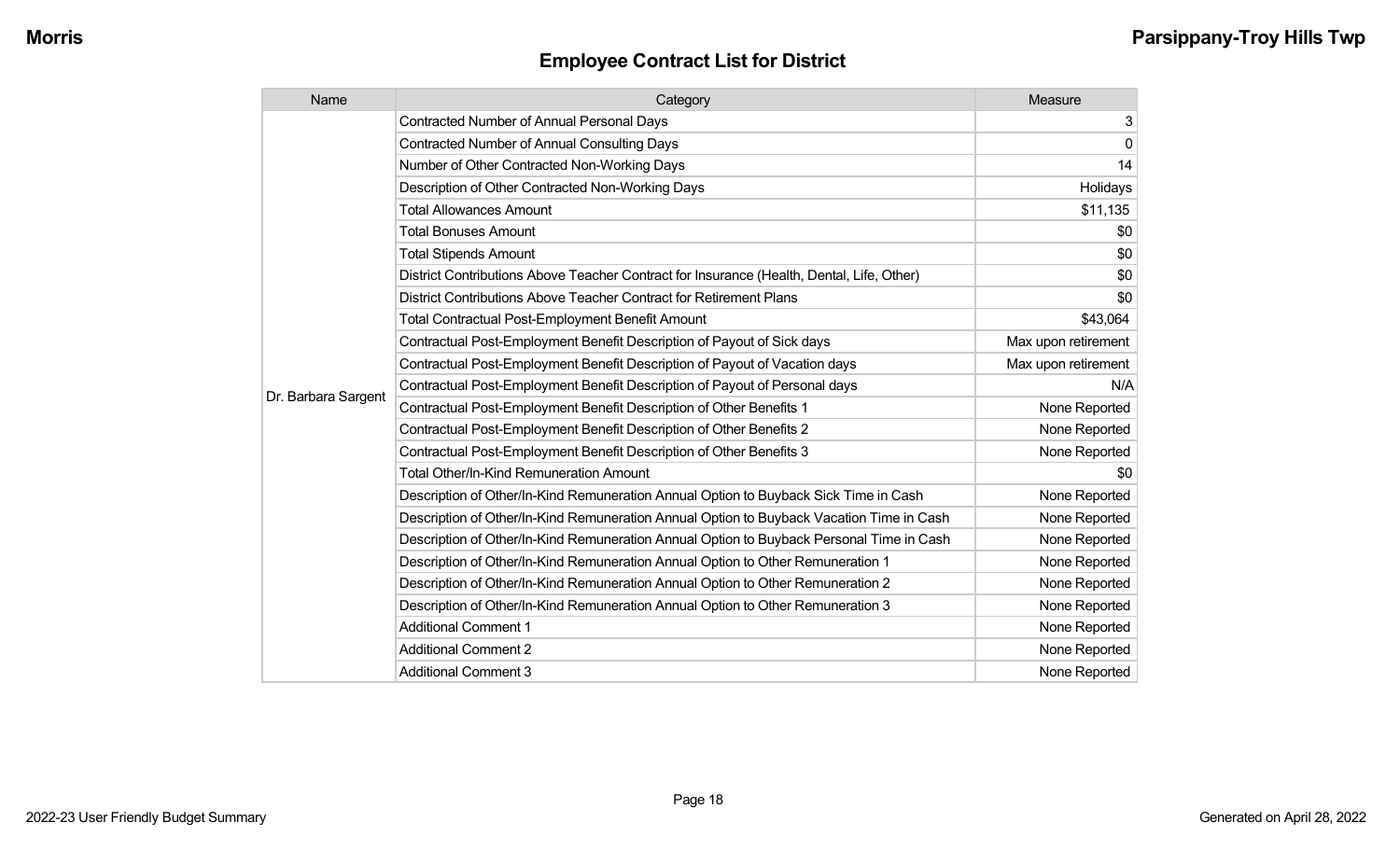| Name               | Category                                                                                  | Measure                         |
|--------------------|-------------------------------------------------------------------------------------------|---------------------------------|
|                    | Job Title                                                                                 | <b>Assistant Superintendent</b> |
|                    | Job Title II                                                                              | Curriculum & Instruction        |
|                    | <b>Base Annual Salary Amount</b>                                                          | \$180,000                       |
|                    | Full-Time Equivalent (FTE)                                                                | 1.0                             |
|                    | Shared with Another District?                                                             | N                               |
|                    | <b>Shared County</b>                                                                      | None Reported                   |
|                    | <b>Shared District</b>                                                                    | None Reported                   |
|                    | <b>Job Title Other District</b>                                                           | None Reported                   |
|                    | Member of Collective Bargaining Unit (CBU)?                                               | N.                              |
|                    | <b>Beginning Date of Contract</b>                                                         | 07/01/21                        |
|                    | <b>End Date of Contract</b>                                                               | 06/30/22                        |
|                    | Contracted Number of Annual Work Days                                                     | 260                             |
|                    | <b>Contracted Number of Annual Vacation Days</b>                                          | 22                              |
|                    | <b>Contracted Number of Annual Sick Days</b>                                              | 15                              |
| Dr. Denis Mulroony | <b>Contracted Number of Annual Personal Days</b>                                          | 3                               |
|                    | <b>Contracted Number of Annual Consulting Days</b>                                        | $\Omega$                        |
|                    | Number of Other Contracted Non-Working Days                                               | 14                              |
|                    | Description of Other Contracted Non-Working Days                                          | Holidays                        |
|                    | <b>Total Allowances Amount</b>                                                            | \$10,000                        |
|                    | <b>Total Bonuses Amount</b>                                                               | \$5,000                         |
|                    | <b>Total Stipends Amount</b>                                                              | \$0                             |
|                    | District Contributions Above Teacher Contract for Insurance (Health, Dental, Life, Other) | \$5,000                         |
|                    | District Contributions Above Teacher Contract for Retirement Plans                        | \$0                             |
|                    | <b>Total Contractual Post-Employment Benefit Amount</b>                                   | \$41,327                        |
|                    | Contractual Post-Employment Benefit Description of Payout of Sick days                    | Max upon retirement             |
|                    | Contractual Post-Employment Benefit Description of Payout of Vacation days                | Max upon retirement             |
|                    | Contractual Post-Employment Benefit Description of Payout of Personal days                | N/A                             |
|                    | Contractual Post-Employment Benefit Description of Other Benefits 1                       | None Reported                   |
|                    | Contractual Post-Employment Benefit Description of Other Benefits 2                       | None Reported                   |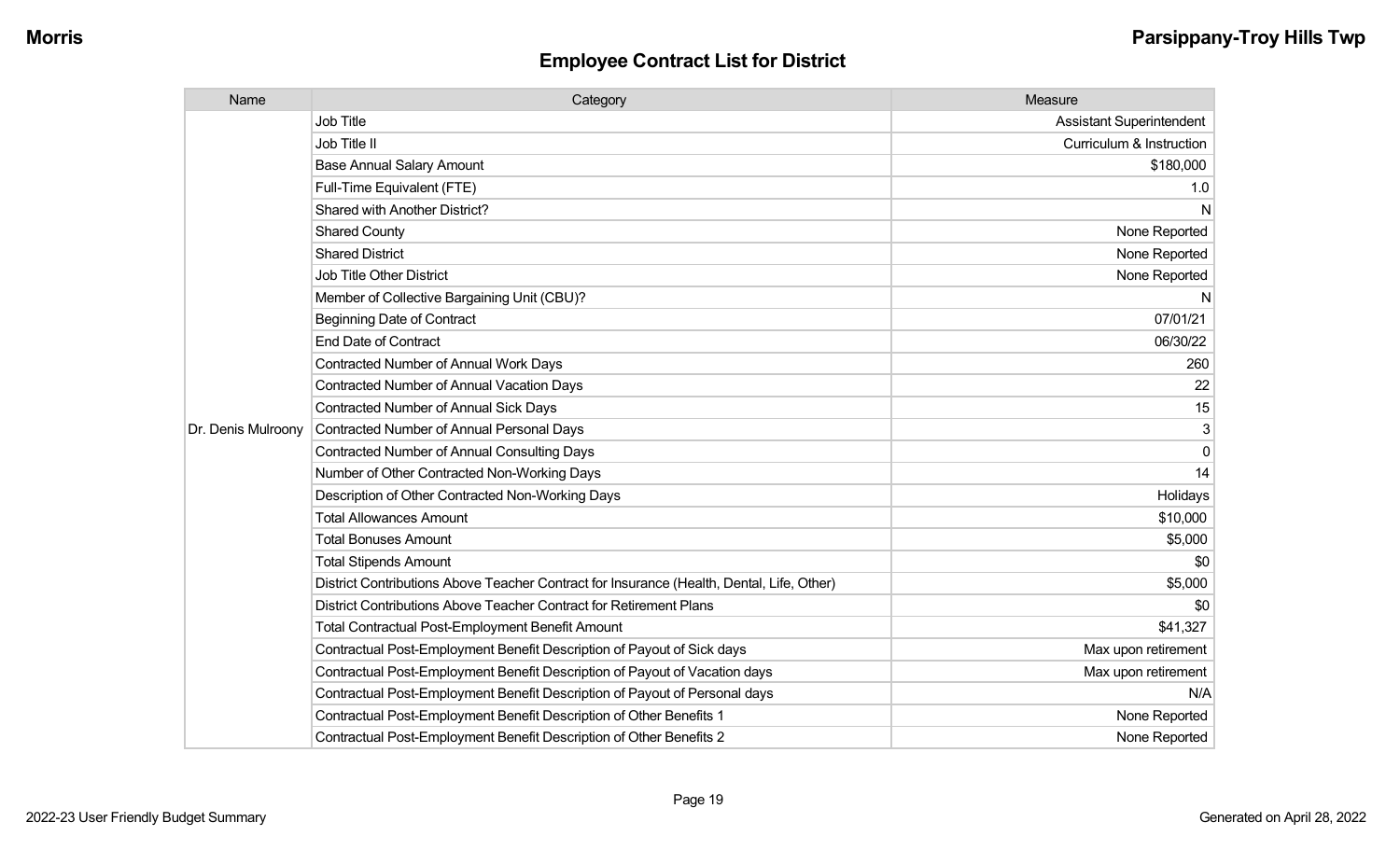| Name               | Category                                                                                 | Measure                                 |
|--------------------|------------------------------------------------------------------------------------------|-----------------------------------------|
|                    | Contractual Post-Employment Benefit Description of Other Benefits 3                      | None Reported                           |
|                    | <b>Total Other/In-Kind Remuneration Amount</b>                                           | \$0                                     |
|                    | Description of Other/In-Kind Remuneration Annual Option to Buyback Sick Time in Cash     | None Reported                           |
|                    | Description of Other/In-Kind Remuneration Annual Option to Buyback Vacation Time in Cash | None Reported                           |
|                    | Description of Other/In-Kind Remuneration Annual Option to Buyback Personal Time in Cash | None Reported                           |
| Dr. Denis Mulroony | Description of Other/In-Kind Remuneration Annual Option to Other Remuneration 1          | None Reported                           |
|                    | Description of Other/In-Kind Remuneration Annual Option to Other Remuneration 2          | None Reported                           |
|                    | Description of Other/In-Kind Remuneration Annual Option to Other Remuneration 3          | None Reported                           |
|                    | <b>Additional Comment 1</b>                                                              | None Reported                           |
|                    | <b>Additional Comment 2</b>                                                              | None Reported                           |
|                    | <b>Additional Comment 3</b>                                                              | None Reported                           |
|                    | Job Title                                                                                | Coordinator/Director/Manager/Supervisor |
|                    | Job Title II                                                                             | Planning, Research & Eval               |
|                    | <b>Base Annual Salary Amount</b>                                                         | \$181,722                               |
|                    | Full-Time Equivalent (FTE)                                                               | 1.0                                     |
|                    | Shared with Another District?                                                            | N                                       |
|                    | <b>Shared County</b>                                                                     | None Reported                           |
|                    | <b>Shared District</b>                                                                   | None Reported                           |
|                    | <b>Job Title Other District</b>                                                          | None Reported                           |
|                    | Member of Collective Bargaining Unit (CBU)?                                              | N                                       |
| Dr. Nancy Gigante  | <b>Beginning Date of Contract</b>                                                        | 07/01/21                                |
|                    | <b>End Date of Contract</b>                                                              | 06/30/22                                |
|                    | Contracted Number of Annual Work Days                                                    | 260                                     |
|                    | <b>Contracted Number of Annual Vacation Days</b>                                         | 22                                      |
|                    | Contracted Number of Annual Sick Days                                                    | 15                                      |
|                    | Contracted Number of Annual Personal Days                                                | 3                                       |
|                    | Contracted Number of Annual Consulting Days                                              | $\mathbf{0}$                            |
|                    | Number of Other Contracted Non-Working Days                                              | 14                                      |
|                    | Description of Other Contracted Non-Working Days                                         | Holidays                                |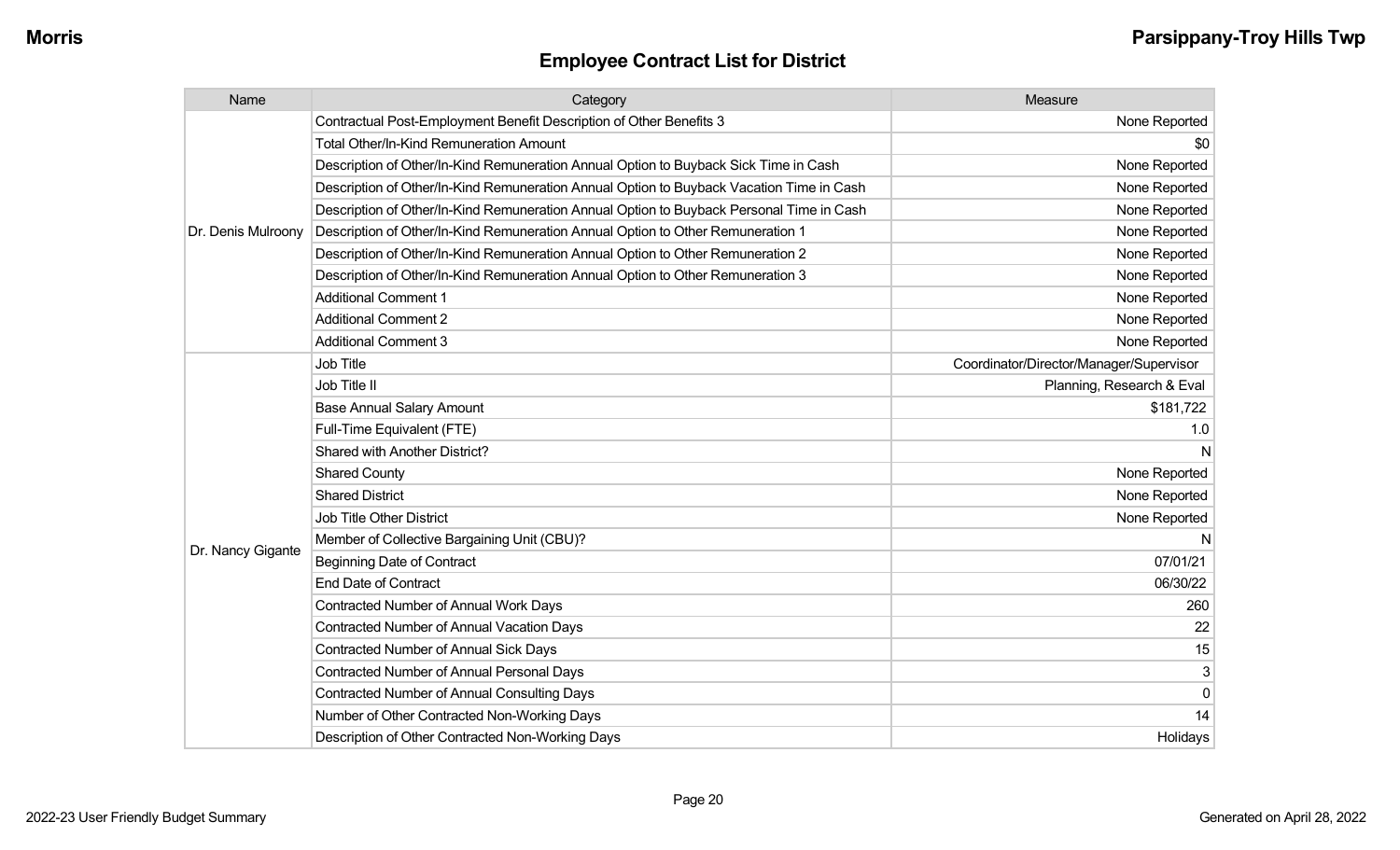| Name              | Category                                                                                  | Measure                                            |
|-------------------|-------------------------------------------------------------------------------------------|----------------------------------------------------|
|                   | <b>Total Allowances Amount</b>                                                            | \$6,400                                            |
|                   | <b>Total Bonuses Amount</b>                                                               | \$5,000                                            |
|                   | <b>Total Stipends Amount</b>                                                              | \$0                                                |
|                   | District Contributions Above Teacher Contract for Insurance (Health, Dental, Life, Other) | \$0                                                |
|                   | District Contributions Above Teacher Contract for Retirement Plans                        | \$0                                                |
|                   | <b>Total Contractual Post-Employment Benefit Amount</b>                                   | \$30,800                                           |
|                   | Contractual Post-Employment Benefit Description of Payout of Sick days                    | 1 day pay for every 2 days; not to exceed \$15,000 |
|                   | Contractual Post-Employment Benefit Description of Payout of Vacation days                | paid at per diem                                   |
|                   | Contractual Post-Employment Benefit Description of Payout of Personal days                | N/A                                                |
|                   | Contractual Post-Employment Benefit Description of Other Benefits 1                       | None Reported                                      |
| Dr. Nancy Gigante | Contractual Post-Employment Benefit Description of Other Benefits 2                       | None Reported                                      |
|                   | Contractual Post-Employment Benefit Description of Other Benefits 3                       | None Reported                                      |
|                   | Total Other/In-Kind Remuneration Amount                                                   | \$7,182                                            |
|                   | Description of Other/In-Kind Remuneration Annual Option to Buyback Sick Time in Cash      | None Reported                                      |
|                   | Description of Other/In-Kind Remuneration Annual Option to Buyback Vacation Time in Cash  | Max 10 unused vacation days at per diem            |
|                   | Description of Other/In-Kind Remuneration Annual Option to Buyback Personal Time in Cash  | None Reported                                      |
|                   | Description of Other/In-Kind Remuneration Annual Option to Other Remuneration 1           | None Reported                                      |
|                   | Description of Other/In-Kind Remuneration Annual Option to Other Remuneration 2           | None Reported                                      |
|                   | Description of Other/In-Kind Remuneration Annual Option to Other Remuneration 3           | None Reported                                      |
|                   | <b>Additional Comment 1</b>                                                               | None Reported                                      |
|                   | <b>Additional Comment 2</b>                                                               | None Reported                                      |
|                   | <b>Additional Comment 3</b>                                                               | None Reported                                      |
|                   | Job Title                                                                                 | <b>Assistant Superintendent</b>                    |
|                   | Job Title II                                                                              | Human Resources                                    |
|                   | <b>Base Annual Salary Amount</b>                                                          | \$183,295                                          |
| Dr. Robert Sutter | Full-Time Equivalent (FTE)                                                                | 1.0                                                |
|                   | Shared with Another District?                                                             | N                                                  |
|                   | <b>Shared County</b>                                                                      | None Reported                                      |
|                   | <b>Shared District</b>                                                                    | None Reported                                      |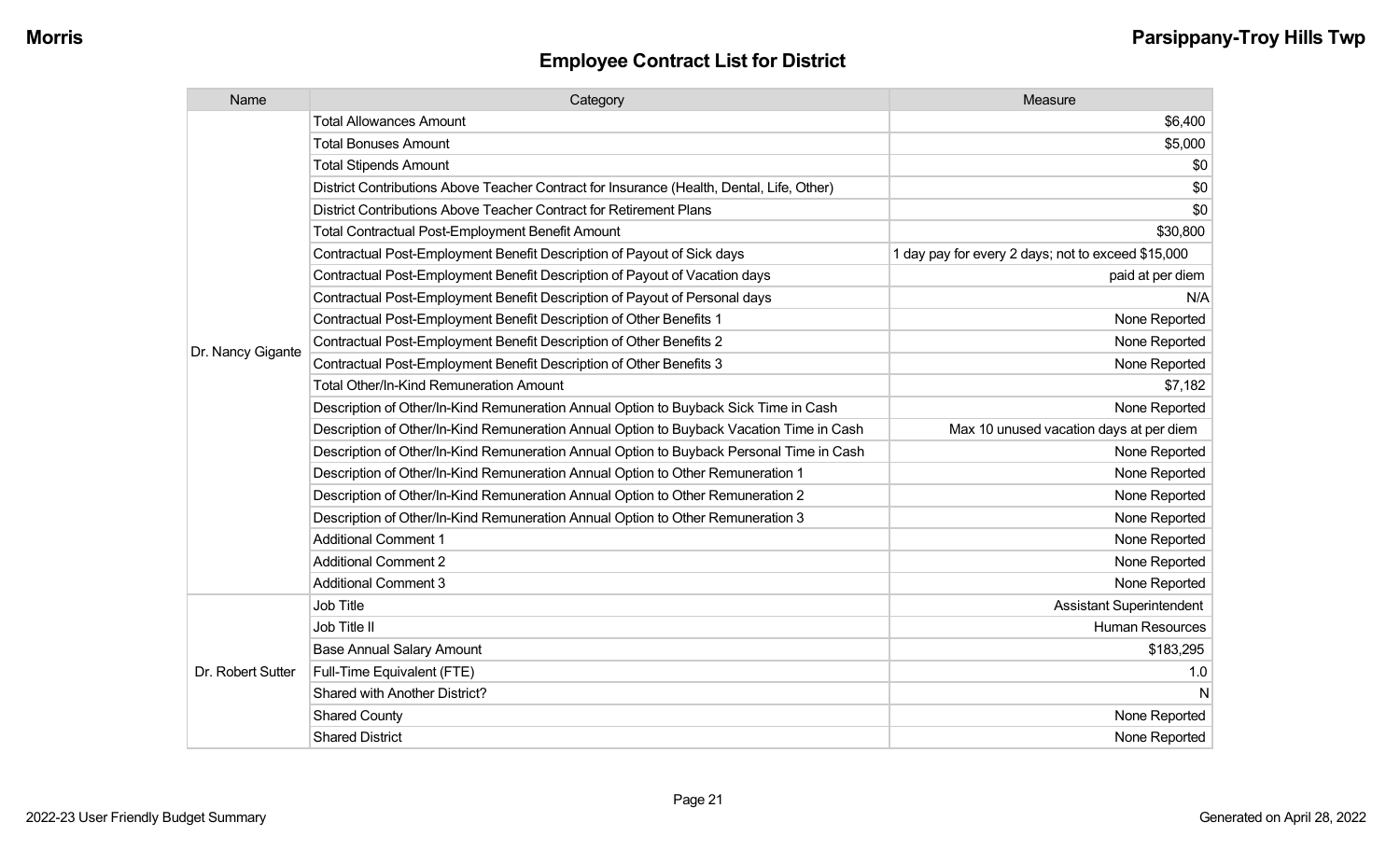| Name              | Category                                                                                  | Measure             |
|-------------------|-------------------------------------------------------------------------------------------|---------------------|
|                   | <b>Job Title Other District</b>                                                           | None Reported       |
|                   | Member of Collective Bargaining Unit (CBU)?                                               | N                   |
|                   | <b>Beginning Date of Contract</b>                                                         | 07/01/21            |
|                   | <b>End Date of Contract</b>                                                               | 06/30/22            |
|                   | Contracted Number of Annual Work Days                                                     | 260                 |
|                   | <b>Contracted Number of Annual Vacation Days</b>                                          | 22                  |
|                   | <b>Contracted Number of Annual Sick Days</b>                                              | 15                  |
|                   | Contracted Number of Annual Personal Days                                                 | 3                   |
|                   | <b>Contracted Number of Annual Consulting Days</b>                                        | $\mathbf{0}$        |
|                   | Number of Other Contracted Non-Working Days                                               | 14                  |
|                   | Description of Other Contracted Non-Working Days                                          | Holidays            |
|                   | <b>Total Allowances Amount</b>                                                            | \$5,400             |
|                   | <b>Total Bonuses Amount</b>                                                               | \$0                 |
|                   | <b>Total Stipends Amount</b>                                                              | \$0                 |
| Dr. Robert Sutter | District Contributions Above Teacher Contract for Insurance (Health, Dental, Life, Other) | \$326               |
|                   | District Contributions Above Teacher Contract for Retirement Plans                        | \$0                 |
|                   | <b>Total Contractual Post-Employment Benefit Amount</b>                                   | \$41,084            |
|                   | Contractual Post-Employment Benefit Description of Payout of Sick days                    | Max upon retirement |
|                   | Contractual Post-Employment Benefit Description of Payout of Vacation days                | Max upon retirement |
|                   | Contractual Post-Employment Benefit Description of Payout of Personal days                | N/A                 |
|                   | Contractual Post-Employment Benefit Description of Other Benefits 1                       | None Reported       |
|                   | Contractual Post-Employment Benefit Description of Other Benefits 2                       | None Reported       |
|                   | Contractual Post-Employment Benefit Description of Other Benefits 3                       | None Reported       |
|                   | Total Other/In-Kind Remuneration Amount                                                   | \$0                 |
|                   | Description of Other/In-Kind Remuneration Annual Option to Buyback Sick Time in Cash      | None Reported       |
|                   | Description of Other/In-Kind Remuneration Annual Option to Buyback Vacation Time in Cash  | None Reported       |
|                   | Description of Other/In-Kind Remuneration Annual Option to Buyback Personal Time in Cash  | None Reported       |
|                   | Description of Other/In-Kind Remuneration Annual Option to Other Remuneration 1           | None Reported       |
|                   | Description of Other/In-Kind Remuneration Annual Option to Other Remuneration 2           | None Reported       |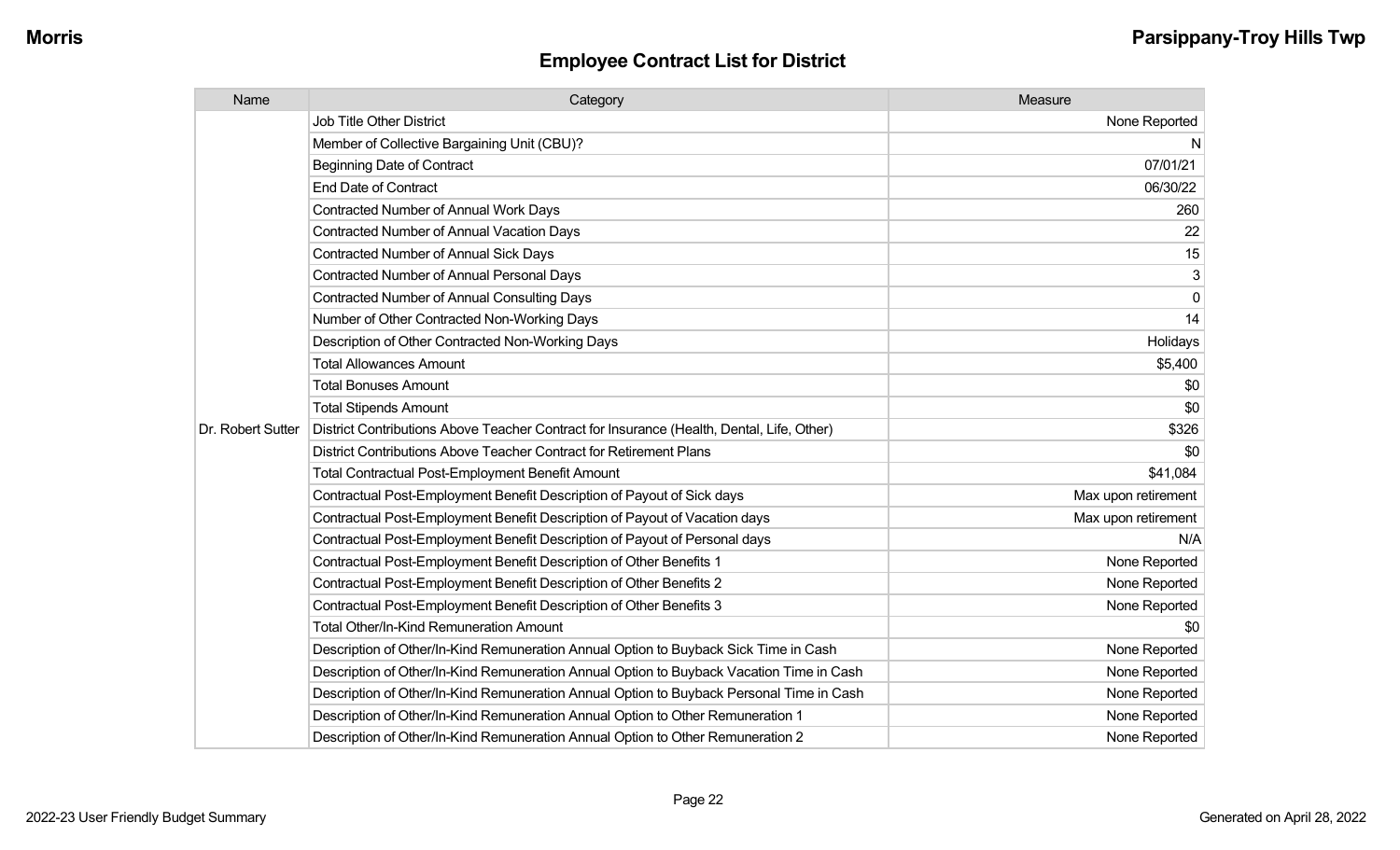| Name              | Category                                                                                  | Measure                                           |
|-------------------|-------------------------------------------------------------------------------------------|---------------------------------------------------|
| Dr. Robert Sutter | Description of Other/In-Kind Remuneration Annual Option to Other Remuneration 3           | None Reported                                     |
|                   | <b>Additional Comment 1</b>                                                               | None Reported                                     |
|                   | <b>Additional Comment 2</b>                                                               | None Reported                                     |
|                   | <b>Additional Comment 3</b>                                                               | None Reported                                     |
|                   | Job Title                                                                                 | Other                                             |
|                   | Job Title II                                                                              | Electrician                                       |
|                   | <b>Base Annual Salary Amount</b>                                                          | \$87,805                                          |
|                   | Full-Time Equivalent (FTE)                                                                | 1.0                                               |
|                   | Shared with Another District?                                                             | N                                                 |
|                   | <b>Shared County</b>                                                                      | None Reported                                     |
|                   | <b>Shared District</b>                                                                    | None Reported                                     |
|                   | <b>Job Title Other District</b>                                                           | None Reported                                     |
|                   | Member of Collective Bargaining Unit (CBU)?                                               | N                                                 |
|                   | <b>Beginning Date of Contract</b>                                                         | 07/01/21                                          |
|                   | <b>End Date of Contract</b>                                                               | 06/30/22                                          |
|                   | Contracted Number of Annual Work Days                                                     | 260                                               |
| Emil Krajewski    | Contracted Number of Annual Vacation Days                                                 | 22                                                |
|                   | <b>Contracted Number of Annual Sick Days</b>                                              | 12                                                |
|                   | Contracted Number of Annual Personal Days                                                 |                                                   |
|                   | <b>Contracted Number of Annual Consulting Days</b>                                        | $\Omega$                                          |
|                   | Number of Other Contracted Non-Working Days                                               | 14                                                |
|                   | Description of Other Contracted Non-Working Days                                          | Holidays                                          |
|                   | <b>Total Allowances Amount</b>                                                            | \$1,000                                           |
|                   | <b>Total Bonuses Amount</b>                                                               | \$0                                               |
|                   | <b>Total Stipends Amount</b>                                                              | \$1,335                                           |
|                   | District Contributions Above Teacher Contract for Insurance (Health, Dental, Life, Other) | \$1,903                                           |
|                   | District Contributions Above Teacher Contract for Retirement Plans                        | \$0                                               |
|                   | <b>Total Contractual Post-Employment Benefit Amount</b>                                   | \$16,013                                          |
|                   | Contractual Post-Employment Benefit Description of Payout of Sick days                    | 1 day pay for ever 2 days; not to exceed \$15,000 |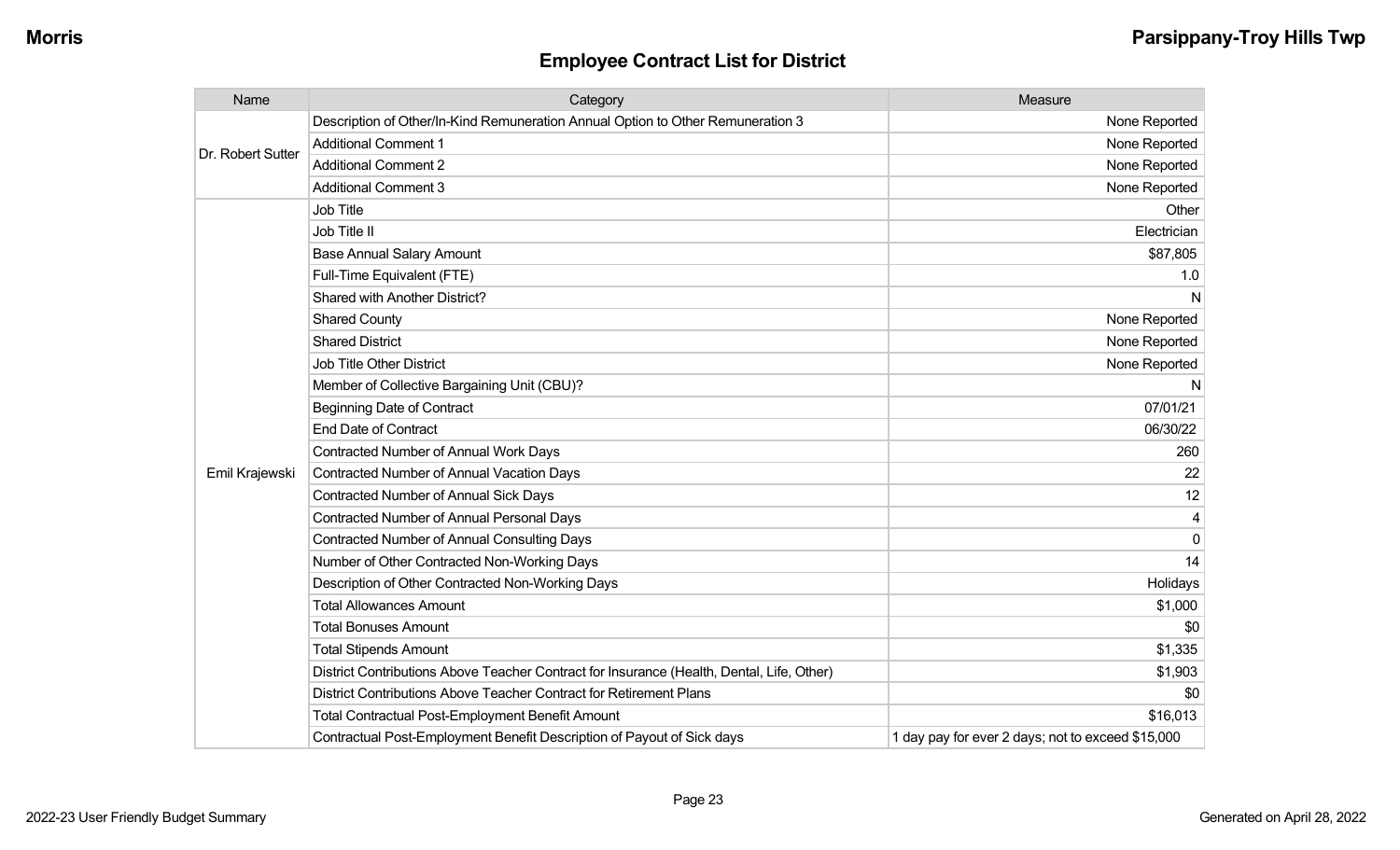| Name           | Category                                                                                 | Measure                |
|----------------|------------------------------------------------------------------------------------------|------------------------|
|                | Contractual Post-Employment Benefit Description of Payout of Vacation days               | paid at per diem       |
|                | Contractual Post-Employment Benefit Description of Payout of Personal days               | N/A                    |
|                | Contractual Post-Employment Benefit Description of Other Benefits 1                      | None Reported          |
|                | Contractual Post-Employment Benefit Description of Other Benefits 2                      | None Reported          |
|                | Contractual Post-Employment Benefit Description of Other Benefits 3                      | None Reported          |
|                | <b>Total Other/In-Kind Remuneration Amount</b>                                           | \$0                    |
|                | Description of Other/In-Kind Remuneration Annual Option to Buyback Sick Time in Cash     | None Reported          |
| Emil Krajewski | Description of Other/In-Kind Remuneration Annual Option to Buyback Vacation Time in Cash | None Reported          |
|                | Description of Other/In-Kind Remuneration Annual Option to Buyback Personal Time in Cash | None Reported          |
|                | Description of Other/In-Kind Remuneration Annual Option to Other Remuneration 1          | None Reported          |
|                | Description of Other/In-Kind Remuneration Annual Option to Other Remuneration 2          | None Reported          |
|                | Description of Other/In-Kind Remuneration Annual Option to Other Remuneration 3          | None Reported          |
|                | <b>Additional Comment 1</b>                                                              | None Reported          |
|                | <b>Additional Comment 2</b>                                                              | None Reported          |
|                | <b>Additional Comment 3</b>                                                              | None Reported          |
|                | Job Title                                                                                | Secretary              |
|                | Job Title II                                                                             | Conf Secretary Payroll |
|                | <b>Base Annual Salary Amount</b>                                                         | \$81,447               |
|                | Full-Time Equivalent (FTE)                                                               | 1.0                    |
|                | Shared with Another District?                                                            | N                      |
|                | <b>Shared County</b>                                                                     | None Reported          |
|                | <b>Shared District</b>                                                                   | None Reported          |
| Gail Gebely    | Job Title Other District                                                                 | None Reported          |
|                | Member of Collective Bargaining Unit (CBU)?                                              | N                      |
|                | <b>Beginning Date of Contract</b>                                                        | 07/01/21               |
|                | <b>End Date of Contract</b>                                                              | 06/30/22               |
|                | <b>Contracted Number of Annual Work Days</b>                                             | 260                    |
|                | Contracted Number of Annual Vacation Days                                                | 22                     |
|                | <b>Contracted Number of Annual Sick Days</b>                                             | 15                     |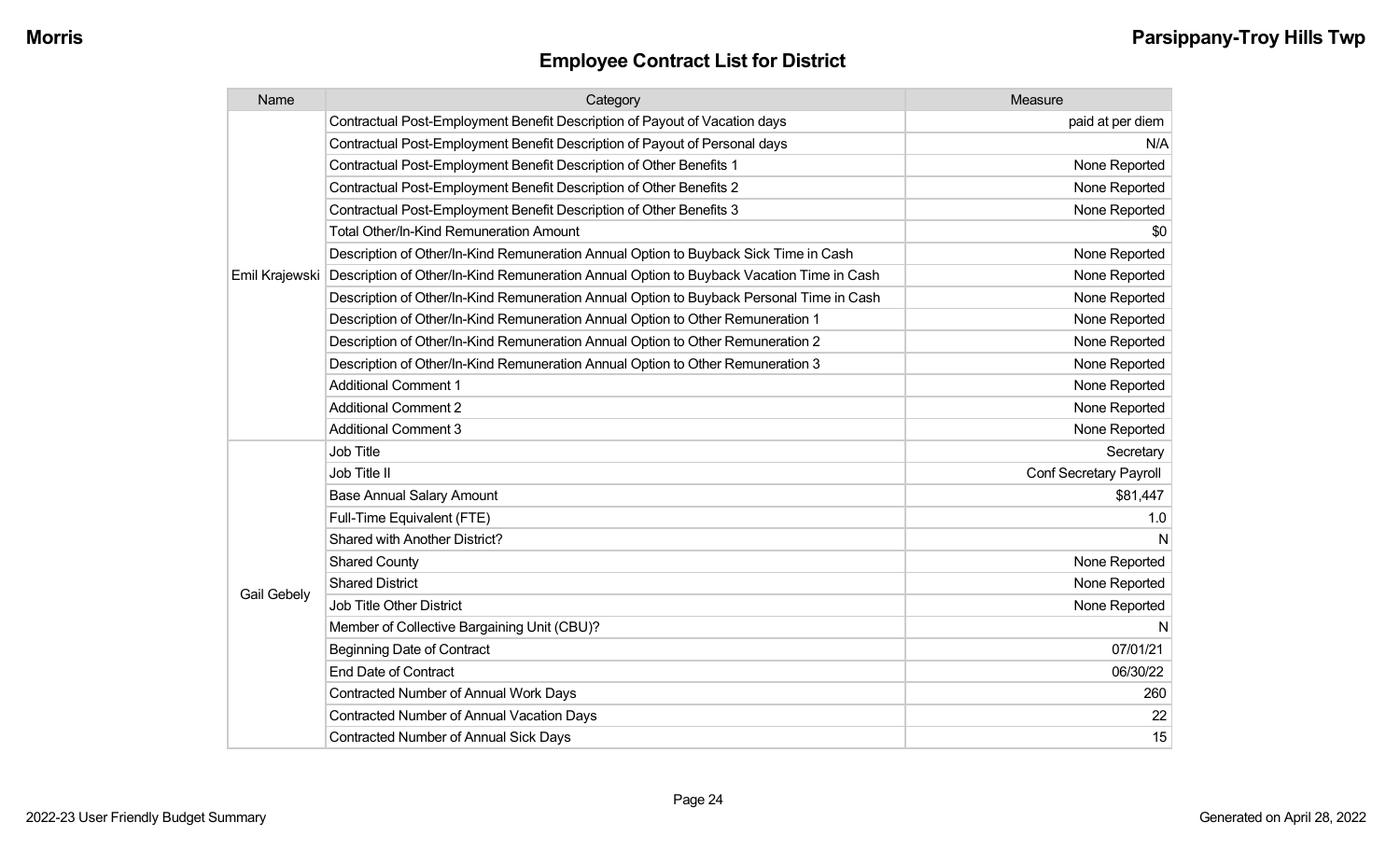| Name        | Category                                                                                  | Measure                                 |
|-------------|-------------------------------------------------------------------------------------------|-----------------------------------------|
|             | Contracted Number of Annual Personal Days                                                 | 3                                       |
|             | <b>Contracted Number of Annual Consulting Days</b>                                        | 0                                       |
|             | Number of Other Contracted Non-Working Days                                               | 14                                      |
|             | Description of Other Contracted Non-Working Days                                          | Holidays                                |
|             | <b>Total Allowances Amount</b>                                                            | \$500                                   |
|             | <b>Total Bonuses Amount</b>                                                               | \$2,500                                 |
|             | <b>Total Stipends Amount</b>                                                              | \$0                                     |
|             | District Contributions Above Teacher Contract for Insurance (Health, Dental, Life, Other) | \$291                                   |
|             | District Contributions Above Teacher Contract for Retirement Plans                        | \$0                                     |
|             | <b>Total Contractual Post-Employment Benefit Amount</b>                                   | \$28,724                                |
|             | Contractual Post-Employment Benefit Description of Payout of Sick days                    | 1 day pay for every 3 days              |
|             | Contractual Post-Employment Benefit Description of Payout of Vacation days                | paid at per diem                        |
|             | Contractual Post-Employment Benefit Description of Payout of Personal days                | N/A                                     |
| Gail Gebely | Contractual Post-Employment Benefit Description of Other Benefits 1                       | None Reported                           |
|             | Contractual Post-Employment Benefit Description of Other Benefits 2                       | None Reported                           |
|             | Contractual Post-Employment Benefit Description of Other Benefits 3                       | None Reported                           |
|             | <b>Total Other/In-Kind Remuneration Amount</b>                                            | \$3,426                                 |
|             | Description of Other/In-Kind Remuneration Annual Option to Buyback Sick Time in Cash      | None Reported                           |
|             | Description of Other/In-Kind Remuneration Annual Option to Buyback Vacation Time in Cash  | Max 10 unused vacation days at per diem |
|             | Description of Other/In-Kind Remuneration Annual Option to Buyback Personal Time in Cash  | None Reported                           |
|             | Description of Other/In-Kind Remuneration Annual Option to Other Remuneration 1           | None Reported                           |
|             | Description of Other/In-Kind Remuneration Annual Option to Other Remuneration 2           | None Reported                           |
|             | Description of Other/In-Kind Remuneration Annual Option to Other Remuneration 3           | None Reported                           |
|             | <b>Additional Comment 1</b>                                                               | None Reported                           |
|             | <b>Additional Comment 2</b>                                                               | None Reported                           |
|             | <b>Additional Comment 3</b>                                                               | None Reported                           |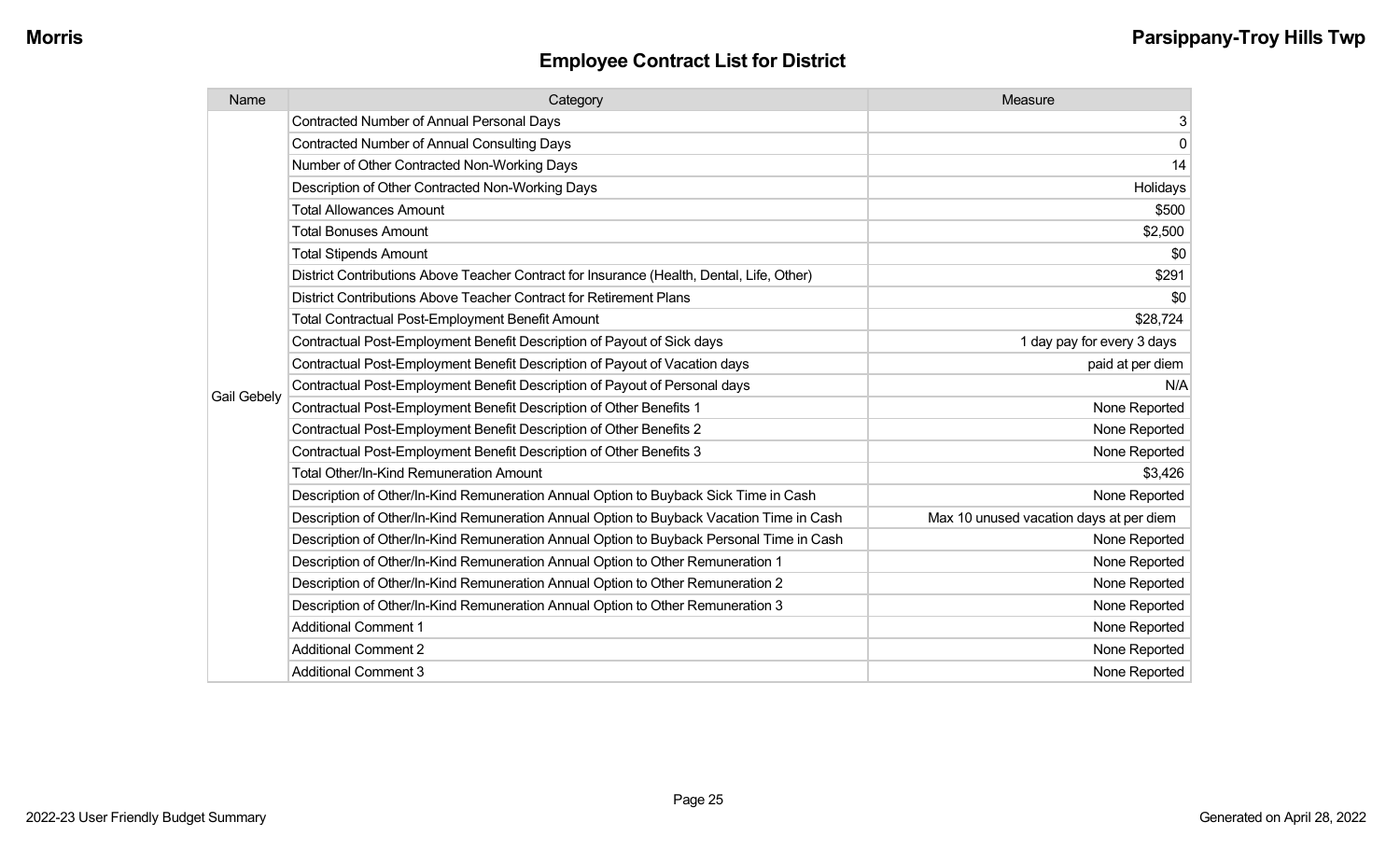| Name       | Category                                                                                  | Measure                                            |
|------------|-------------------------------------------------------------------------------------------|----------------------------------------------------|
|            | <b>Job Title</b>                                                                          | Other                                              |
|            | Job Title II                                                                              | <b>Behavior Analyst</b>                            |
|            | <b>Base Annual Salary Amount</b>                                                          | \$76,491                                           |
|            | Full-Time Equivalent (FTE)                                                                | 1.0                                                |
|            | Shared with Another District?                                                             | N                                                  |
|            | <b>Shared County</b>                                                                      | None Reported                                      |
|            | <b>Shared District</b>                                                                    | None Reported                                      |
|            | <b>Job Title Other District</b>                                                           | None Reported                                      |
|            | Member of Collective Bargaining Unit (CBU)?                                               | N                                                  |
|            | <b>Beginning Date of Contract</b>                                                         | 09/01/21                                           |
|            | <b>End Date of Contract</b>                                                               | 06/23/22                                           |
|            | Contracted Number of Annual Work Days                                                     | 184                                                |
|            | <b>Contracted Number of Annual Vacation Days</b>                                          |                                                    |
|            | Contracted Number of Annual Sick Days                                                     | 10                                                 |
| lan Nutkis | Contracted Number of Annual Personal Days                                                 | 3                                                  |
|            | <b>Contracted Number of Annual Consulting Days</b>                                        | $\Omega$                                           |
|            | Number of Other Contracted Non-Working Days                                               | 13                                                 |
|            | Description of Other Contracted Non-Working Days                                          | Holidays                                           |
|            | <b>Total Allowances Amount</b>                                                            | \$1,000                                            |
|            | <b>Total Bonuses Amount</b>                                                               | \$0                                                |
|            | <b>Total Stipends Amount</b>                                                              | \$0                                                |
|            | District Contributions Above Teacher Contract for Insurance (Health, Dental, Life, Other) | \$3,180                                            |
|            | District Contributions Above Teacher Contract for Retirement Plans                        | \$0                                                |
|            | <b>Total Contractual Post-Employment Benefit Amount</b>                                   | \$5,663                                            |
|            | Contractual Post-Employment Benefit Description of Payout of Sick days                    | 1 day pay for every 2 days; not to exceed \$15,000 |
|            | Contractual Post-Employment Benefit Description of Payout of Vacation days                | N/A                                                |
|            | Contractual Post-Employment Benefit Description of Payout of Personal days                | N/A                                                |
|            | Contractual Post-Employment Benefit Description of Other Benefits 1                       | None Reported                                      |
|            | Contractual Post-Employment Benefit Description of Other Benefits 2                       | None Reported                                      |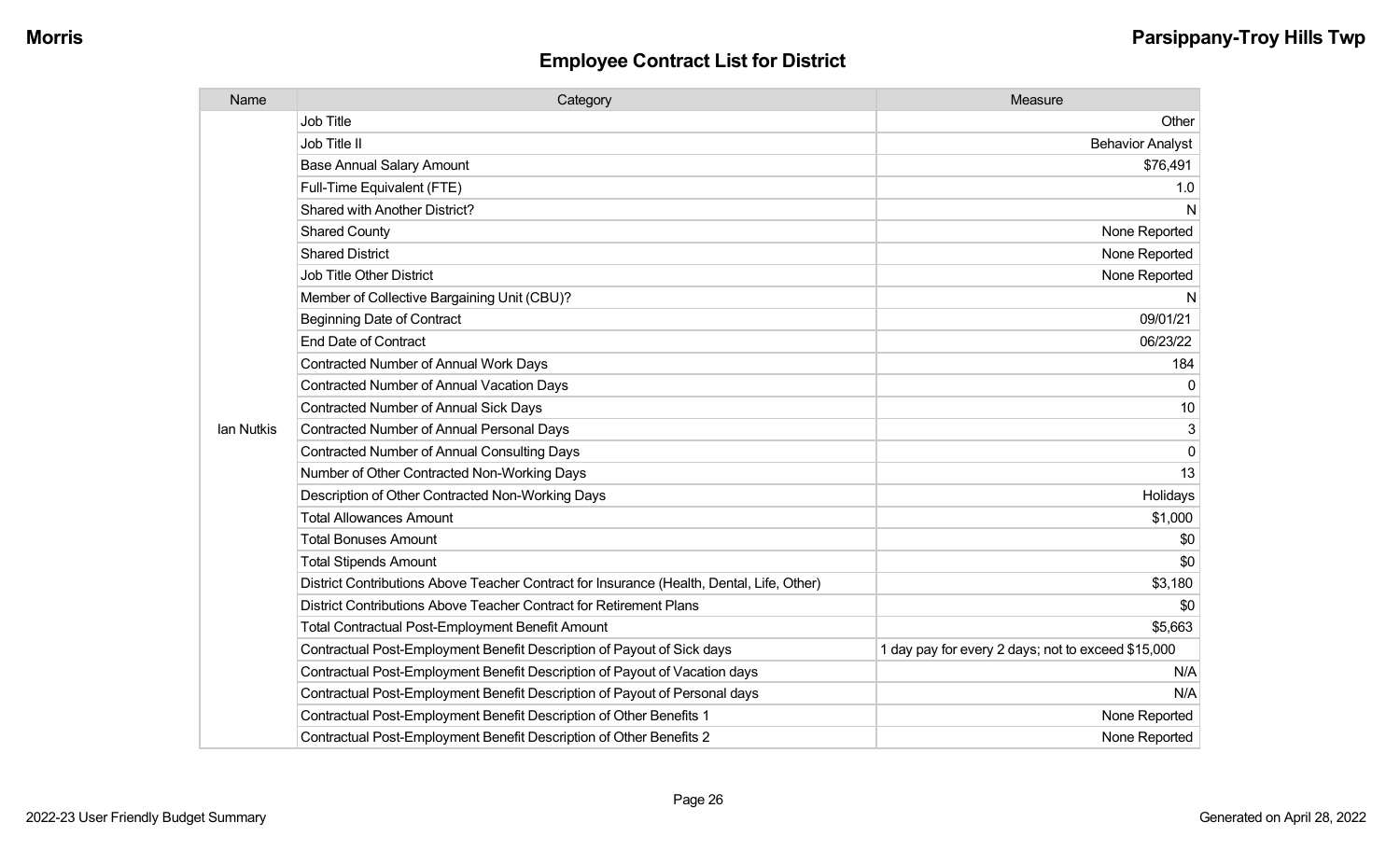| Name          | Category                                                                                 | Measure                                 |
|---------------|------------------------------------------------------------------------------------------|-----------------------------------------|
|               | Contractual Post-Employment Benefit Description of Other Benefits 3                      | None Reported                           |
|               | <b>Total Other/In-Kind Remuneration Amount</b>                                           | \$0                                     |
|               | Description of Other/In-Kind Remuneration Annual Option to Buyback Sick Time in Cash     | None Reported                           |
|               | Description of Other/In-Kind Remuneration Annual Option to Buyback Vacation Time in Cash | None Reported                           |
|               | Description of Other/In-Kind Remuneration Annual Option to Buyback Personal Time in Cash | None Reported                           |
| lan Nutkis    | Description of Other/In-Kind Remuneration Annual Option to Other Remuneration 1          | None Reported                           |
|               | Description of Other/In-Kind Remuneration Annual Option to Other Remuneration 2          | None Reported                           |
|               | Description of Other/In-Kind Remuneration Annual Option to Other Remuneration 3          | None Reported                           |
|               | <b>Additional Comment 1</b>                                                              | None Reported                           |
|               | <b>Additional Comment 2</b>                                                              | None Reported                           |
|               | <b>Additional Comment 3</b>                                                              | None Reported                           |
|               | Job Title                                                                                | Coordinator/Director/Manager/Supervisor |
|               | Job Title II                                                                             | Human Resources Manager                 |
|               | <b>Base Annual Salary Amount</b>                                                         | \$95,005                                |
|               | Full-Time Equivalent (FTE)                                                               | 1.0                                     |
|               | Shared with Another District?                                                            | N                                       |
|               | <b>Shared County</b>                                                                     | None Reported                           |
|               | <b>Shared District</b>                                                                   | None Reported                           |
|               | Job Title Other District                                                                 | None Reported                           |
| Jeanne Gladis | Member of Collective Bargaining Unit (CBU)?                                              | N                                       |
|               | <b>Beginning Date of Contract</b>                                                        | 07/01/21                                |
|               | <b>End Date of Contract</b>                                                              | 06/30/22                                |
|               | Contracted Number of Annual Work Days                                                    | 260                                     |
|               | <b>Contracted Number of Annual Vacation Days</b>                                         | 22                                      |
|               | Contracted Number of Annual Sick Days                                                    | 15                                      |
|               | Contracted Number of Annual Personal Days                                                | 3                                       |
|               | <b>Contracted Number of Annual Consulting Days</b>                                       | $\pmb{0}$                               |
|               | Number of Other Contracted Non-Working Days                                              | 14                                      |
|               | Description of Other Contracted Non-Working Days                                         | Holidays                                |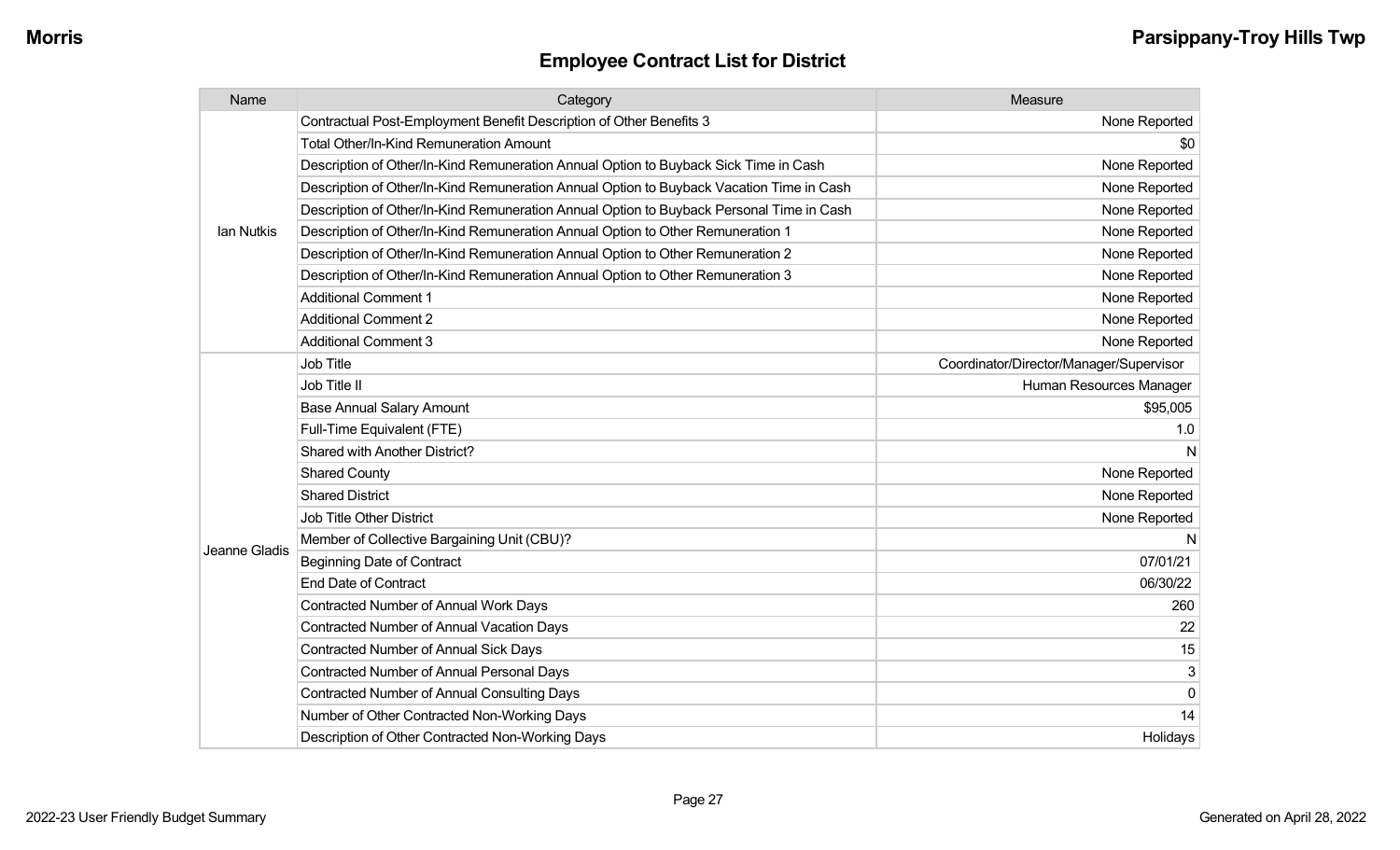| Name          | Category                                                                                  | Measure                                            |
|---------------|-------------------------------------------------------------------------------------------|----------------------------------------------------|
|               | <b>Total Allowances Amount</b>                                                            | \$1,650                                            |
|               | <b>Total Bonuses Amount</b>                                                               | \$2,500                                            |
|               | <b>Total Stipends Amount</b>                                                              | \$0                                                |
|               | District Contributions Above Teacher Contract for Insurance (Health, Dental, Life, Other) | \$2,226                                            |
|               | District Contributions Above Teacher Contract for Retirement Plans                        | \$0                                                |
|               | <b>Total Contractual Post-Employment Benefit Amount</b>                                   | \$22,500                                           |
|               | Contractual Post-Employment Benefit Description of Payout of Sick days                    | 1 day pay for every 2 days; not to exceed \$15,000 |
|               | Contractual Post-Employment Benefit Description of Payout of Vacation days                | paid at per diem                                   |
|               | Contractual Post-Employment Benefit Description of Payout of Personal days                | N/A                                                |
|               | Contractual Post-Employment Benefit Description of Other Benefits 1                       | None Reported                                      |
| Jeanne Gladis | Contractual Post-Employment Benefit Description of Other Benefits 2                       | None Reported                                      |
|               | Contractual Post-Employment Benefit Description of Other Benefits 3                       | None Reported                                      |
|               | <b>Total Other/In-Kind Remuneration Amount</b>                                            | \$1,875                                            |
|               | Description of Other/In-Kind Remuneration Annual Option to Buyback Sick Time in Cash      | None Reported                                      |
|               | Description of Other/In-Kind Remuneration Annual Option to Buyback Vacation Time in Cash  | Max 5 unused vacation days at per diem             |
|               | Description of Other/In-Kind Remuneration Annual Option to Buyback Personal Time in Cash  | None Reported                                      |
|               | Description of Other/In-Kind Remuneration Annual Option to Other Remuneration 1           | None Reported                                      |
|               | Description of Other/In-Kind Remuneration Annual Option to Other Remuneration 2           | None Reported                                      |
|               | Description of Other/In-Kind Remuneration Annual Option to Other Remuneration 3           | None Reported                                      |
|               | <b>Additional Comment 1</b>                                                               | None Reported                                      |
|               | <b>Additional Comment 2</b>                                                               | None Reported                                      |
|               | <b>Additional Comment 3</b>                                                               | None Reported                                      |
|               | <b>Job Title</b>                                                                          | Other                                              |
| Joan Benos    | Job Title II                                                                              | Chief of Staff/Public Inf                          |
|               | <b>Base Annual Salary Amount</b>                                                          | \$133,422                                          |
|               | Full-Time Equivalent (FTE)                                                                | 1.0                                                |
|               | Shared with Another District?                                                             | N                                                  |
|               | <b>Shared County</b>                                                                      | None Reported                                      |
|               | <b>Shared District</b>                                                                    | None Reported                                      |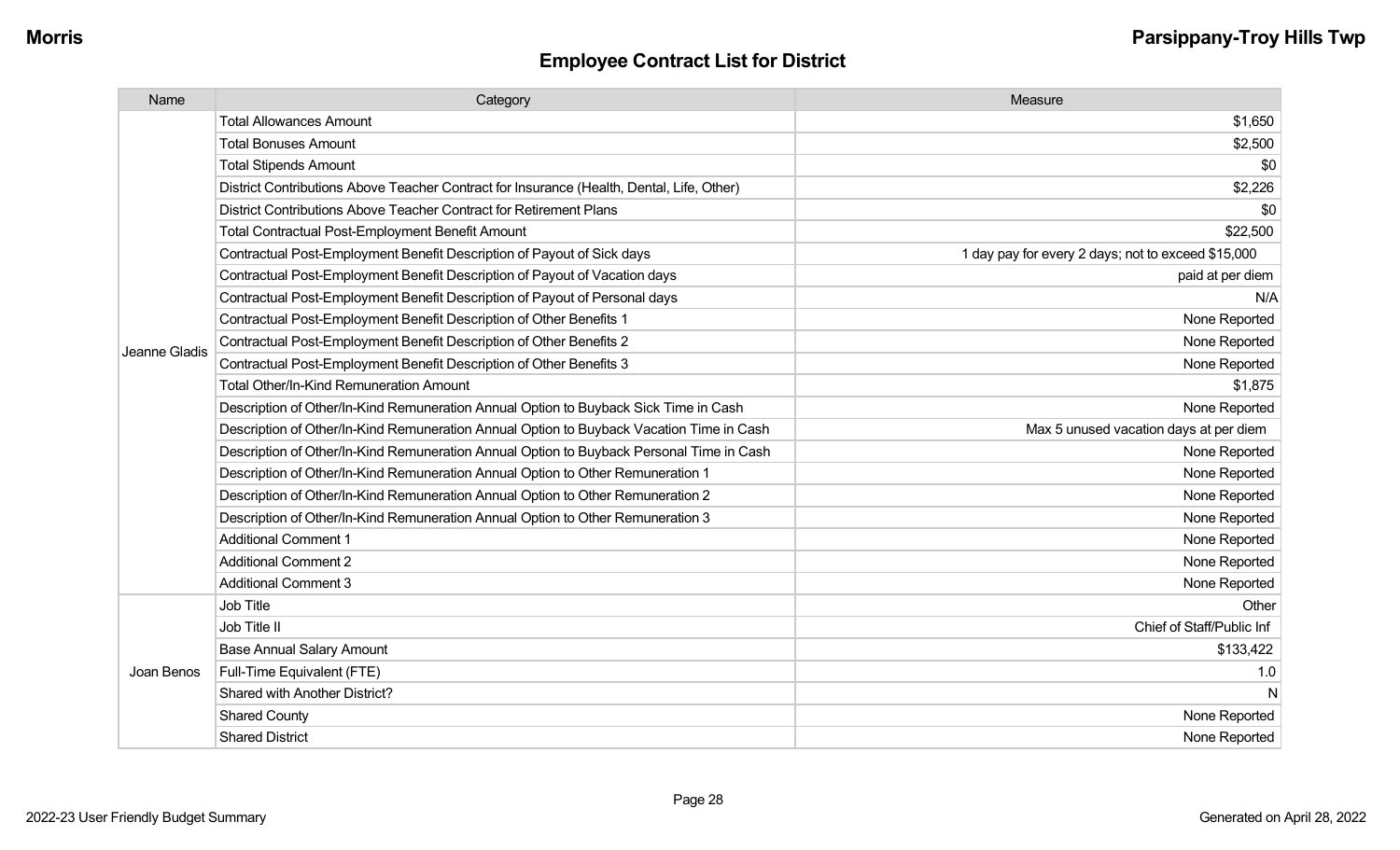| Name       | Category                                                                                  | Measure                                                                      |
|------------|-------------------------------------------------------------------------------------------|------------------------------------------------------------------------------|
|            | Job Title Other District                                                                  | None Reported                                                                |
|            | Member of Collective Bargaining Unit (CBU)?                                               | N                                                                            |
|            | <b>Beginning Date of Contract</b>                                                         | 07/01/21                                                                     |
|            | <b>End Date of Contract</b>                                                               | 06/30/22                                                                     |
|            | Contracted Number of Annual Work Days                                                     | 260                                                                          |
|            | <b>Contracted Number of Annual Vacation Days</b>                                          | 22                                                                           |
|            | <b>Contracted Number of Annual Sick Days</b>                                              | 15                                                                           |
|            | <b>Contracted Number of Annual Personal Days</b>                                          |                                                                              |
|            | <b>Contracted Number of Annual Consulting Days</b>                                        | $\Omega$                                                                     |
|            | Number of Other Contracted Non-Working Days                                               | 14                                                                           |
|            | Description of Other Contracted Non-Working Days                                          | Holidays                                                                     |
|            | <b>Total Allowances Amount</b>                                                            | \$500                                                                        |
|            | <b>Total Bonuses Amount</b>                                                               | \$7,500                                                                      |
|            | <b>Total Stipends Amount</b>                                                              | \$0                                                                          |
| Joan Benos | District Contributions Above Teacher Contract for Insurance (Health, Dental, Life, Other) | \$447                                                                        |
|            | District Contributions Above Teacher Contract for Retirement Plans                        | \$0                                                                          |
|            | <b>Total Contractual Post-Employment Benefit Amount</b>                                   | \$101,086                                                                    |
|            | Contractual Post-Employment Benefit Description of Payout of Sick days                    | 1 day pay for every 3 days for 1st 150; 1 day pay for every 2 days remaining |
|            | Contractual Post-Employment Benefit Description of Payout of Vacation days                | Paid at per diem                                                             |
|            | Contractual Post-Employment Benefit Description of Payout of Personal days                | N/A                                                                          |
|            | Contractual Post-Employment Benefit Description of Other Benefits 1                       | None Reported                                                                |
|            | Contractual Post-Employment Benefit Description of Other Benefits 2                       | None Reported                                                                |
|            | Contractual Post-Employment Benefit Description of Other Benefits 3                       | None Reported                                                                |
|            | Total Other/In-Kind Remuneration Amount                                                   | \$6,505                                                                      |
|            | Description of Other/In-Kind Remuneration Annual Option to Buyback Sick Time in Cash      | None Reported                                                                |
|            | Description of Other/In-Kind Remuneration Annual Option to Buyback Vacation Time in Cash  | Max 12 unused vacation days at per diem                                      |
|            | Description of Other/In-Kind Remuneration Annual Option to Buyback Personal Time in Cash  | None Reported                                                                |
|            | Description of Other/In-Kind Remuneration Annual Option to Other Remuneration 1           | None Reported                                                                |
|            | Description of Other/In-Kind Remuneration Annual Option to Other Remuneration 2           | None Reported                                                                |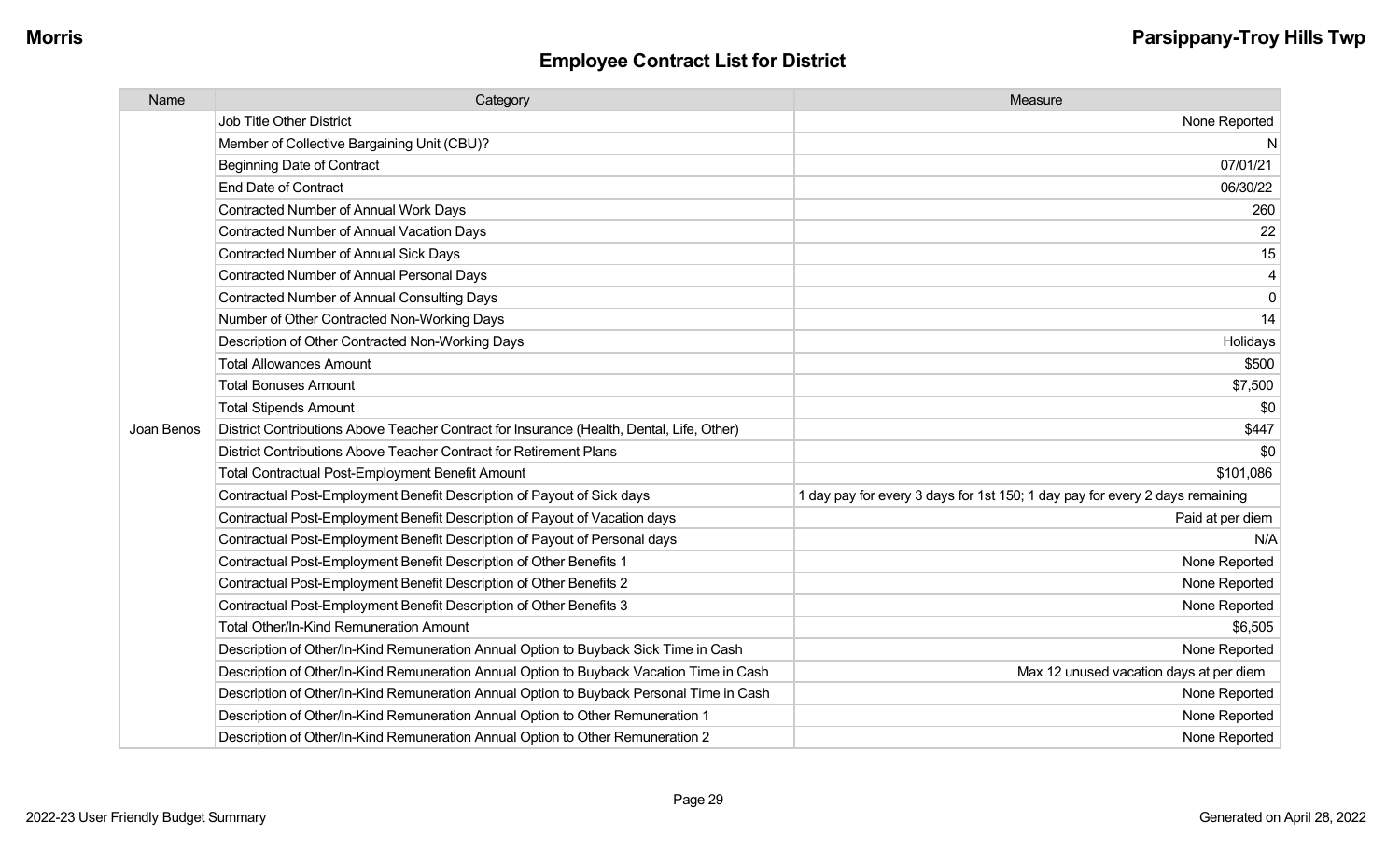| Name                 | Category                                                                                  | Measure                                                                      |
|----------------------|-------------------------------------------------------------------------------------------|------------------------------------------------------------------------------|
| Joan Benos           | Description of Other/In-Kind Remuneration Annual Option to Other Remuneration 3           | None Reported                                                                |
|                      | <b>Additional Comment 1</b>                                                               | None Reported                                                                |
|                      | <b>Additional Comment 2</b>                                                               | None Reported                                                                |
|                      | <b>Additional Comment 3</b>                                                               | None Reported                                                                |
|                      | Job Title                                                                                 | Coordinator/Director/Manager/Supervisor                                      |
|                      | Job Title II                                                                              | Info Systems-Operations                                                      |
|                      | <b>Base Annual Salary Amount</b>                                                          | \$124,995                                                                    |
|                      | Full-Time Equivalent (FTE)                                                                | 1.0                                                                          |
|                      | Shared with Another District?                                                             | N                                                                            |
|                      | <b>Shared County</b>                                                                      | None Reported                                                                |
|                      | <b>Shared District</b>                                                                    | None Reported                                                                |
|                      | <b>Job Title Other District</b>                                                           | None Reported                                                                |
|                      | Member of Collective Bargaining Unit (CBU)?                                               | N                                                                            |
|                      | <b>Beginning Date of Contract</b>                                                         | 07/01/21                                                                     |
|                      | <b>End Date of Contract</b>                                                               | 06/30/22                                                                     |
|                      | <b>Contracted Number of Annual Work Days</b>                                              | 260                                                                          |
| <b>Judy Corrente</b> | <b>Contracted Number of Annual Vacation Days</b>                                          | 22                                                                           |
|                      | <b>Contracted Number of Annual Sick Days</b>                                              | 15                                                                           |
|                      | <b>Contracted Number of Annual Personal Days</b>                                          | 3                                                                            |
|                      | <b>Contracted Number of Annual Consulting Days</b>                                        | $\Omega$                                                                     |
|                      | Number of Other Contracted Non-Working Days                                               | 14                                                                           |
|                      | Description of Other Contracted Non-Working Days                                          | Holidays                                                                     |
|                      | <b>Total Allowances Amount</b>                                                            | \$3,400                                                                      |
|                      | <b>Total Bonuses Amount</b>                                                               | \$7,000                                                                      |
|                      | <b>Total Stipends Amount</b>                                                              | \$0                                                                          |
|                      | District Contributions Above Teacher Contract for Insurance (Health, Dental, Life, Other) | \$447                                                                        |
|                      | District Contributions Above Teacher Contract for Retirement Plans                        | \$0                                                                          |
|                      | <b>Total Contractual Post-Employment Benefit Amount</b>                                   | \$55,012                                                                     |
|                      | Contractual Post-Employment Benefit Description of Payout of Sick days                    | 1 day pay for every 3 days for 1st 150; 1 day pay for every 2 days remaining |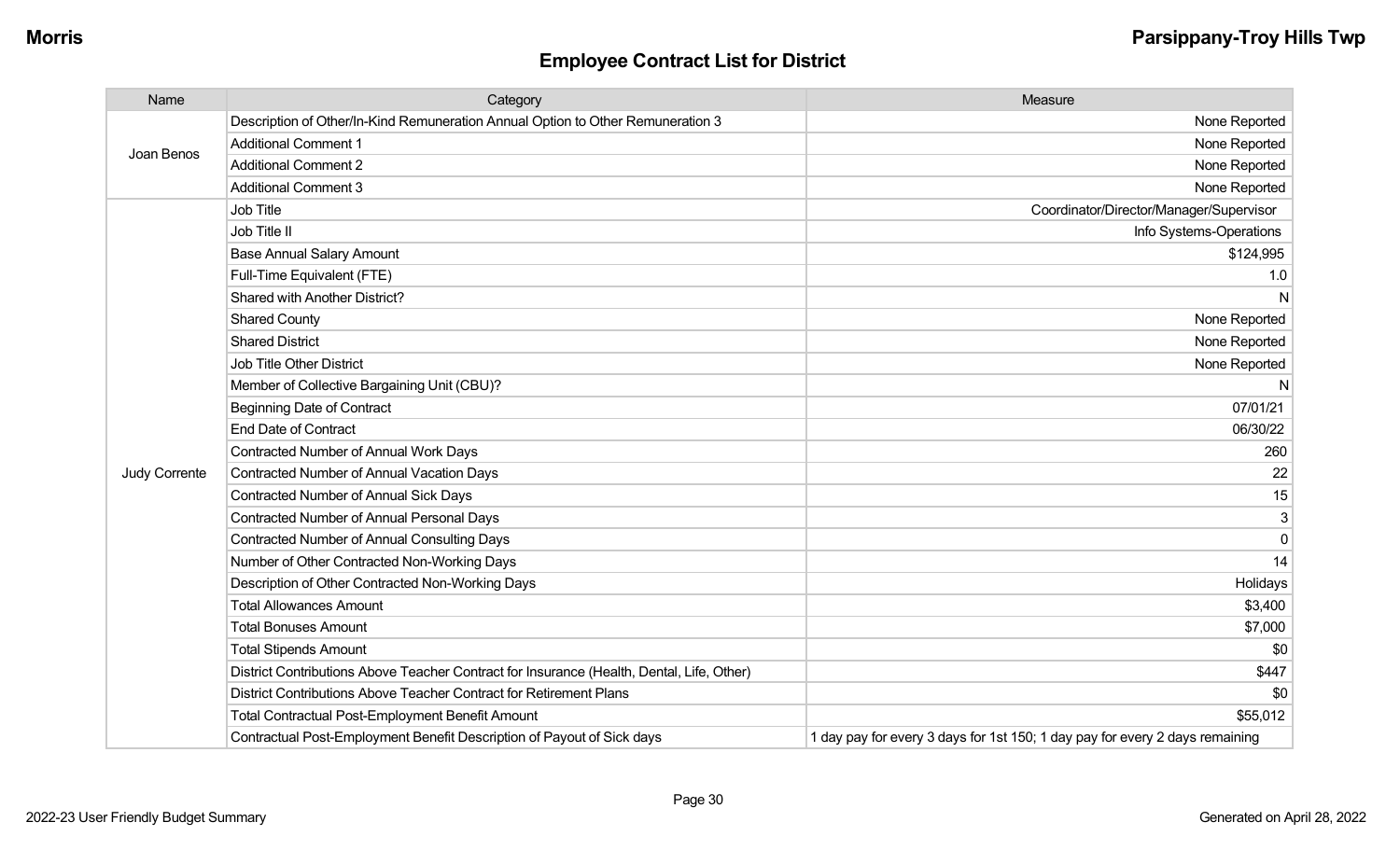| Name            | Category                                                                                 | Measure                                 |
|-----------------|------------------------------------------------------------------------------------------|-----------------------------------------|
|                 | Contractual Post-Employment Benefit Description of Payout of Vacation days               | paid at per diem                        |
|                 | Contractual Post-Employment Benefit Description of Payout of Personal days               | N/A                                     |
|                 | Contractual Post-Employment Benefit Description of Other Benefits 1                      | None Reported                           |
|                 | Contractual Post-Employment Benefit Description of Other Benefits 2                      | None Reported                           |
|                 | Contractual Post-Employment Benefit Description of Other Benefits 3                      | None Reported                           |
|                 | Total Other/In-Kind Remuneration Amount                                                  | \$5,077                                 |
|                 | Description of Other/In-Kind Remuneration Annual Option to Buyback Sick Time in Cash     | None Reported                           |
| Judy Corrente   | Description of Other/In-Kind Remuneration Annual Option to Buyback Vacation Time in Cash | Max 10 unused vacation days at per diem |
|                 | Description of Other/In-Kind Remuneration Annual Option to Buyback Personal Time in Cash | None Reported                           |
|                 | Description of Other/In-Kind Remuneration Annual Option to Other Remuneration 1          | None Reported                           |
|                 | Description of Other/In-Kind Remuneration Annual Option to Other Remuneration 2          | None Reported                           |
|                 | Description of Other/In-Kind Remuneration Annual Option to Other Remuneration 3          | None Reported                           |
|                 | <b>Additional Comment 1</b>                                                              | None Reported                           |
|                 | <b>Additional Comment 2</b>                                                              | None Reported                           |
|                 | <b>Additional Comment 3</b>                                                              | None Reported                           |
|                 | Job Title                                                                                | Secretary                               |
|                 | Job Title II                                                                             | Conf Secretary to Supt                  |
|                 | <b>Base Annual Salary Amount</b>                                                         | \$86,589                                |
|                 | Full-Time Equivalent (FTE)                                                               | 1.0                                     |
|                 | Shared with Another District?                                                            |                                         |
|                 | <b>Shared County</b>                                                                     | None Reported                           |
|                 | <b>Shared District</b>                                                                   | None Reported                           |
| Karen Timmerman | <b>Job Title Other District</b>                                                          | None Reported                           |
|                 | Member of Collective Bargaining Unit (CBU)?                                              |                                         |
|                 | <b>Beginning Date of Contract</b>                                                        | 07/01/21                                |
|                 | <b>End Date of Contract</b>                                                              | 06/30/22                                |
|                 | Contracted Number of Annual Work Days                                                    | 260                                     |
|                 | <b>Contracted Number of Annual Vacation Days</b>                                         | 22                                      |
|                 | <b>Contracted Number of Annual Sick Days</b>                                             | 15                                      |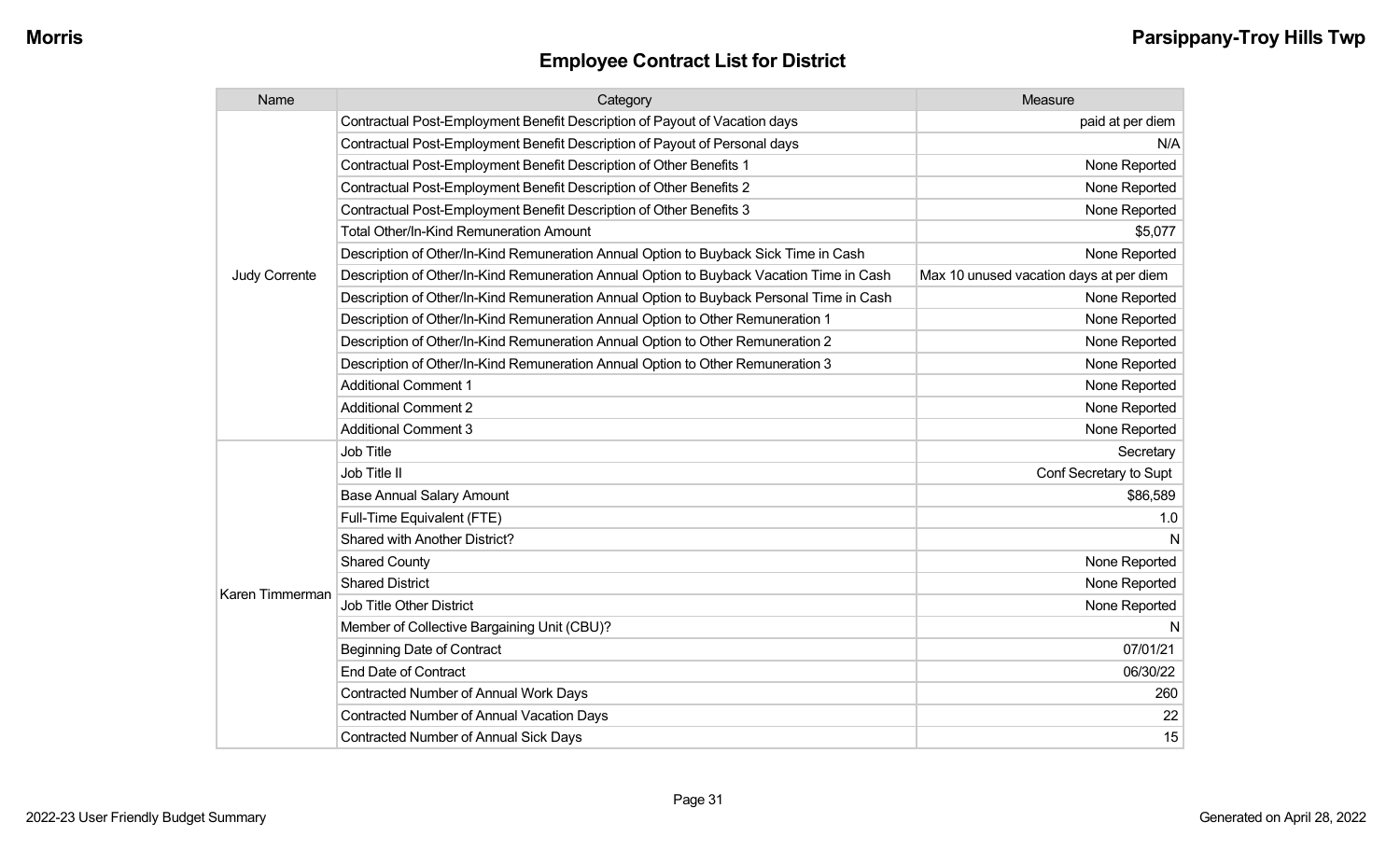| Name            | Category                                                                                  | Measure                                 |
|-----------------|-------------------------------------------------------------------------------------------|-----------------------------------------|
|                 | <b>Contracted Number of Annual Personal Days</b>                                          | 3                                       |
|                 | <b>Contracted Number of Annual Consulting Days</b>                                        | $\mathbf 0$                             |
|                 | Number of Other Contracted Non-Working Days                                               | 14                                      |
|                 | Description of Other Contracted Non-Working Days                                          | Holidays                                |
|                 | <b>Total Allowances Amount</b>                                                            | \$500                                   |
|                 | <b>Total Bonuses Amount</b>                                                               | \$0                                     |
|                 | <b>Total Stipends Amount</b>                                                              | \$0                                     |
|                 | District Contributions Above Teacher Contract for Insurance (Health, Dental, Life, Other) | \$294                                   |
|                 | District Contributions Above Teacher Contract for Retirement Plans                        | \$0                                     |
|                 | <b>Total Contractual Post-Employment Benefit Amount</b>                                   | \$31,041                                |
|                 | Contractual Post-Employment Benefit Description of Payout of Sick days                    | 1 day pay for every 3 days              |
|                 | Contractual Post-Employment Benefit Description of Payout of Vacation days                | paid at per diem                        |
| Karen Timmerman | Contractual Post-Employment Benefit Description of Payout of Personal days                | N/A                                     |
|                 | Contractual Post-Employment Benefit Description of Other Benefits 1                       | None Reported                           |
|                 | Contractual Post-Employment Benefit Description of Other Benefits 2                       | None Reported                           |
|                 | Contractual Post-Employment Benefit Description of Other Benefits 3                       | None Reported                           |
|                 | <b>Total Other/In-Kind Remuneration Amount</b>                                            | \$3,330                                 |
|                 | Description of Other/In-Kind Remuneration Annual Option to Buyback Sick Time in Cash      | None Reported                           |
|                 | Description of Other/In-Kind Remuneration Annual Option to Buyback Vacation Time in Cash  | Max 10 unused vacation days at per diem |
|                 | Description of Other/In-Kind Remuneration Annual Option to Buyback Personal Time in Cash  | None Reported                           |
|                 | Description of Other/In-Kind Remuneration Annual Option to Other Remuneration 1           | None Reported                           |
|                 | Description of Other/In-Kind Remuneration Annual Option to Other Remuneration 2           | None Reported                           |
|                 | Description of Other/In-Kind Remuneration Annual Option to Other Remuneration 3           | None Reported                           |
|                 | <b>Additional Comment 1</b>                                                               | None Reported                           |
|                 | <b>Additional Comment 2</b>                                                               | None Reported                           |
|                 | <b>Additional Comment 3</b>                                                               | None Reported                           |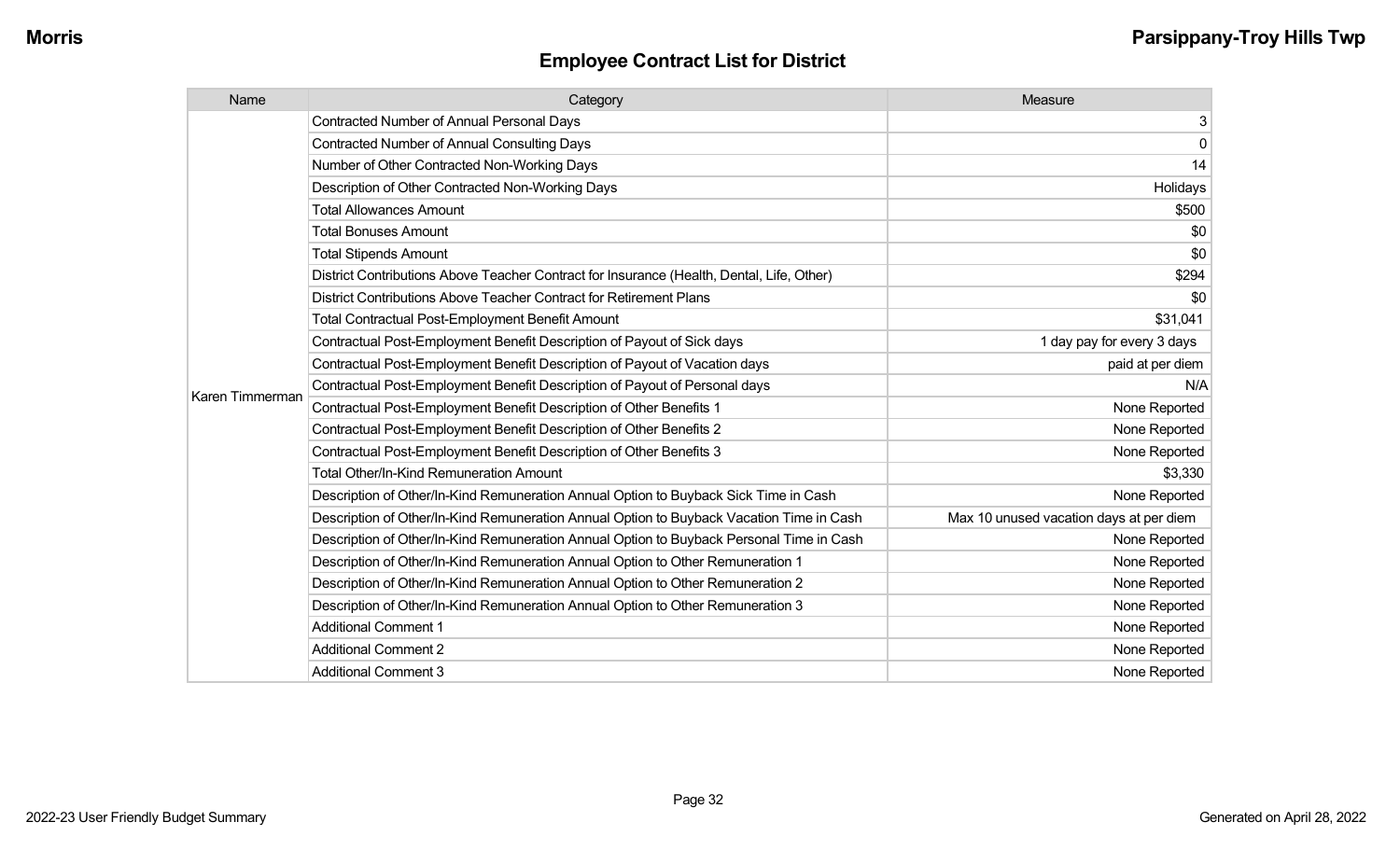| Name            | Category                                                                                  | Measure                                            |
|-----------------|-------------------------------------------------------------------------------------------|----------------------------------------------------|
|                 | Job Title                                                                                 | Coordinator/Director/Manager/Supervisor            |
|                 | Job Title II                                                                              | <b>Exec Director Pupil Svcs</b>                    |
|                 | <b>Base Annual Salary Amount</b>                                                          | \$172,525                                          |
|                 | Full-Time Equivalent (FTE)                                                                | 1.0                                                |
|                 | Shared with Another District?                                                             | N                                                  |
|                 | <b>Shared County</b>                                                                      | None Reported                                      |
|                 | <b>Shared District</b>                                                                    | None Reported                                      |
|                 | <b>Job Title Other District</b>                                                           | None Reported                                      |
|                 | Member of Collective Bargaining Unit (CBU)?                                               | N                                                  |
|                 | <b>Beginning Date of Contract</b>                                                         | 07/01/21                                           |
|                 | <b>End Date of Contract</b>                                                               | 06/30/22                                           |
|                 | <b>Contracted Number of Annual Work Days</b>                                              | 260                                                |
|                 | Contracted Number of Annual Vacation Days                                                 | 22                                                 |
|                 | <b>Contracted Number of Annual Sick Days</b>                                              | 15                                                 |
| Keith Cortright | Contracted Number of Annual Personal Days                                                 | 3                                                  |
|                 | <b>Contracted Number of Annual Consulting Days</b>                                        | $\Omega$                                           |
|                 | Number of Other Contracted Non-Working Days                                               | 14                                                 |
|                 | Description of Other Contracted Non-Working Days                                          | Holidays                                           |
|                 | <b>Total Allowances Amount</b>                                                            | \$2,400                                            |
|                 | <b>Total Bonuses Amount</b>                                                               | \$0                                                |
|                 | <b>Total Stipends Amount</b>                                                              | \$0                                                |
|                 | District Contributions Above Teacher Contract for Insurance (Health, Dental, Life, Other) | \$773                                              |
|                 | District Contributions Above Teacher Contract for Retirement Plans                        | \$0                                                |
|                 | <b>Total Contractual Post-Employment Benefit Amount</b>                                   | \$34,575                                           |
|                 | Contractual Post-Employment Benefit Description of Payout of Sick days                    | 1 day pay for every 2 days; not to exceed \$15,000 |
|                 | Contractual Post-Employment Benefit Description of Payout of Vacation days                | paid at per diem                                   |
|                 | Contractual Post-Employment Benefit Description of Payout of Personal days                | N/A                                                |
|                 | Contractual Post-Employment Benefit Description of Other Benefits 1                       | None Reported                                      |
|                 | Contractual Post-Employment Benefit Description of Other Benefits 2                       | None Reported                                      |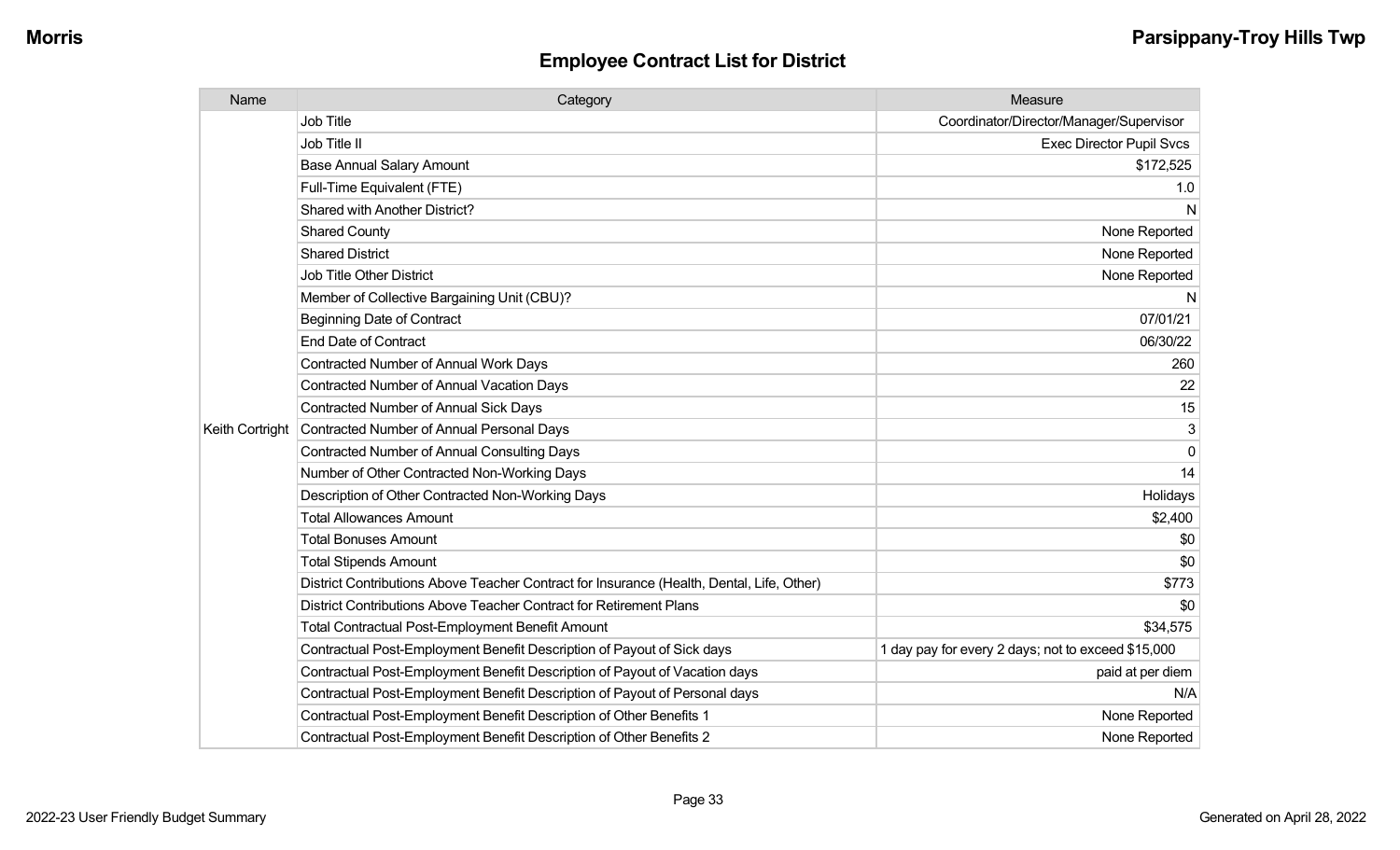| Name            | Category                                                                                 | Measure                                 |
|-----------------|------------------------------------------------------------------------------------------|-----------------------------------------|
|                 | Contractual Post-Employment Benefit Description of Other Benefits 3                      | None Reported                           |
|                 | <b>Total Other/In-Kind Remuneration Amount</b>                                           | \$3,318                                 |
|                 | Description of Other/In-Kind Remuneration Annual Option to Buyback Sick Time in Cash     | None Reported                           |
|                 | Description of Other/In-Kind Remuneration Annual Option to Buyback Vacation Time in Cash | Max 5 unused vacation days at per diem  |
|                 | Description of Other/In-Kind Remuneration Annual Option to Buyback Personal Time in Cash | None Reported                           |
| Keith Cortright | Description of Other/In-Kind Remuneration Annual Option to Other Remuneration 1          | None Reported                           |
|                 | Description of Other/In-Kind Remuneration Annual Option to Other Remuneration 2          | None Reported                           |
|                 | Description of Other/In-Kind Remuneration Annual Option to Other Remuneration 3          | None Reported                           |
|                 | <b>Additional Comment 1</b>                                                              | None Reported                           |
|                 | <b>Additional Comment 2</b>                                                              | None Reported                           |
|                 | <b>Additional Comment 3</b>                                                              | None Reported                           |
|                 | <b>Job Title</b>                                                                         | Coordinator/Director/Manager/Supervisor |
|                 | Job Title II                                                                             | Info Systems-Academics                  |
|                 | <b>Base Annual Salary Amount</b>                                                         | \$89,604                                |
|                 | Full-Time Equivalent (FTE)                                                               | 1.0                                     |
|                 | Shared with Another District?                                                            |                                         |
|                 | <b>Shared County</b>                                                                     | None Reported                           |
|                 | <b>Shared District</b>                                                                   | None Reported                           |
|                 | <b>Job Title Other District</b>                                                          | None Reported                           |
|                 | Member of Collective Bargaining Unit (CBU)?                                              | N                                       |
| Mary Betsy      | <b>Beginning Date of Contract</b>                                                        | 07/01/21                                |
|                 | <b>End Date of Contract</b>                                                              | 06/30/22                                |
|                 | <b>Contracted Number of Annual Work Days</b>                                             | 260                                     |
|                 | <b>Contracted Number of Annual Vacation Days</b>                                         | 22                                      |
|                 | <b>Contracted Number of Annual Sick Days</b>                                             | 15                                      |
|                 | Contracted Number of Annual Personal Days                                                | 3                                       |
|                 | <b>Contracted Number of Annual Consulting Days</b>                                       | $\mathbf 0$                             |
|                 | Number of Other Contracted Non-Working Days                                              | 14                                      |
|                 | Description of Other Contracted Non-Working Days                                         | Holidays                                |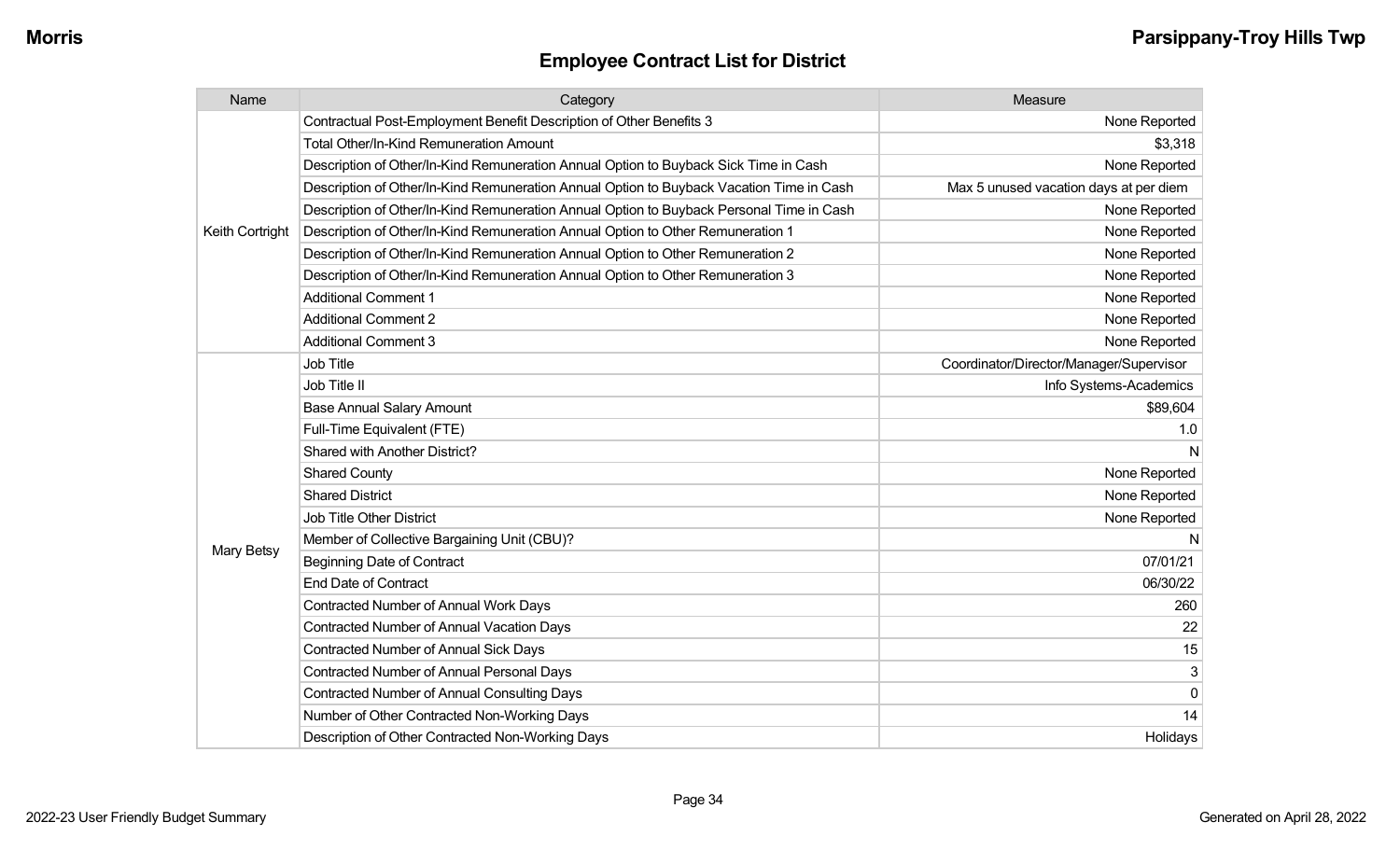| Name           | Category                                                                                  | Measure                                            |
|----------------|-------------------------------------------------------------------------------------------|----------------------------------------------------|
|                | <b>Total Allowances Amount</b>                                                            | \$1,000                                            |
|                | <b>Total Bonuses Amount</b>                                                               | \$0                                                |
|                | <b>Total Stipends Amount</b>                                                              | \$0                                                |
|                | District Contributions Above Teacher Contract for Insurance (Health, Dental, Life, Other) | \$2,350                                            |
|                | District Contributions Above Teacher Contract for Retirement Plans                        | \$0                                                |
|                | <b>Total Contractual Post-Employment Benefit Amount</b>                                   | \$14,734                                           |
|                | Contractual Post-Employment Benefit Description of Payout of Sick days                    | 1 day pay for every 2 days; not to exceed \$15,000 |
|                | Contractual Post-Employment Benefit Description of Payout of Vacation days                | paid at per diem                                   |
|                | Contractual Post-Employment Benefit Description of Payout of Personal days                | N/A                                                |
|                | Contractual Post-Employment Benefit Description of Other Benefits 1                       | None Reported                                      |
| Mary Betsy     | Contractual Post-Employment Benefit Description of Other Benefits 2                       | None Reported                                      |
|                | Contractual Post-Employment Benefit Description of Other Benefits 3                       | None Reported                                      |
|                | <b>Total Other/In-Kind Remuneration Amount</b>                                            | \$0                                                |
|                | Description of Other/In-Kind Remuneration Annual Option to Buyback Sick Time in Cash      | None Reported                                      |
|                | Description of Other/In-Kind Remuneration Annual Option to Buyback Vacation Time in Cash  | None Reported                                      |
|                | Description of Other/In-Kind Remuneration Annual Option to Buyback Personal Time in Cash  | None Reported                                      |
|                | Description of Other/In-Kind Remuneration Annual Option to Other Remuneration 1           | None Reported                                      |
|                | Description of Other/In-Kind Remuneration Annual Option to Other Remuneration 2           | None Reported                                      |
|                | Description of Other/In-Kind Remuneration Annual Option to Other Remuneration 3           | None Reported                                      |
|                | <b>Additional Comment 1</b>                                                               | None Reported                                      |
|                | <b>Additional Comment 2</b>                                                               | None Reported                                      |
|                | <b>Additional Comment 3</b>                                                               | None Reported                                      |
|                | <b>Job Title</b>                                                                          | Coordinator/Director/Manager/Supervisor            |
|                | Job Title II                                                                              | <b>Network Operations</b>                          |
|                | <b>Base Annual Salary Amount</b>                                                          | \$121,026                                          |
| Michael Wilson | Full-Time Equivalent (FTE)                                                                | 1.0                                                |
|                | Shared with Another District?                                                             | N                                                  |
|                | <b>Shared County</b>                                                                      | None Reported                                      |
|                | <b>Shared District</b>                                                                    | None Reported                                      |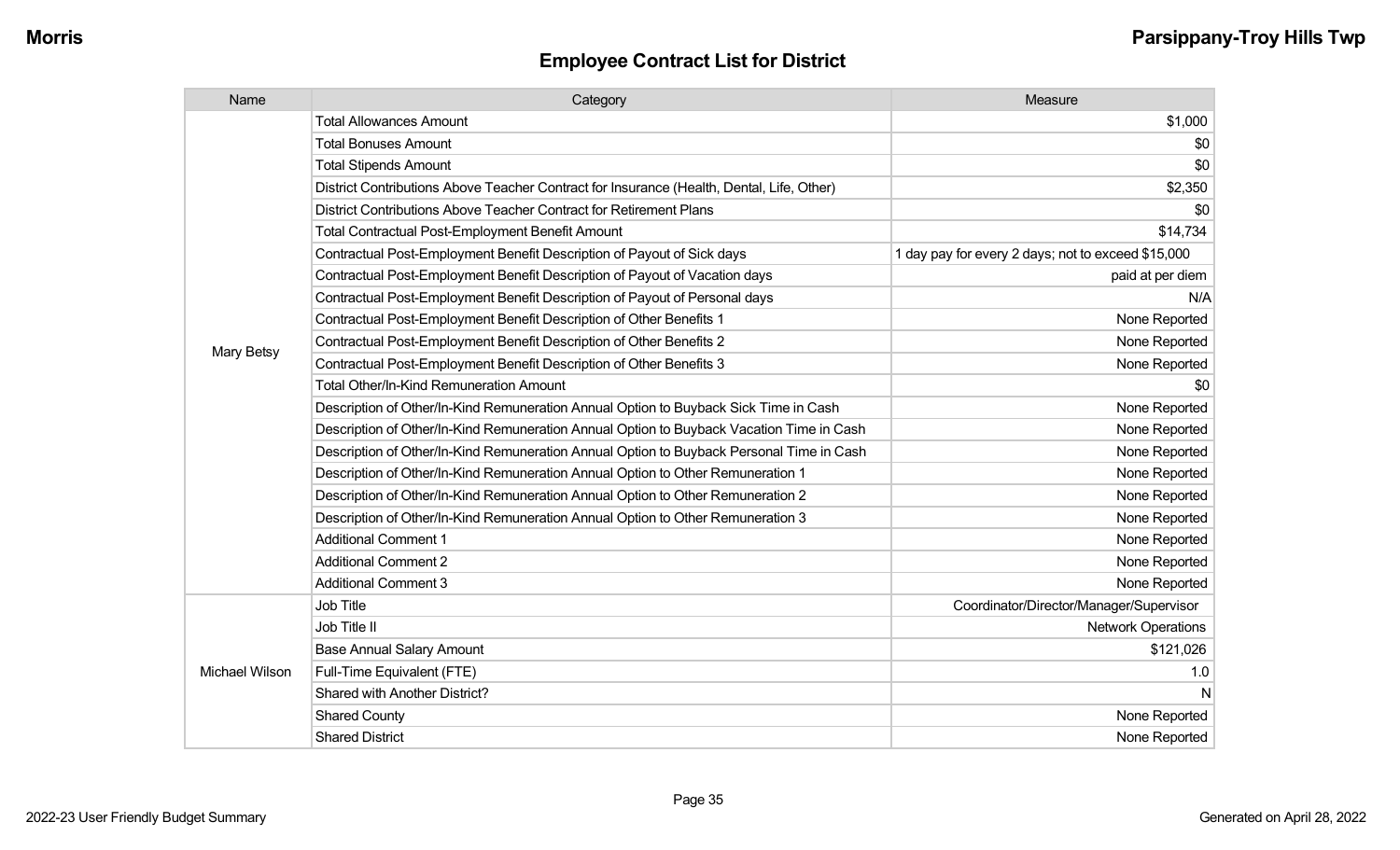| Name           | Category                                                                                  | Measure                                            |
|----------------|-------------------------------------------------------------------------------------------|----------------------------------------------------|
|                | <b>Job Title Other District</b>                                                           | None Reported                                      |
|                | Member of Collective Bargaining Unit (CBU)?                                               | N                                                  |
|                | <b>Beginning Date of Contract</b>                                                         | 07/01/21                                           |
|                | <b>End Date of Contract</b>                                                               | 06/30/22                                           |
|                | Contracted Number of Annual Work Days                                                     | 260                                                |
|                | Contracted Number of Annual Vacation Days                                                 | 22                                                 |
|                | Contracted Number of Annual Sick Days                                                     | 15                                                 |
|                | <b>Contracted Number of Annual Personal Days</b>                                          | 3                                                  |
|                | <b>Contracted Number of Annual Consulting Days</b>                                        | $\Omega$                                           |
|                | Number of Other Contracted Non-Working Days                                               | 14                                                 |
|                | Description of Other Contracted Non-Working Days                                          | Holidays                                           |
|                | <b>Total Allowances Amount</b>                                                            | \$1,000                                            |
|                | <b>Total Bonuses Amount</b>                                                               | \$0                                                |
|                | <b>Total Stipends Amount</b>                                                              | \$0                                                |
| Michael Wilson | District Contributions Above Teacher Contract for Insurance (Health, Dental, Life, Other) | \$466                                              |
|                | District Contributions Above Teacher Contract for Retirement Plans                        | \$0                                                |
|                | <b>Total Contractual Post-Employment Benefit Amount</b>                                   | \$24,310                                           |
|                | Contractual Post-Employment Benefit Description of Payout of Sick days                    | 1 day pay for every 2 days; not to exceed \$15,000 |
|                | Contractual Post-Employment Benefit Description of Payout of Vacation days                | paid at per diem                                   |
|                | Contractual Post-Employment Benefit Description of Payout of Personal days                | N/A                                                |
|                | Contractual Post-Employment Benefit Description of Other Benefits 1                       | None Reported                                      |
|                | Contractual Post-Employment Benefit Description of Other Benefits 2                       | None Reported                                      |
|                | Contractual Post-Employment Benefit Description of Other Benefits 3                       | None Reported                                      |
|                | Total Other/In-Kind Remuneration Amount                                                   | \$0                                                |
|                | Description of Other/In-Kind Remuneration Annual Option to Buyback Sick Time in Cash      | None Reported                                      |
|                | Description of Other/In-Kind Remuneration Annual Option to Buyback Vacation Time in Cash  | None Reported                                      |
|                | Description of Other/In-Kind Remuneration Annual Option to Buyback Personal Time in Cash  | None Reported                                      |
|                | Description of Other/In-Kind Remuneration Annual Option to Other Remuneration 1           | None Reported                                      |
|                | Description of Other/In-Kind Remuneration Annual Option to Other Remuneration 2           | None Reported                                      |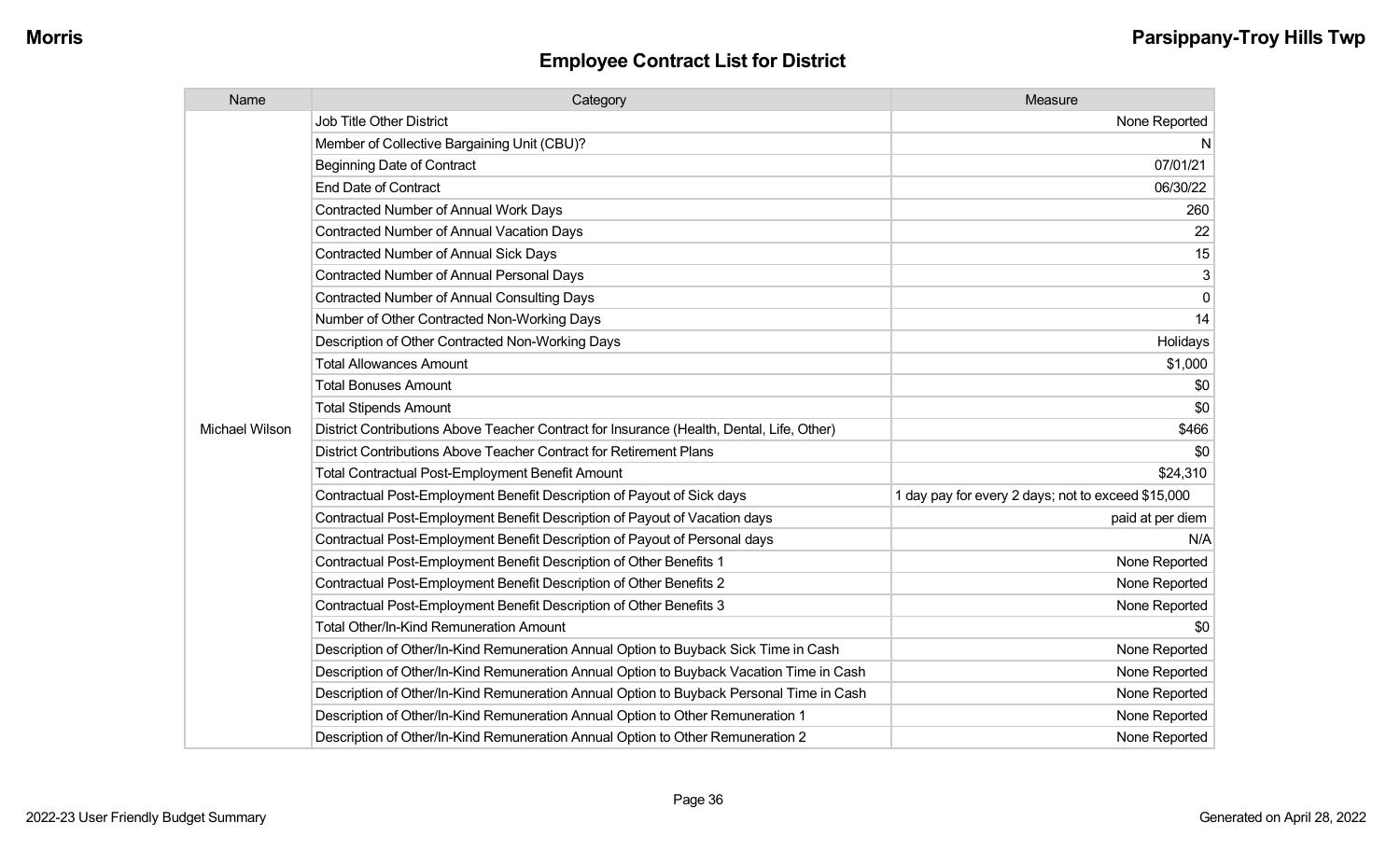| Name              | Category                                                                                  | Measure                                            |
|-------------------|-------------------------------------------------------------------------------------------|----------------------------------------------------|
|                   | Description of Other/In-Kind Remuneration Annual Option to Other Remuneration 3           | None Reported                                      |
| Michael Wilson    | <b>Additional Comment 1</b>                                                               | None Reported                                      |
|                   | <b>Additional Comment 2</b>                                                               | None Reported                                      |
|                   | <b>Additional Comment 3</b>                                                               | None Reported                                      |
|                   | Job Title                                                                                 | Coordinator/Director/Manager/Supervisor            |
|                   | Job Title II                                                                              | Payroll Manager                                    |
|                   | <b>Base Annual Salary Amount</b>                                                          | \$80,000                                           |
|                   | Full-Time Equivalent (FTE)                                                                | 1.0                                                |
|                   | Shared with Another District?                                                             | N                                                  |
|                   | <b>Shared County</b>                                                                      | None Reported                                      |
|                   | <b>Shared District</b>                                                                    | None Reported                                      |
|                   | <b>Job Title Other District</b>                                                           | None Reported                                      |
|                   | Member of Collective Bargaining Unit (CBU)?                                               | N                                                  |
|                   | <b>Beginning Date of Contract</b>                                                         | 08/30/21                                           |
|                   | <b>End Date of Contract</b>                                                               | 06/30/22                                           |
|                   | Contracted Number of Annual Work Days                                                     | 260                                                |
| Nadine Morgenland | Contracted Number of Annual Vacation Days                                                 | 22                                                 |
|                   | Contracted Number of Annual Sick Days                                                     | 15                                                 |
|                   | <b>Contracted Number of Annual Personal Days</b>                                          | 4                                                  |
|                   | <b>Contracted Number of Annual Consulting Days</b>                                        | $\Omega$                                           |
|                   | Number of Other Contracted Non-Working Days                                               | 14                                                 |
|                   | Description of Other Contracted Non-Working Days                                          | Holidays                                           |
|                   | <b>Total Allowances Amount</b>                                                            | \$1,400                                            |
|                   | <b>Total Bonuses Amount</b>                                                               | \$0                                                |
|                   | <b>Total Stipends Amount</b>                                                              | \$0                                                |
|                   | District Contributions Above Teacher Contract for Insurance (Health, Dental, Life, Other) | \$447                                              |
|                   | District Contributions Above Teacher Contract for Retirement Plans                        | \$0                                                |
|                   | <b>Total Contractual Post-Employment Benefit Amount</b>                                   | \$2,077                                            |
|                   | Contractual Post-Employment Benefit Description of Payout of Sick days                    | 1 day pay for every 2 days; not to exceed \$15,000 |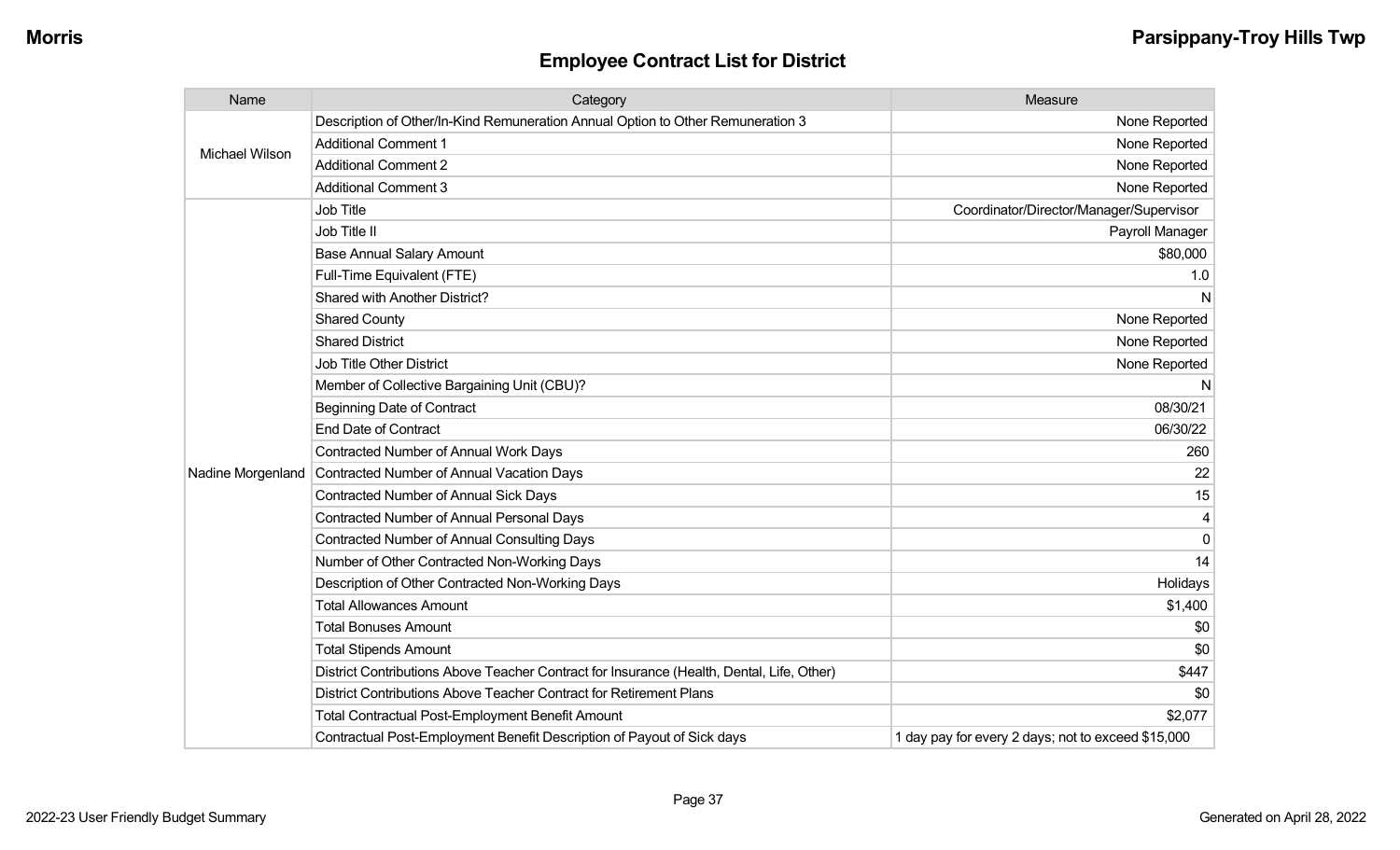| Name              | Category                                                                                 | Measure                                |
|-------------------|------------------------------------------------------------------------------------------|----------------------------------------|
|                   | Contractual Post-Employment Benefit Description of Payout of Vacation days               | paid at per diem                       |
|                   | Contractual Post-Employment Benefit Description of Payout of Personal days               | N/A                                    |
|                   | Contractual Post-Employment Benefit Description of Other Benefits 1                      | None Reported                          |
|                   | Contractual Post-Employment Benefit Description of Other Benefits 2                      | None Reported                          |
|                   | Contractual Post-Employment Benefit Description of Other Benefits 3                      | None Reported                          |
|                   | Total Other/In-Kind Remuneration Amount                                                  | \$1,538                                |
|                   | Description of Other/In-Kind Remuneration Annual Option to Buyback Sick Time in Cash     | None Reported                          |
| Nadine Morgenland | Description of Other/In-Kind Remuneration Annual Option to Buyback Vacation Time in Cash | Max 5 unused vacation days at per diem |
|                   | Description of Other/In-Kind Remuneration Annual Option to Buyback Personal Time in Cash | None Reported                          |
|                   | Description of Other/In-Kind Remuneration Annual Option to Other Remuneration 1          | None Reported                          |
|                   | Description of Other/In-Kind Remuneration Annual Option to Other Remuneration 2          | None Reported                          |
|                   | Description of Other/In-Kind Remuneration Annual Option to Other Remuneration 3          | None Reported                          |
|                   | <b>Additional Comment 1</b>                                                              | None Reported                          |
|                   | <b>Additional Comment 2</b>                                                              | None Reported                          |
|                   | <b>Additional Comment 3</b>                                                              | None Reported                          |
|                   | <b>Job Title</b>                                                                         | Accountant                             |
|                   | Job Title II                                                                             | None Reported                          |
|                   | <b>Base Annual Salary Amount</b>                                                         | \$79,568                               |
|                   | Full-Time Equivalent (FTE)                                                               | 1.0                                    |
|                   | Shared with Another District?                                                            |                                        |
|                   | <b>Shared County</b>                                                                     | None Reported                          |
| Nicholas Pallessi | <b>Shared District</b>                                                                   | None Reported                          |
|                   | <b>Job Title Other District</b>                                                          | None Reported                          |
|                   | Member of Collective Bargaining Unit (CBU)?                                              | N                                      |
|                   | <b>Beginning Date of Contract</b>                                                        | 07/01/21                               |
|                   | <b>End Date of Contract</b>                                                              | 06/30/22                               |
|                   | <b>Contracted Number of Annual Work Days</b>                                             | 260                                    |
|                   | <b>Contracted Number of Annual Vacation Days</b>                                         | 22                                     |
|                   | <b>Contracted Number of Annual Sick Days</b>                                             | 15                                     |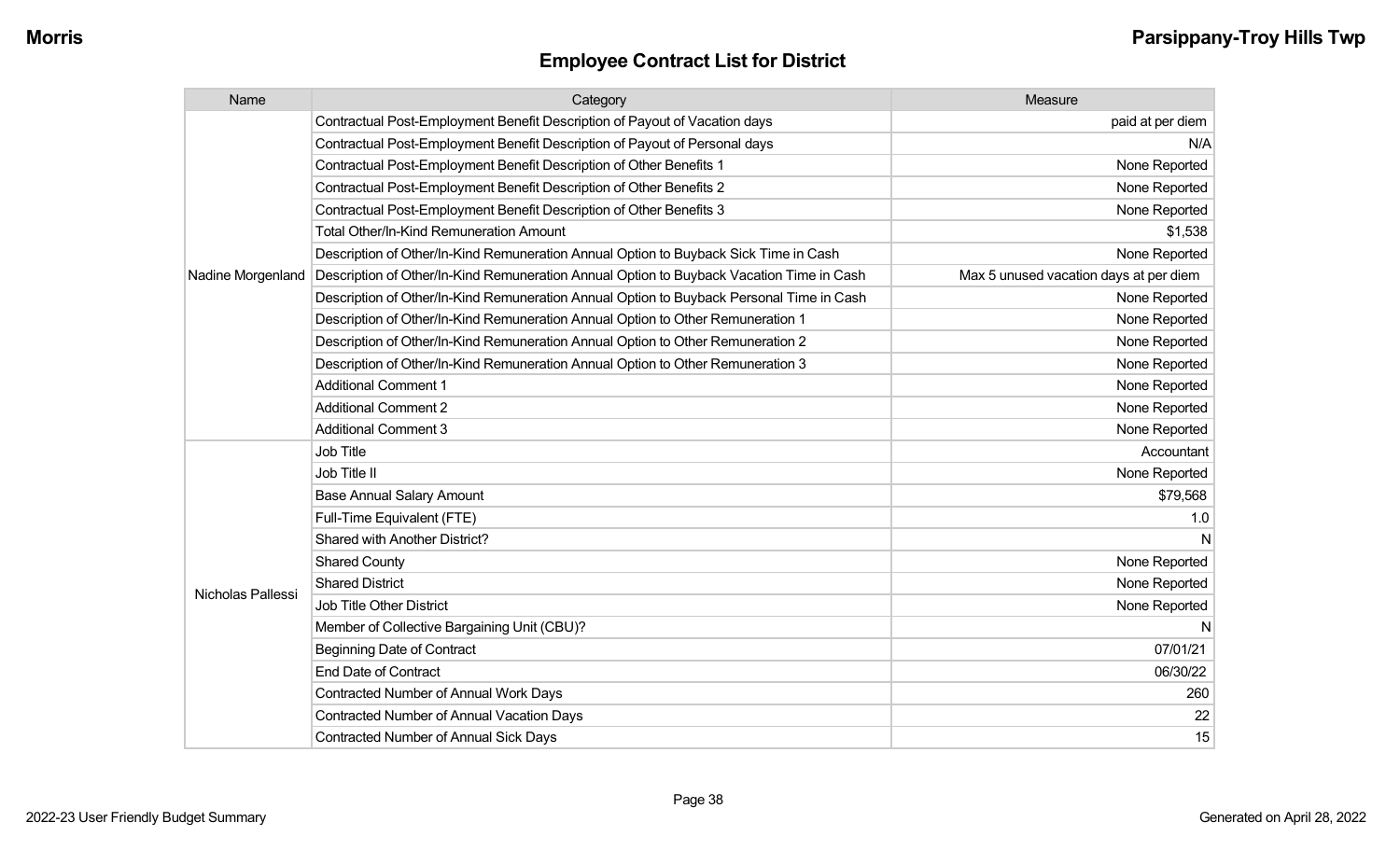| Name              | Category                                                                                  | Measure                                            |
|-------------------|-------------------------------------------------------------------------------------------|----------------------------------------------------|
|                   | <b>Contracted Number of Annual Personal Days</b>                                          | 4                                                  |
|                   | <b>Contracted Number of Annual Consulting Days</b>                                        | $\mathbf 0$                                        |
|                   | Number of Other Contracted Non-Working Days                                               | 14                                                 |
|                   | Description of Other Contracted Non-Working Days                                          | Holidays                                           |
|                   | <b>Total Allowances Amount</b>                                                            | \$1,000                                            |
|                   | <b>Total Bonuses Amount</b>                                                               | \$0                                                |
|                   | <b>Total Stipends Amount</b>                                                              | \$0                                                |
|                   | District Contributions Above Teacher Contract for Insurance (Health, Dental, Life, Other) | \$489                                              |
|                   | District Contributions Above Teacher Contract for Retirement Plans                        | \$0                                                |
|                   | <b>Total Contractual Post-Employment Benefit Amount</b>                                   | \$11,477                                           |
|                   | Contractual Post-Employment Benefit Description of Payout of Sick days                    | 1 day pay for every 2 days; not to exceed \$15,000 |
|                   | Contractual Post-Employment Benefit Description of Payout of Vacation days                | paid at per diem                                   |
| Nicholas Pallessi | Contractual Post-Employment Benefit Description of Payout of Personal days                | N/A                                                |
|                   | Contractual Post-Employment Benefit Description of Other Benefits 1                       | None Reported                                      |
|                   | Contractual Post-Employment Benefit Description of Other Benefits 2                       | None Reported                                      |
|                   | Contractual Post-Employment Benefit Description of Other Benefits 3                       | None Reported                                      |
|                   | <b>Total Other/In-Kind Remuneration Amount</b>                                            | \$1,530                                            |
|                   | Description of Other/In-Kind Remuneration Annual Option to Buyback Sick Time in Cash      | None Reported                                      |
|                   | Description of Other/In-Kind Remuneration Annual Option to Buyback Vacation Time in Cash  | Ma 5 unused vacation days at per diem              |
|                   | Description of Other/In-Kind Remuneration Annual Option to Buyback Personal Time in Cash  | None Reported                                      |
|                   | Description of Other/In-Kind Remuneration Annual Option to Other Remuneration 1           | None Reported                                      |
|                   | Description of Other/In-Kind Remuneration Annual Option to Other Remuneration 2           | None Reported                                      |
|                   | Description of Other/In-Kind Remuneration Annual Option to Other Remuneration 3           | None Reported                                      |
|                   | <b>Additional Comment 1</b>                                                               | None Reported                                      |
|                   | <b>Additional Comment 2</b>                                                               | None Reported                                      |
|                   | <b>Additional Comment 3</b>                                                               | None Reported                                      |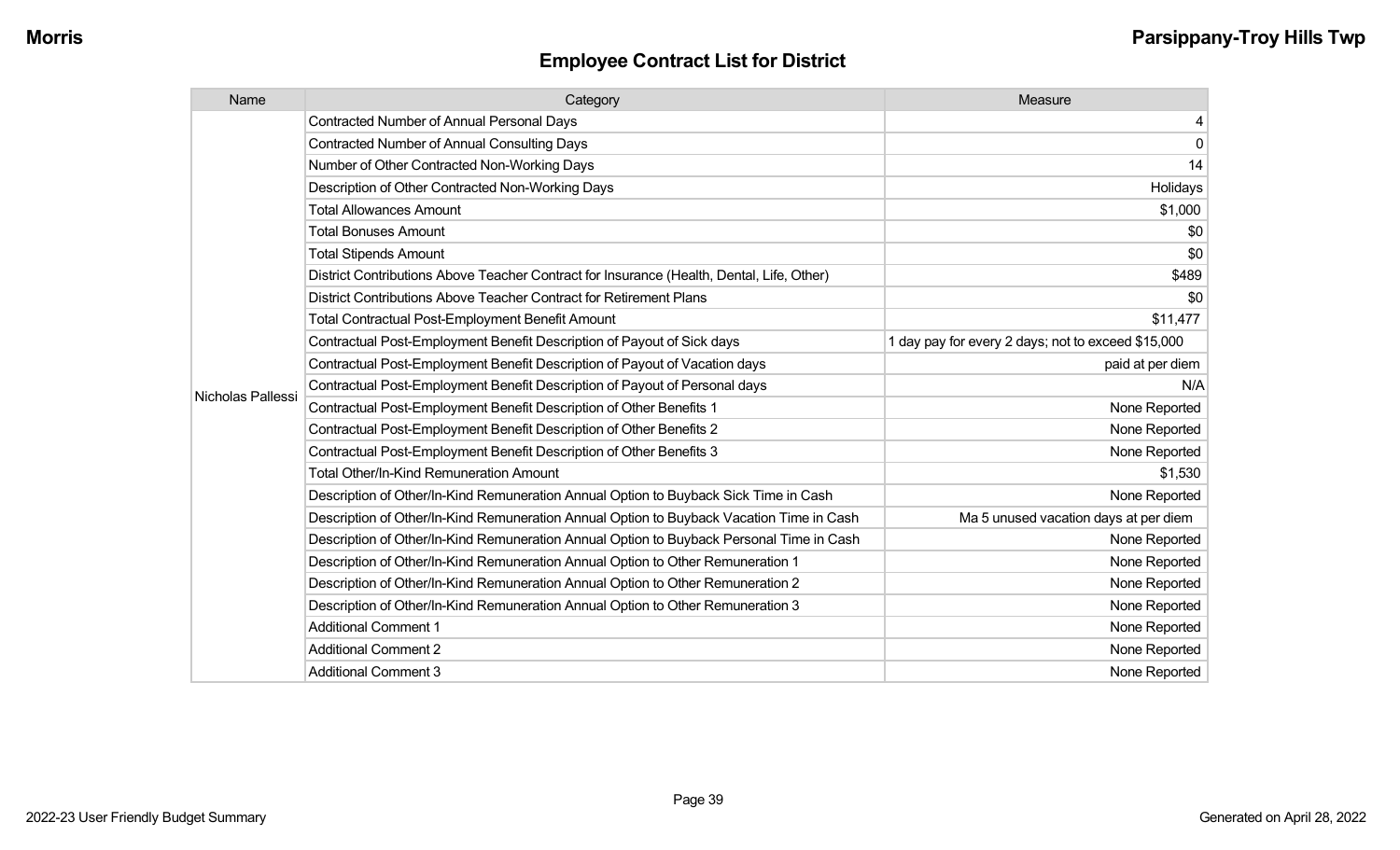| Name                 | Category                                                                                  | Measure                                            |
|----------------------|-------------------------------------------------------------------------------------------|----------------------------------------------------|
|                      | <b>Job Title</b>                                                                          | Other                                              |
|                      | Job Title II                                                                              | <b>Athletic Trainer</b>                            |
|                      | <b>Base Annual Salary Amount</b>                                                          | \$113,445                                          |
|                      | Full-Time Equivalent (FTE)                                                                | 1.0                                                |
|                      | Shared with Another District?                                                             | N                                                  |
|                      | <b>Shared County</b>                                                                      | None Reported                                      |
|                      | <b>Shared District</b>                                                                    | None Reported                                      |
|                      | <b>Job Title Other District</b>                                                           | None Reported                                      |
|                      | Member of Collective Bargaining Unit (CBU)?                                               | N.                                                 |
|                      | <b>Beginning Date of Contract</b>                                                         | 08/01/21                                           |
|                      | <b>End Date of Contract</b>                                                               | 06/15/22                                           |
|                      | Contracted Number of Annual Work Days                                                     | 200                                                |
|                      | <b>Contracted Number of Annual Vacation Days</b>                                          | $\Omega$                                           |
|                      | <b>Contracted Number of Annual Sick Days</b>                                              | 10                                                 |
| <b>Richard Sands</b> | Contracted Number of Annual Personal Days                                                 | 3                                                  |
|                      | <b>Contracted Number of Annual Consulting Days</b>                                        | $\mathbf 0$                                        |
|                      | Number of Other Contracted Non-Working Days                                               | 13                                                 |
|                      | Description of Other Contracted Non-Working Days                                          | Holidays                                           |
|                      | <b>Total Allowances Amount</b>                                                            | \$1,000                                            |
|                      | <b>Total Bonuses Amount</b>                                                               | \$0                                                |
|                      | <b>Total Stipends Amount</b>                                                              | \$0                                                |
|                      | District Contributions Above Teacher Contract for Insurance (Health, Dental, Life, Other) | \$326                                              |
|                      | District Contributions Above Teacher Contract for Retirement Plans                        | \$0                                                |
|                      | <b>Total Contractual Post-Employment Benefit Amount</b>                                   | \$15,000                                           |
|                      | Contractual Post-Employment Benefit Description of Payout of Sick days                    | 1 day pay for every 2 days; not to exceed \$15,000 |
|                      | Contractual Post-Employment Benefit Description of Payout of Vacation days                | N/A                                                |
|                      | Contractual Post-Employment Benefit Description of Payout of Personal days                | N/A                                                |
|                      | Contractual Post-Employment Benefit Description of Other Benefits 1                       | None Reported                                      |
|                      | Contractual Post-Employment Benefit Description of Other Benefits 2                       | None Reported                                      |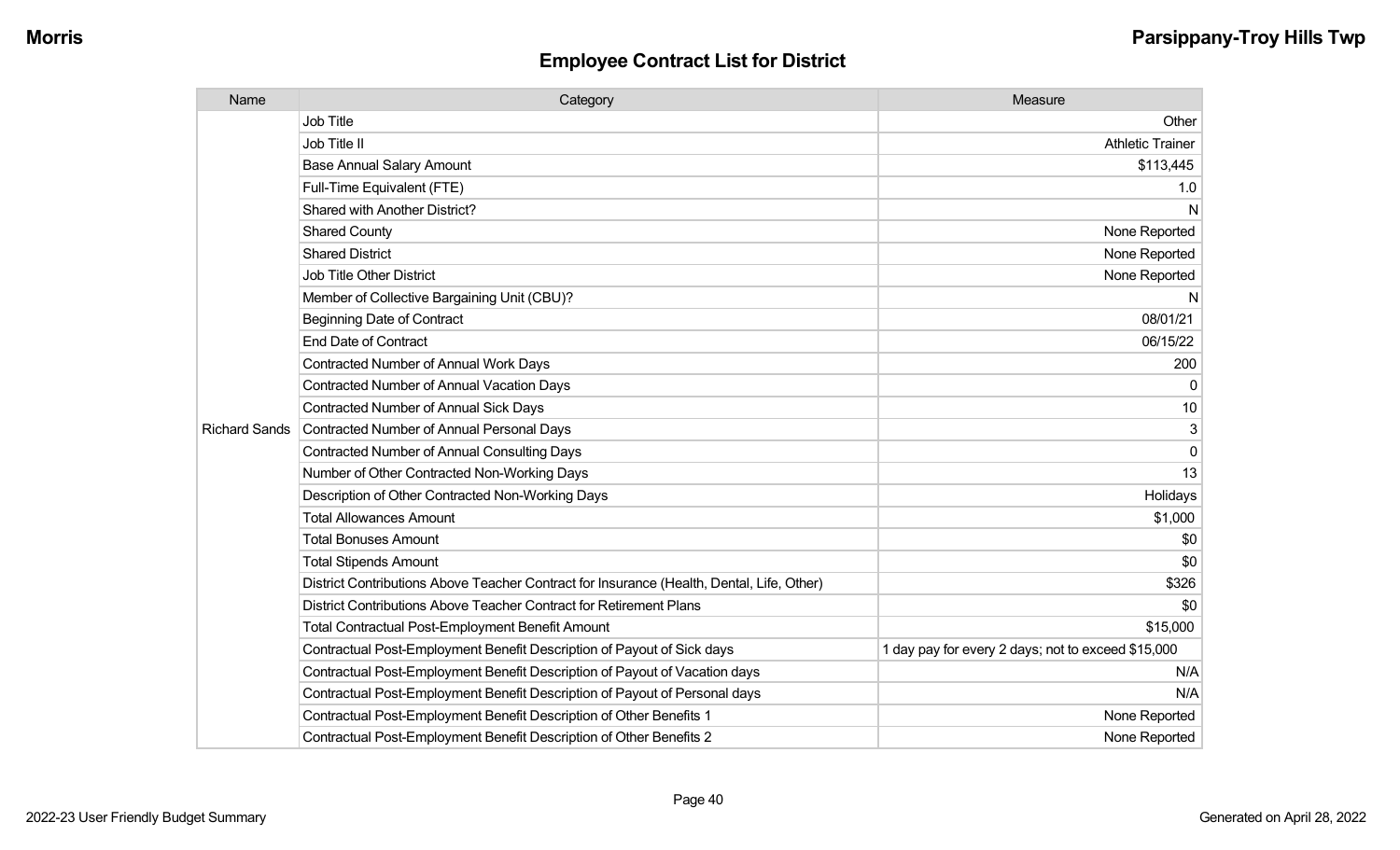| Name                 | Category                                                                                 | Measure                |
|----------------------|------------------------------------------------------------------------------------------|------------------------|
|                      | Contractual Post-Employment Benefit Description of Other Benefits 3                      | None Reported          |
|                      | Total Other/In-Kind Remuneration Amount                                                  | \$0                    |
|                      | Description of Other/In-Kind Remuneration Annual Option to Buyback Sick Time in Cash     | None Reported          |
|                      | Description of Other/In-Kind Remuneration Annual Option to Buyback Vacation Time in Cash | None Reported          |
|                      | Description of Other/In-Kind Remuneration Annual Option to Buyback Personal Time in Cash | None Reported          |
| <b>Richard Sands</b> | Description of Other/In-Kind Remuneration Annual Option to Other Remuneration 1          | None Reported          |
|                      | Description of Other/In-Kind Remuneration Annual Option to Other Remuneration 2          | None Reported          |
|                      | Description of Other/In-Kind Remuneration Annual Option to Other Remuneration 3          | None Reported          |
|                      | <b>Additional Comment 1</b>                                                              | None Reported          |
|                      | <b>Additional Comment 2</b>                                                              | None Reported          |
|                      | <b>Additional Comment 3</b>                                                              | None Reported          |
|                      | <b>Job Title</b>                                                                         | Other                  |
|                      | Job Title II                                                                             | Interim Business Admin |
|                      | <b>Base Annual Salary Amount</b>                                                         | \$184,925              |
|                      | Full-Time Equivalent (FTE)                                                               | 1.0                    |
|                      | Shared with Another District?                                                            | N                      |
|                      | <b>Shared County</b>                                                                     | None Reported          |
|                      | <b>Shared District</b>                                                                   | None Reported          |
|                      | <b>Job Title Other District</b>                                                          | None Reported          |
|                      | Member of Collective Bargaining Unit (CBU)?                                              | N                      |
| Robin Tedesco        | <b>Beginning Date of Contract</b>                                                        | 07/01/21               |
|                      | <b>End Date of Contract</b>                                                              | 06/30/22               |
|                      | <b>Contracted Number of Annual Work Days</b>                                             | 260                    |
|                      | <b>Contracted Number of Annual Vacation Days</b>                                         | $\Omega$               |
|                      | Contracted Number of Annual Sick Days                                                    | $\Omega$               |
|                      | Contracted Number of Annual Personal Days                                                | $\mathbf{0}$           |
|                      | <b>Contracted Number of Annual Consulting Days</b>                                       | 0                      |
|                      | Number of Other Contracted Non-Working Days                                              | $\Omega$               |
|                      | Description of Other Contracted Non-Working Days                                         | None Reported          |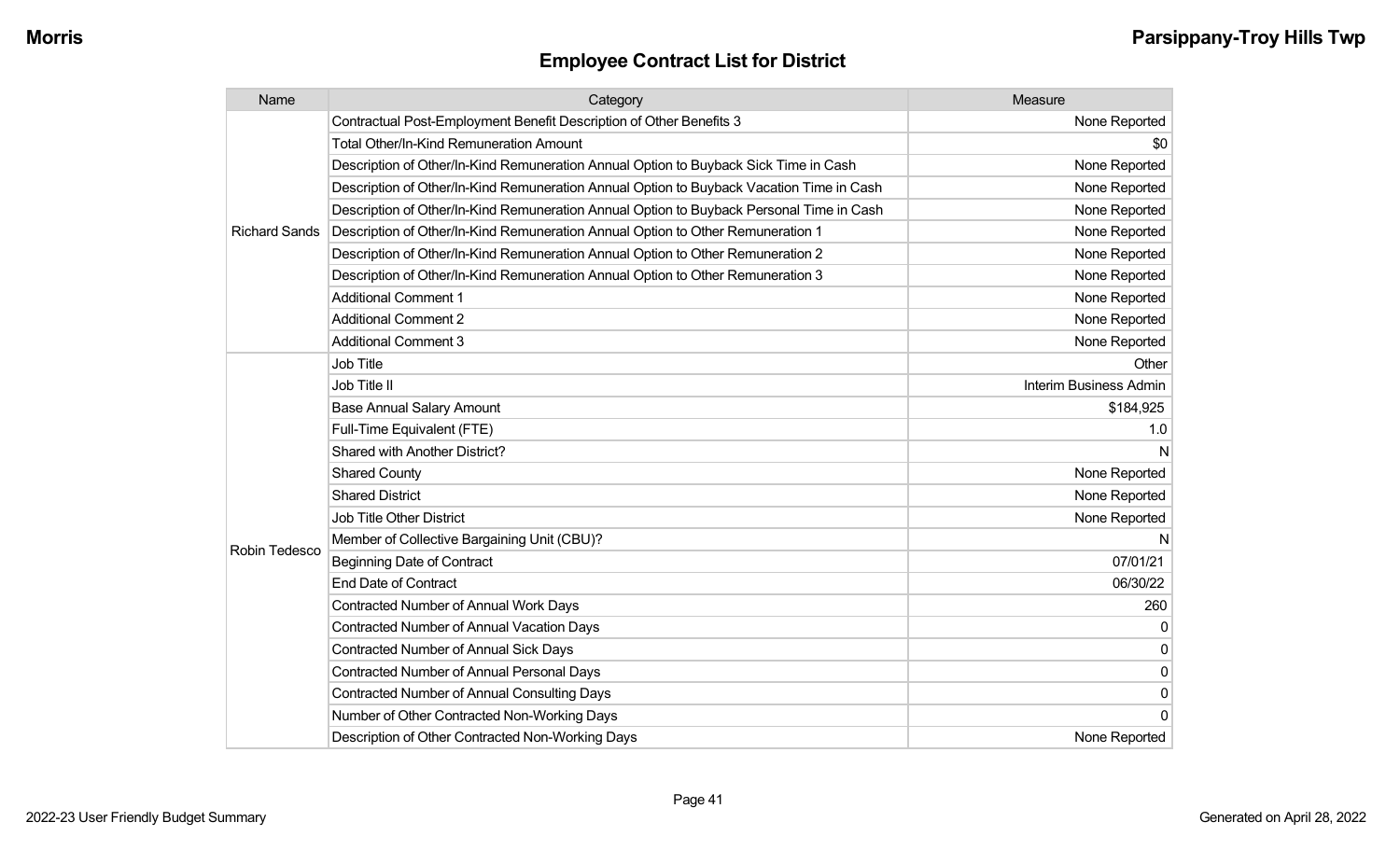| Name          | Category                                                                                  | Measure                                 |
|---------------|-------------------------------------------------------------------------------------------|-----------------------------------------|
|               | <b>Total Allowances Amount</b>                                                            | \$1,000                                 |
|               | <b>Total Bonuses Amount</b>                                                               | \$0                                     |
|               | <b>Total Stipends Amount</b>                                                              | \$0                                     |
|               | District Contributions Above Teacher Contract for Insurance (Health, Dental, Life, Other) | \$0                                     |
|               | District Contributions Above Teacher Contract for Retirement Plans                        | \$0                                     |
|               | <b>Total Contractual Post-Employment Benefit Amount</b>                                   | \$0                                     |
|               | Contractual Post-Employment Benefit Description of Payout of Sick days                    | N/A                                     |
|               | Contractual Post-Employment Benefit Description of Payout of Vacation days                | N/A                                     |
|               | Contractual Post-Employment Benefit Description of Payout of Personal days                | N/A                                     |
|               | Contractual Post-Employment Benefit Description of Other Benefits 1                       | None Reported                           |
| Robin Tedesco | Contractual Post-Employment Benefit Description of Other Benefits 2                       | None Reported                           |
|               | Contractual Post-Employment Benefit Description of Other Benefits 3                       | None Reported                           |
|               | Total Other/In-Kind Remuneration Amount                                                   | \$0                                     |
|               | Description of Other/In-Kind Remuneration Annual Option to Buyback Sick Time in Cash      | None Reported                           |
|               | Description of Other/In-Kind Remuneration Annual Option to Buyback Vacation Time in Cash  | None Reported                           |
|               | Description of Other/In-Kind Remuneration Annual Option to Buyback Personal Time in Cash  | None Reported                           |
|               | Description of Other/In-Kind Remuneration Annual Option to Other Remuneration 1           | None Reported                           |
|               | Description of Other/In-Kind Remuneration Annual Option to Other Remuneration 2           | None Reported                           |
|               | Description of Other/In-Kind Remuneration Annual Option to Other Remuneration 3           | None Reported                           |
|               | <b>Additional Comment 1</b>                                                               | None Reported                           |
|               | <b>Additional Comment 2</b>                                                               | None Reported                           |
|               | <b>Additional Comment 3</b>                                                               | None Reported                           |
|               | <b>Job Title</b>                                                                          | Coordinator/Director/Manager/Supervisor |
| Susan Dykstra | Job Title II                                                                              | Comptroller                             |
|               | <b>Base Annual Salary Amount</b>                                                          | \$111,395                               |
|               | Full-Time Equivalent (FTE)                                                                | 1.0                                     |
|               | Shared with Another District?                                                             | N                                       |
|               | <b>Shared County</b>                                                                      | None Reported                           |
|               | <b>Shared District</b>                                                                    | None Reported                           |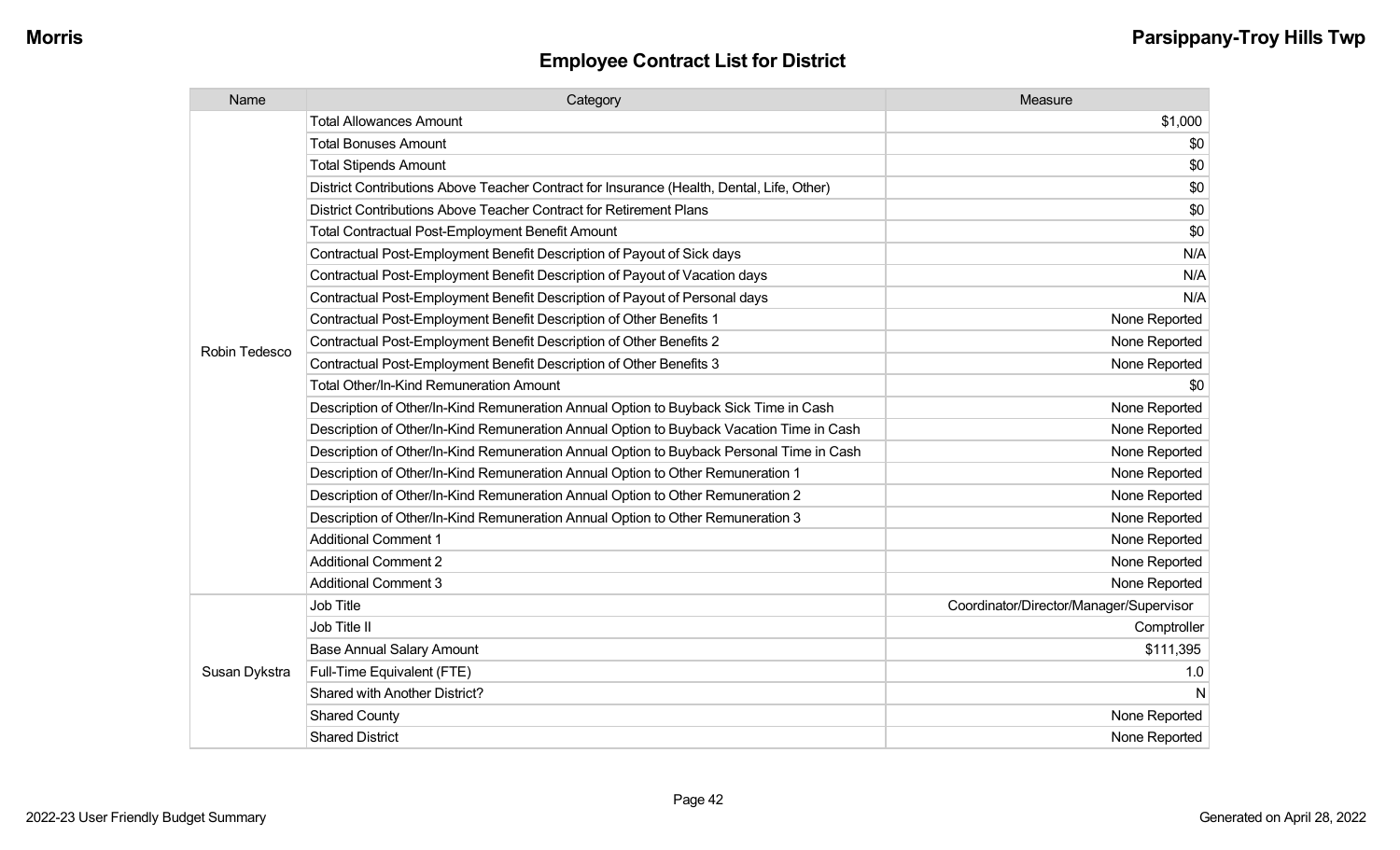| Name          | Category                                                                                  | Measure                                            |
|---------------|-------------------------------------------------------------------------------------------|----------------------------------------------------|
|               | <b>Job Title Other District</b>                                                           | None Reported                                      |
|               | Member of Collective Bargaining Unit (CBU)?                                               | N                                                  |
|               | <b>Beginning Date of Contract</b>                                                         | 07/01/21                                           |
|               | <b>End Date of Contract</b>                                                               | 06/30/22                                           |
|               | Contracted Number of Annual Work Days                                                     | 260                                                |
|               | <b>Contracted Number of Annual Vacation Days</b>                                          | 22                                                 |
|               | <b>Contracted Number of Annual Sick Days</b>                                              | 15                                                 |
|               | <b>Contracted Number of Annual Personal Days</b>                                          |                                                    |
|               | <b>Contracted Number of Annual Consulting Days</b>                                        | $\mathbf 0$                                        |
|               | Number of Other Contracted Non-Working Days                                               | 14                                                 |
|               | Description of Other Contracted Non-Working Days                                          | Holidays                                           |
|               | <b>Total Allowances Amount</b>                                                            | \$2,400                                            |
|               | <b>Total Bonuses Amount</b>                                                               | \$2,500                                            |
|               | <b>Total Stipends Amount</b>                                                              | \$0                                                |
| Susan Dykstra | District Contributions Above Teacher Contract for Insurance (Health, Dental, Life, Other) | \$5,447                                            |
|               | District Contributions Above Teacher Contract for Retirement Plans                        | \$0                                                |
|               | <b>Total Contractual Post-Employment Benefit Amount</b>                                   | \$22,666                                           |
|               | Contractual Post-Employment Benefit Description of Payout of Sick days                    | 1 day pay for every 2 days; not to exceed \$15,000 |
|               | Contractual Post-Employment Benefit Description of Payout of Vacation days                | paid at per diem                                   |
|               | Contractual Post-Employment Benefit Description of Payout of Personal days                | N/A                                                |
|               | Contractual Post-Employment Benefit Description of Other Benefits 1                       | None Reported                                      |
|               | Contractual Post-Employment Benefit Description of Other Benefits 2                       | None Reported                                      |
|               | Contractual Post-Employment Benefit Description of Other Benefits 3                       | None Reported                                      |
|               | Total Other/In-Kind Remuneration Amount                                                   | \$2,190                                            |
|               | Description of Other/In-Kind Remuneration Annual Option to Buyback Sick Time in Cash      | None Reported                                      |
|               | Description of Other/In-Kind Remuneration Annual Option to Buyback Vacation Time in Cash  | Max 5 unused vacation days at per diem             |
|               | Description of Other/In-Kind Remuneration Annual Option to Buyback Personal Time in Cash  | None Reported                                      |
|               | Description of Other/In-Kind Remuneration Annual Option to Other Remuneration 1           | None Reported                                      |
|               | Description of Other/In-Kind Remuneration Annual Option to Other Remuneration 2           | None Reported                                      |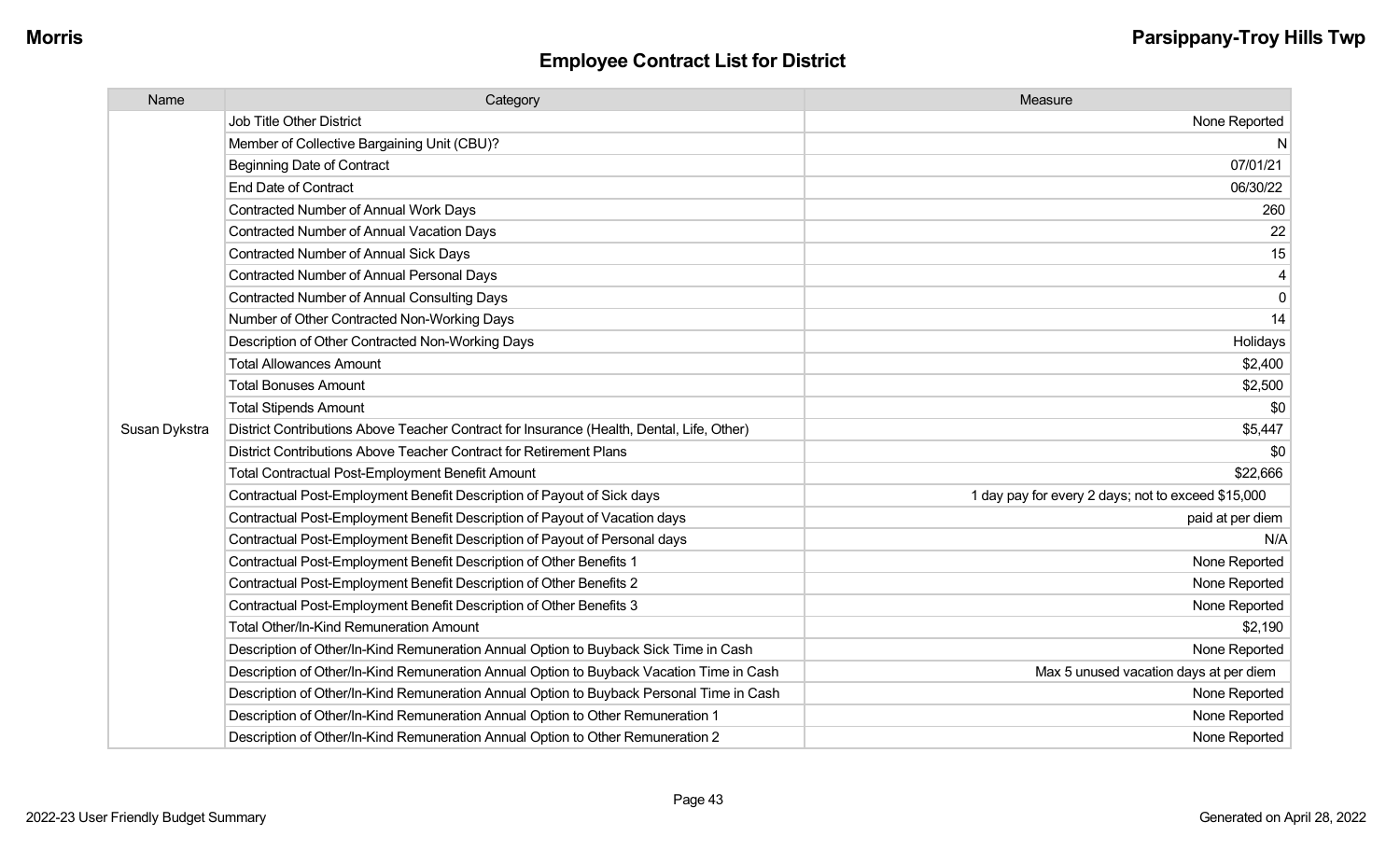| Name                       | Category                                                                                  | Measure                                                                      |
|----------------------------|-------------------------------------------------------------------------------------------|------------------------------------------------------------------------------|
| Susan Dykstra              | Description of Other/In-Kind Remuneration Annual Option to Other Remuneration 3           | None Reported                                                                |
|                            | <b>Additional Comment 1</b>                                                               | None Reported                                                                |
|                            | <b>Additional Comment 2</b>                                                               | None Reported                                                                |
|                            | <b>Additional Comment 3</b>                                                               | None Reported                                                                |
|                            | Job Title                                                                                 | Coordinator/Director/Manager/Supervisor                                      |
|                            | Job Title II                                                                              | Transportation                                                               |
|                            | <b>Base Annual Salary Amount</b>                                                          | \$98,880                                                                     |
|                            | Full-Time Equivalent (FTE)                                                                | 1.0                                                                          |
|                            | Shared with Another District?                                                             | N                                                                            |
|                            | <b>Shared County</b>                                                                      | None Reported                                                                |
|                            | <b>Shared District</b>                                                                    | None Reported                                                                |
|                            | <b>Job Title Other District</b>                                                           | None Reported                                                                |
|                            | Member of Collective Bargaining Unit (CBU)?                                               | N.                                                                           |
|                            | <b>Beginning Date of Contract</b>                                                         | 07/01/21                                                                     |
|                            | <b>End Date of Contract</b>                                                               | 06/30/22                                                                     |
|                            | Contracted Number of Annual Work Days                                                     | 260                                                                          |
| <b>Tiffany Pizza-Hiltz</b> | <b>Contracted Number of Annual Vacation Days</b>                                          | 22                                                                           |
|                            | Contracted Number of Annual Sick Days                                                     | 15                                                                           |
|                            | <b>Contracted Number of Annual Personal Days</b>                                          | 3                                                                            |
|                            | <b>Contracted Number of Annual Consulting Days</b>                                        | $\mathbf 0$                                                                  |
|                            | Number of Other Contracted Non-Working Days                                               | 14                                                                           |
|                            | Description of Other Contracted Non-Working Days                                          | Holidays                                                                     |
|                            | <b>Total Allowances Amount</b>                                                            | \$1,400                                                                      |
|                            | <b>Total Bonuses Amount</b>                                                               | \$0                                                                          |
|                            | <b>Total Stipends Amount</b>                                                              | \$0                                                                          |
|                            | District Contributions Above Teacher Contract for Insurance (Health, Dental, Life, Other) | \$5,000                                                                      |
|                            | District Contributions Above Teacher Contract for Retirement Plans                        | \$0                                                                          |
|                            | <b>Total Contractual Post-Employment Benefit Amount</b>                                   | \$9,824                                                                      |
|                            | Contractual Post-Employment Benefit Description of Payout of Sick days                    | 1 day pay for every 3 days for 1st 150; 1 day pay for every 2 days remaining |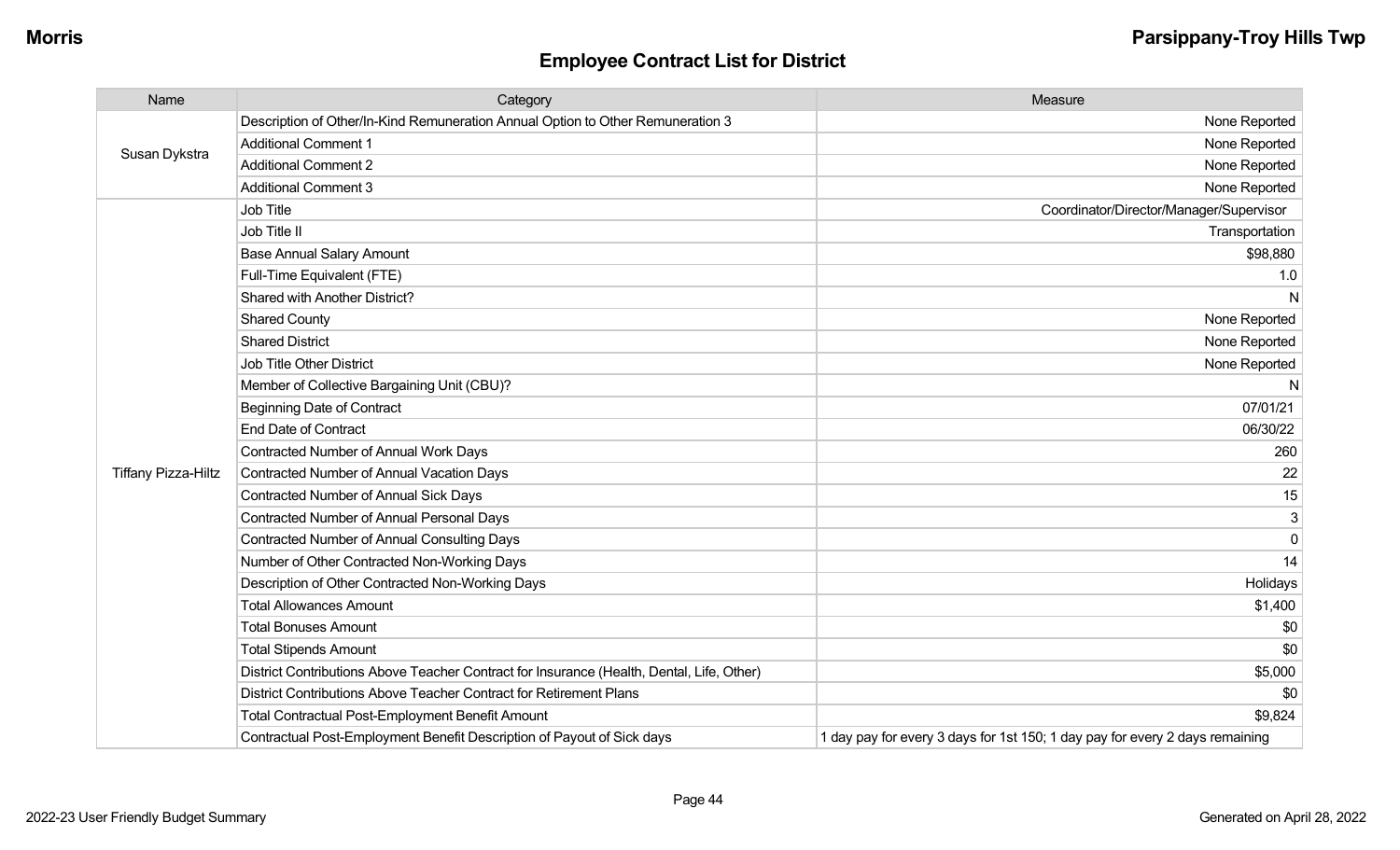| Name                       | Category                                                                                 | Measure                                |
|----------------------------|------------------------------------------------------------------------------------------|----------------------------------------|
|                            | Contractual Post-Employment Benefit Description of Payout of Vacation days               | paid at per diem                       |
|                            | Contractual Post-Employment Benefit Description of Payout of Personal days               | N/A                                    |
|                            | Contractual Post-Employment Benefit Description of Other Benefits 1                      | None Reported                          |
|                            | Contractual Post-Employment Benefit Description of Other Benefits 2                      | None Reported                          |
|                            | Contractual Post-Employment Benefit Description of Other Benefits 3                      | None Reported                          |
|                            | <b>Total Other/In-Kind Remuneration Amount</b>                                           | \$1,902                                |
|                            | Description of Other/In-Kind Remuneration Annual Option to Buyback Sick Time in Cash     | None Reported                          |
| <b>Tiffany Pizza-Hiltz</b> | Description of Other/In-Kind Remuneration Annual Option to Buyback Vacation Time in Cash | Max 5 unused vacation days at per diem |
|                            | Description of Other/In-Kind Remuneration Annual Option to Buyback Personal Time in Cash | None Reported                          |
|                            | Description of Other/In-Kind Remuneration Annual Option to Other Remuneration 1          | None Reported                          |
|                            | Description of Other/In-Kind Remuneration Annual Option to Other Remuneration 2          | None Reported                          |
|                            | Description of Other/In-Kind Remuneration Annual Option to Other Remuneration 3          | None Reported                          |
|                            | <b>Additional Comment 1</b>                                                              | None Reported                          |
|                            | <b>Additional Comment 2</b>                                                              | None Reported                          |
|                            | <b>Additional Comment 3</b>                                                              | None Reported                          |
|                            | Job Title                                                                                | Other                                  |
|                            | Job Title II                                                                             | <b>Athletic Trainer</b>                |
|                            | <b>Base Annual Salary Amount</b>                                                         | \$123,343                              |
|                            | Full-Time Equivalent (FTE)                                                               | 1.0                                    |
|                            | Shared with Another District?                                                            | N                                      |
|                            | <b>Shared County</b>                                                                     | None Reported                          |
| Venita Carlo-Prudenti      | <b>Shared District</b>                                                                   | None Reported                          |
|                            | <b>Job Title Other District</b>                                                          | None Reported                          |
|                            | Member of Collective Bargaining Unit (CBU)?                                              | N                                      |
|                            | <b>Beginning Date of Contract</b>                                                        | 08/01/21                               |
|                            | <b>End Date of Contract</b>                                                              | 06/15/22                               |
|                            | Contracted Number of Annual Work Days                                                    | 200                                    |
|                            | <b>Contracted Number of Annual Vacation Days</b>                                         | $\mathbf{0}$                           |
|                            | <b>Contracted Number of Annual Sick Days</b>                                             | 10                                     |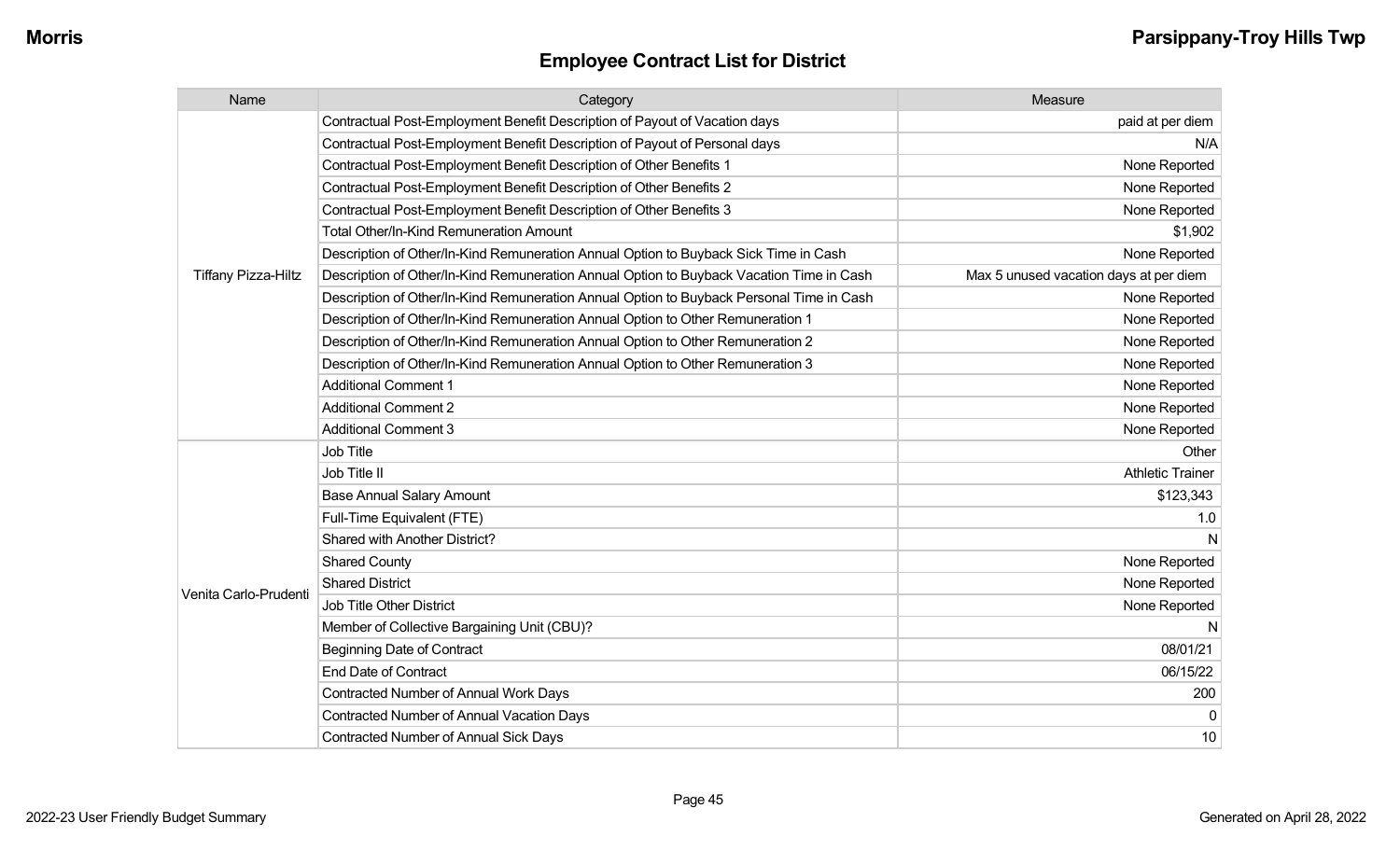| Name                  | Category                                                                                  | Measure                                            |
|-----------------------|-------------------------------------------------------------------------------------------|----------------------------------------------------|
|                       | <b>Contracted Number of Annual Personal Days</b>                                          | 3                                                  |
|                       | Contracted Number of Annual Consulting Days                                               | $\mathbf 0$                                        |
|                       | Number of Other Contracted Non-Working Days                                               | 13                                                 |
|                       | Description of Other Contracted Non-Working Days                                          | Holidays                                           |
|                       | <b>Total Allowances Amount</b>                                                            | \$1,000                                            |
|                       | <b>Total Bonuses Amount</b>                                                               | \$0                                                |
|                       | <b>Total Stipends Amount</b>                                                              | \$0                                                |
|                       | District Contributions Above Teacher Contract for Insurance (Health, Dental, Life, Other) | \$326                                              |
|                       | District Contributions Above Teacher Contract for Retirement Plans                        | \$0                                                |
|                       | <b>Total Contractual Post-Employment Benefit Amount</b>                                   | \$15,000                                           |
|                       | Contractual Post-Employment Benefit Description of Payout of Sick days                    | 1 day pay for every 2 days; not to exceed \$15,000 |
|                       | Contractual Post-Employment Benefit Description of Payout of Vacation days                | N/A                                                |
| Venita Carlo-Prudenti | Contractual Post-Employment Benefit Description of Payout of Personal days                | N/A                                                |
|                       | Contractual Post-Employment Benefit Description of Other Benefits 1                       | None Reported                                      |
|                       | Contractual Post-Employment Benefit Description of Other Benefits 2                       | None Reported                                      |
|                       | Contractual Post-Employment Benefit Description of Other Benefits 3                       | None Reported                                      |
|                       | <b>Total Other/In-Kind Remuneration Amount</b>                                            | \$0                                                |
|                       | Description of Other/In-Kind Remuneration Annual Option to Buyback Sick Time in Cash      | None Reported                                      |
|                       | Description of Other/In-Kind Remuneration Annual Option to Buyback Vacation Time in Cash  | None Reported                                      |
|                       | Description of Other/In-Kind Remuneration Annual Option to Buyback Personal Time in Cash  | None Reported                                      |
|                       | Description of Other/In-Kind Remuneration Annual Option to Other Remuneration 1           | None Reported                                      |
|                       | Description of Other/In-Kind Remuneration Annual Option to Other Remuneration 2           | None Reported                                      |
|                       | Description of Other/In-Kind Remuneration Annual Option to Other Remuneration 3           | None Reported                                      |
|                       | <b>Additional Comment 1</b>                                                               | None Reported                                      |
|                       | <b>Additional Comment 2</b>                                                               | None Reported                                      |
|                       | <b>Additional Comment 3</b>                                                               | None Reported                                      |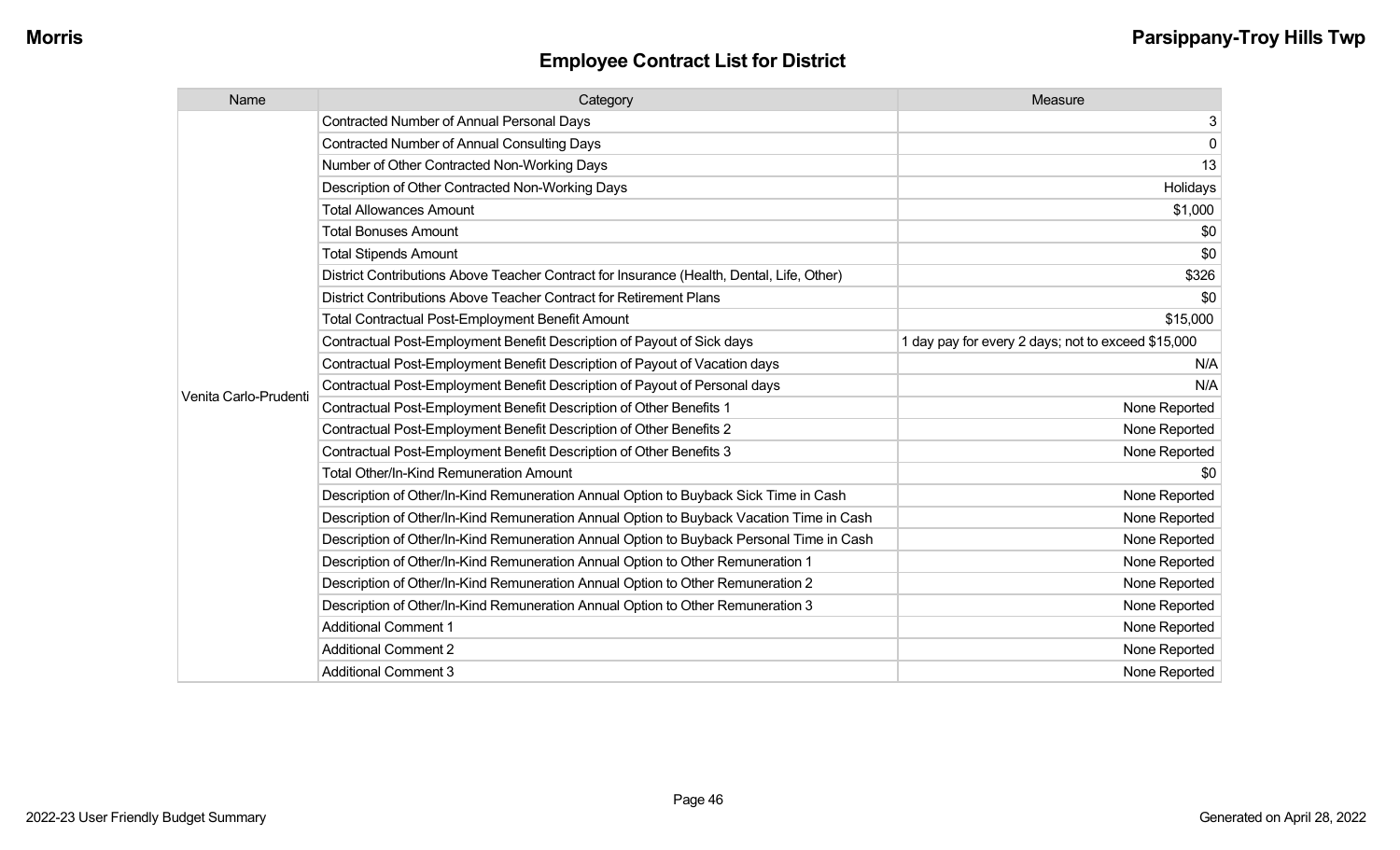| Name                  | Category                                                                                  | Measure                                            |
|-----------------------|-------------------------------------------------------------------------------------------|----------------------------------------------------|
|                       | <b>Job Title</b>                                                                          | Information Technology                             |
|                       | Job Title II                                                                              | <b>Network Administrator</b>                       |
|                       | <b>Base Annual Salary Amount</b>                                                          | \$85,386                                           |
|                       | Full-Time Equivalent (FTE)                                                                | 1.0                                                |
|                       | Shared with Another District?                                                             | N                                                  |
|                       | <b>Shared County</b>                                                                      | None Reported                                      |
|                       | <b>Shared District</b>                                                                    | None Reported                                      |
|                       | <b>Job Title Other District</b>                                                           | None Reported                                      |
|                       | Member of Collective Bargaining Unit (CBU)?                                               | N                                                  |
|                       | <b>Beginning Date of Contract</b>                                                         | 07/01/21                                           |
|                       | <b>End Date of Contract</b>                                                               | 06/30/22                                           |
|                       | <b>Contracted Number of Annual Work Days</b>                                              | 260                                                |
|                       | <b>Contracted Number of Annual Vacation Days</b>                                          | 22                                                 |
|                       | <b>Contracted Number of Annual Sick Days</b>                                              | 12                                                 |
| <b>Vincent Manalo</b> | Contracted Number of Annual Personal Days                                                 | 3                                                  |
|                       | <b>Contracted Number of Annual Consulting Days</b>                                        | $\Omega$                                           |
|                       | Number of Other Contracted Non-Working Days                                               | 14                                                 |
|                       | Description of Other Contracted Non-Working Days                                          | Holidays                                           |
|                       | <b>Total Allowances Amount</b>                                                            | \$1,000                                            |
|                       | <b>Total Bonuses Amount</b>                                                               | \$0                                                |
|                       | <b>Total Stipends Amount</b>                                                              | \$0                                                |
|                       | District Contributions Above Teacher Contract for Insurance (Health, Dental, Life, Other) | \$0                                                |
|                       | District Contributions Above Teacher Contract for Retirement Plans                        | \$0                                                |
|                       | <b>Total Contractual Post-Employment Benefit Amount</b>                                   | \$24,382                                           |
|                       | Contractual Post-Employment Benefit Description of Payout of Sick days                    | 1 day pay for every 2 days; not to exceed \$15,000 |
|                       | Contractual Post-Employment Benefit Description of Payout of Vacation days                | paid at per diem                                   |
|                       | Contractual Post-Employment Benefit Description of Payout of Personal days                | N/A                                                |
|                       | Contractual Post-Employment Benefit Description of Other Benefits 1                       | None Reported                                      |
|                       | Contractual Post-Employment Benefit Description of Other Benefits 2                       | None Reported                                      |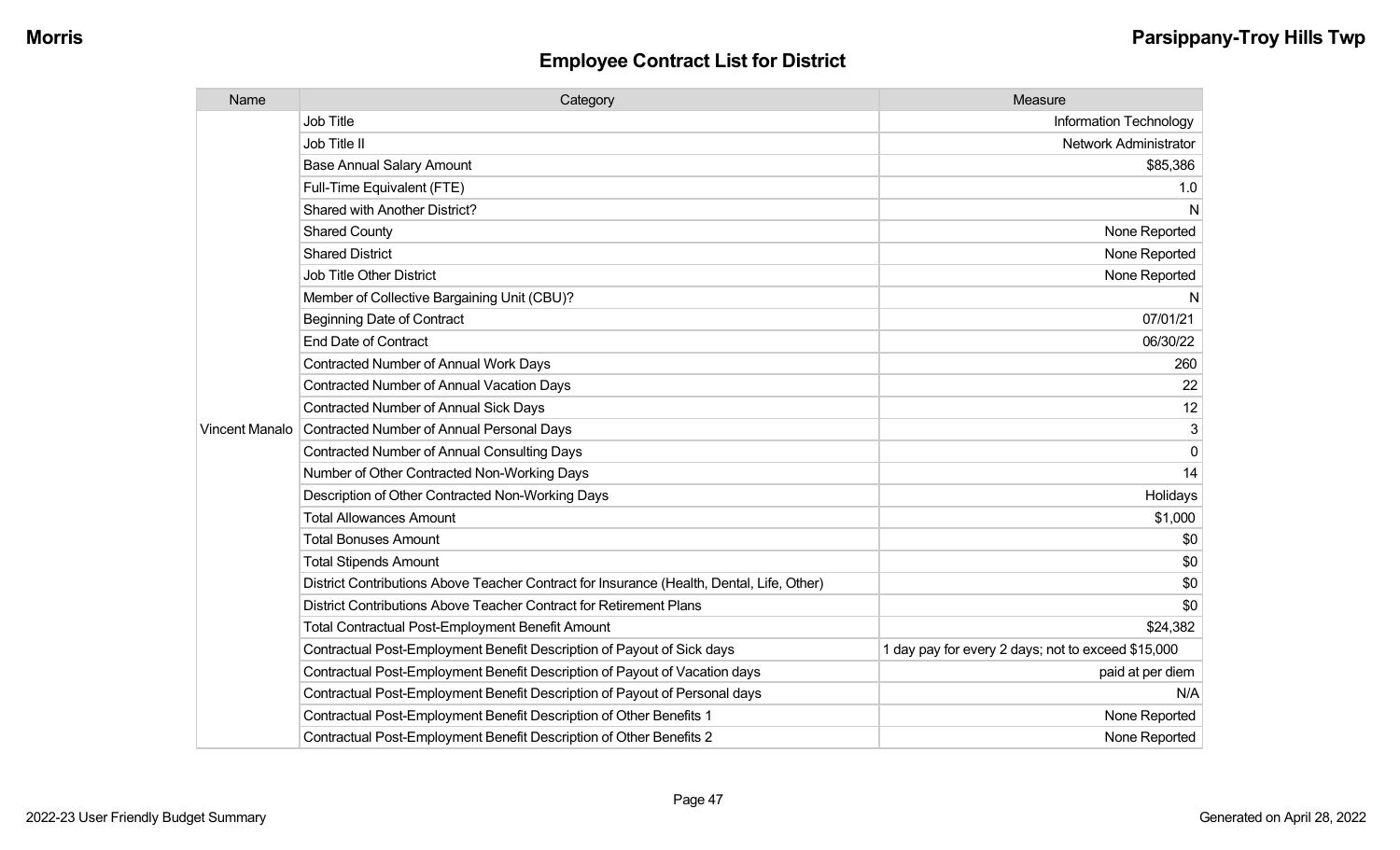| Name                  | Category                                                                                 | Measure                                 |
|-----------------------|------------------------------------------------------------------------------------------|-----------------------------------------|
| <b>Vincent Manalo</b> | Contractual Post-Employment Benefit Description of Other Benefits 3                      | None Reported                           |
|                       | <b>Total Other/In-Kind Remuneration Amount</b>                                           | \$0                                     |
|                       | Description of Other/In-Kind Remuneration Annual Option to Buyback Sick Time in Cash     | None Reported                           |
|                       | Description of Other/In-Kind Remuneration Annual Option to Buyback Vacation Time in Cash | None Reported                           |
|                       | Description of Other/In-Kind Remuneration Annual Option to Buyback Personal Time in Cash | None Reported                           |
|                       | Description of Other/In-Kind Remuneration Annual Option to Other Remuneration 1          | None Reported                           |
|                       | Description of Other/In-Kind Remuneration Annual Option to Other Remuneration 2          | None Reported                           |
|                       | Description of Other/In-Kind Remuneration Annual Option to Other Remuneration 3          | None Reported                           |
|                       | <b>Additional Comment 1</b>                                                              | None Reported                           |
|                       | <b>Additional Comment 2</b>                                                              | None Reported                           |
|                       | <b>Additional Comment 3</b>                                                              | None Reported                           |
| <b>William Crane</b>  | Job Title                                                                                | Coordinator/Director/Manager/Supervisor |
|                       | Job Title II                                                                             | Operations                              |
|                       | <b>Base Annual Salary Amount</b>                                                         | \$81,955                                |
|                       | Full-Time Equivalent (FTE)                                                               | 1.0                                     |
|                       | Shared with Another District?                                                            |                                         |
|                       | <b>Shared County</b>                                                                     | None Reported                           |
|                       | <b>Shared District</b>                                                                   | None Reported                           |
|                       | <b>Job Title Other District</b>                                                          | None Reported                           |
|                       | Member of Collective Bargaining Unit (CBU)?                                              | N                                       |
|                       | <b>Beginning Date of Contract</b>                                                        | 07/01/21                                |
|                       | <b>End Date of Contract</b>                                                              | 06/30/22                                |
|                       | Contracted Number of Annual Work Days                                                    | 260                                     |
|                       | <b>Contracted Number of Annual Vacation Days</b>                                         | 22                                      |
|                       | Contracted Number of Annual Sick Days                                                    | 15                                      |
|                       | Contracted Number of Annual Personal Days                                                | 3                                       |
|                       | <b>Contracted Number of Annual Consulting Days</b>                                       | $\mathbf 0$                             |
|                       | Number of Other Contracted Non-Working Days                                              | 14                                      |
|                       | Description of Other Contracted Non-Working Days                                         | Holidays                                |